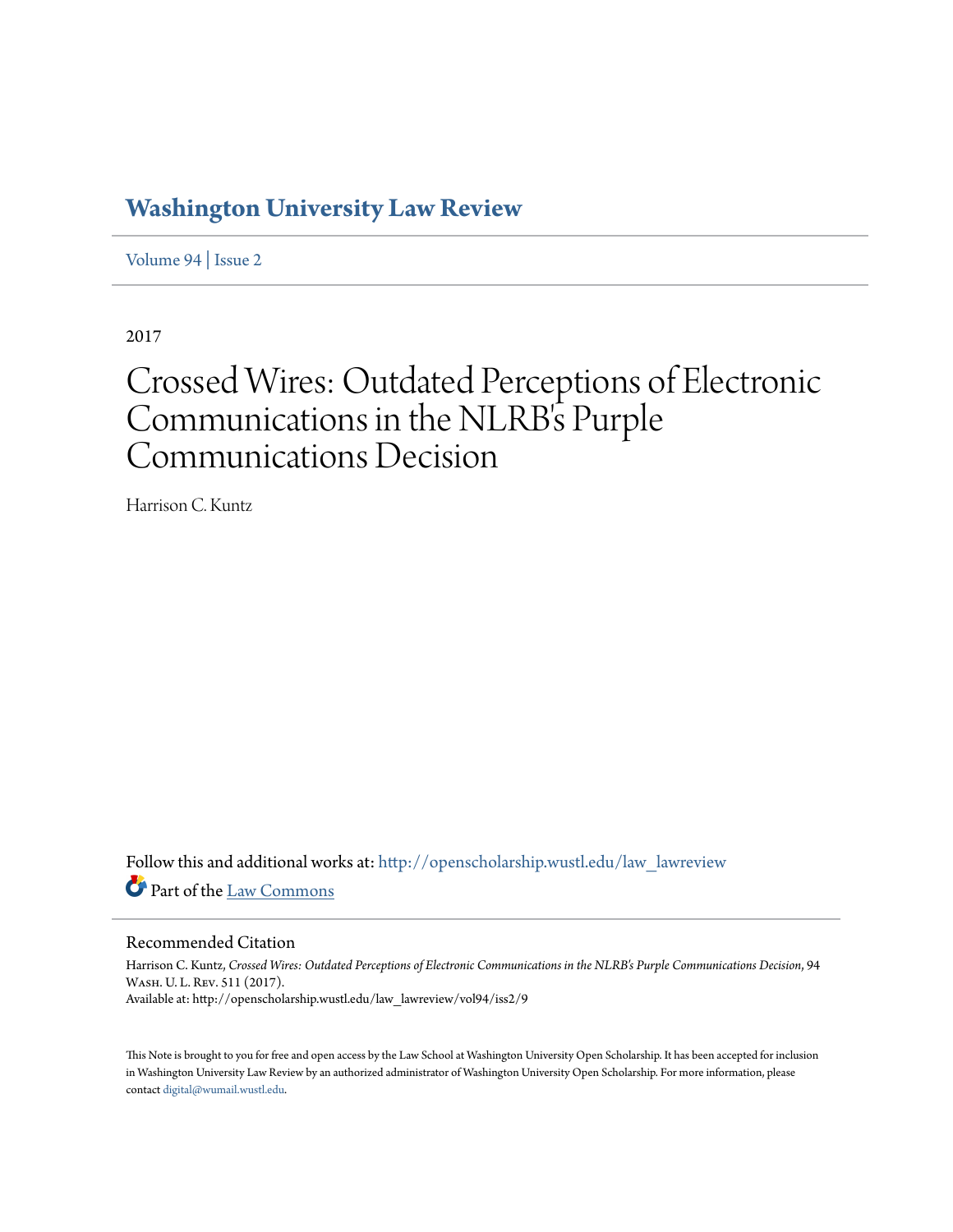## **CROSSED WIRES: OUTDATED PERCEPTIONS OF ELECTRONIC COMMUNICATIONS IN THE NLRB'S** *PURPLE COMMUNICATIONS* **DECISION**

#### **INTRODUCTION**

The National Labor Relations Board (the NLRB or the Board) has recently emphasized the need to adjust to the rapid pace of change in modern society.<sup>1</sup> The recognition of employees' right to use employerowned email systems for protected activities in its December 2014 *Purple Communications* decision purported to establish a central pillar of this effort.<sup>2</sup> *Purple Communications* reversed the NLRB's 2007 *Register Guard* holding that employees do not have the right to use employerowned electronic resources for protected activities.<sup>3</sup> However, the Board's rationale in *Purple Communications* reflected an understanding of electronic resources that was more suited to 2007 than to the lives of workers in late 2014. Consequently, an attempt to demonstrate adaptability resulted in a failure to respond to changed circumstances.

Part I of this Note describes the NLRB's role in protecting collective action in the workplace, as well as its responsibility to adapt its standards to changing social, economic, and technological circumstances. Part II explains that the tension between employees' collective action rights and employers' property rights represents one of the fundamental balancing acts the Board must perform as circumstances change. Next, Part III examines how the Board has performed that balancing act in the context of email, including its 2007 *Register Guard* and 2014 *Purple Communications* decisions. Part IV demonstrates that workers' utilizations of diverse electronic communications platforms grew significantly between 2007 and 2014. Part V argues that those changes should have factored into the Board's analysis in *Purple Communications*.

<sup>1.</sup> *See, e.g.*, Browning-Ferris Indus. of Cal., Inc. (BFI Newby Island Recyclery), 362 N.L.R.B. No. 186, at 11 (Aug. 27, 2015) ("[T]he primary function and responsibility of the Board . . . is that 'of applying the general provisions of the Act to the complexities of industrial life.' If the [Board's standards fail to adjust to changing circumstances,] the Board is failing in what the Supreme Court has described as the Board's 'responsibility to adapt the Act to the changing patterns of industrial life.'" (first citing Ford Motor Co. v. NLRB, 441 U.S. 488, 496 (1979); and then citing NLRB v. J. Weingarten, Inc., 420 U.S. 251, 266 (1975)) (internal citations omitted).

<sup>2.</sup> Purple Commc'ns, Inc., 361 N.L.R.B. No. 126 (2014).

<sup>3.</sup> The Guard Publ'g Co. (Register Guard), 351 N.L.R.B. 1110 (2007), *enforced in relevant part and remanded sub nom.* Guard Publ'g v. NLRB, 571 F.3d 53 (D.C. Cir. 2009).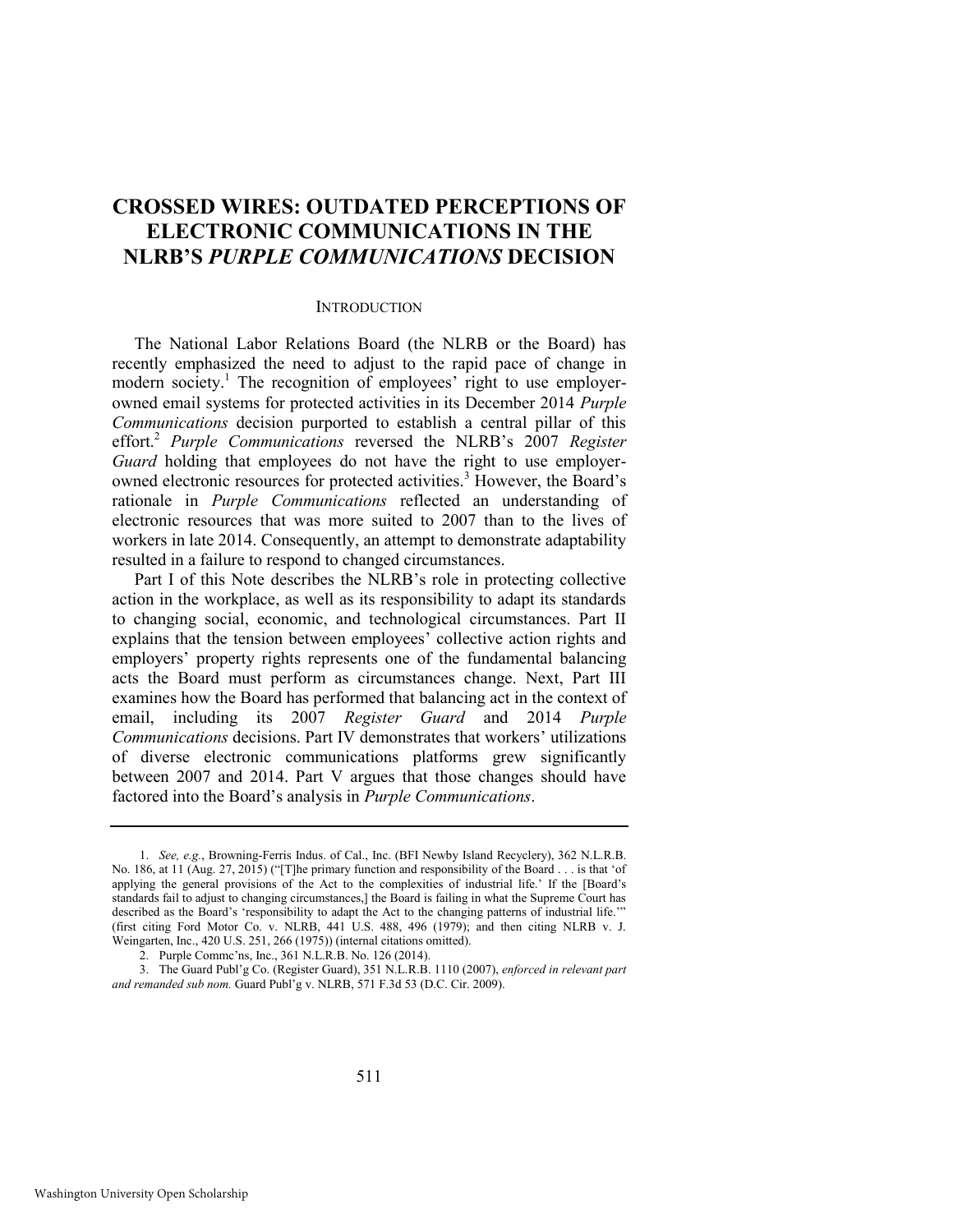#### I. THE ROLE OF THE NLRB IN CHANGING CIRCUMSTANCES

#### *A. Interpretation and Enforcement of the National Labor Relations Act*

The National Labor Relations Act (the "Act") established the bedrock of national labor policy when President Franklin D. Roosevelt signed it into law on July 5,  $1935<sup>4</sup>$  Congress's primary goal when it enacted the Act was to encourage unionization and collective bargaining.<sup>5</sup> Sections 7 and 8 of the Act protect employees engaged in union activities from employer retaliation.<sup>6</sup> These two Sections also protect group actions by employees aimed at changing or protesting their terms and conditions of employment, even if no union organizing drive has been contemplated.<sup>7</sup>

<span id="page-2-1"></span><span id="page-2-0"></span>The Act vests responsibility for application and enforcement of its mandates with the NLRB. $^8$  The Board's jurisdiction extends to all privatesector employers affecting interstate commerce.<sup>9</sup> It performs a unique "quasi-judicial" (administrative and judicial) function to resolve unfair labor practice allegations.<sup>10</sup> A presidentially appointed<sup>11</sup> General Counsel investigates unfair labor practice charges filed by employees, labor organizations, and employers through its Regional Offices.<sup>12</sup> The General Counsel then assumes an advocacy role and issues a complaint if it is determined that a charge has merit.<sup>13</sup> Prosecution of the complaint initially occurs before an administrative law judge, whose decision is then

8. 29 U.S.C. §§ 153–55.

<sup>4.</sup> *Who We Are: The 1935 Passage of the Wagner Act*, NLRB.GOV (Oct. 25, 2015, 9:34 AM), https://www.nlrb.gov/who-we-are/our-history/1935-passage-wagner-act [https://perma.cc/HYW4-ZZGL].

<sup>5.</sup> 29 U.S.C. § 151 (2012) ("It is hereby declared to be the policy of the United States to . . . encourag[e] the practice and procedure of collective bargaining and [to] protect[] the exercise by workers of full freedom of association, self-organization, and designation of representatives of their own choosing . . . .").

<sup>6. 29</sup> U.S.C. §§ 157, 158(a)(1), 158(a)(3) (2012).

<sup>7. 29</sup> U.S.C. § 158(a)(1). *See NLRB v. Phoenix Mut. Life Ins. Co.,* 167 F.2d 983, 988 (7th Cir. 1948) ("A proper construction [of [Section 7\]](https://a.next.westlaw.com/Link/Document/FullText?findType=L&pubNum=1000546&cite=29USCAS7&originatingDoc=Ic244cf0136ed11db8382aef8d8e33c97&refType=LQ&originationContext=document&transitionType=DocumentItem&contextData=(sc.UserEnteredCitation)) is that the employees shall have the right to engage in concerted activities for their mutual aid or protection even though no union activity be involved, or collective bargaining be contemplated."); *see also* Charles J. Morris, *NLRB Protection In the Nonunion Workplace: A Glimpse at a General Theory of Section 7 Conduct*, 137 U. PA. L. REV. 1673, 1701 (1989).

<sup>9.</sup> *Id.* § 152(2) (defining "employer"); NLRB v. Jones & Laughlin Steel Corp., 301 U.S. 1 (1937). An employer's activity in interstate commerce must be more than *de minimis* for the Board to exercise jurisdiction over it. *See, e.g.*, Somerset Manor Inc., 170 N.L.R.B. 1647 (1968); W. Carter Maxwell, 241 N.L.R.B. 264 (1979).

<sup>10.</sup> Oklahoma Press Publ'g Co. v. Walling, 327 U.S. 186, 212 n.51 (1946); Truserv Corp., 349 N.L.R.B. 227, 237 n.13 (2007); 51 C.J.S. *Labor Relations* § 692 (2015).

<sup>11. 29</sup> U.S.C. § 153(d).

<sup>12.</sup> *Id.* § 153(b); *What We Do: Investigate Charges*, NLRB.GOV (last visited Oct. 25, 2015, 12:29 PM), https://www.nlrb.gov/what-we-do/investigate-charges [https://perma.cc/8GQH-ARJQ].

<sup>13.</sup> *What We Do: Investigate Charges*, *supra* not[e 12.](#page-2-0)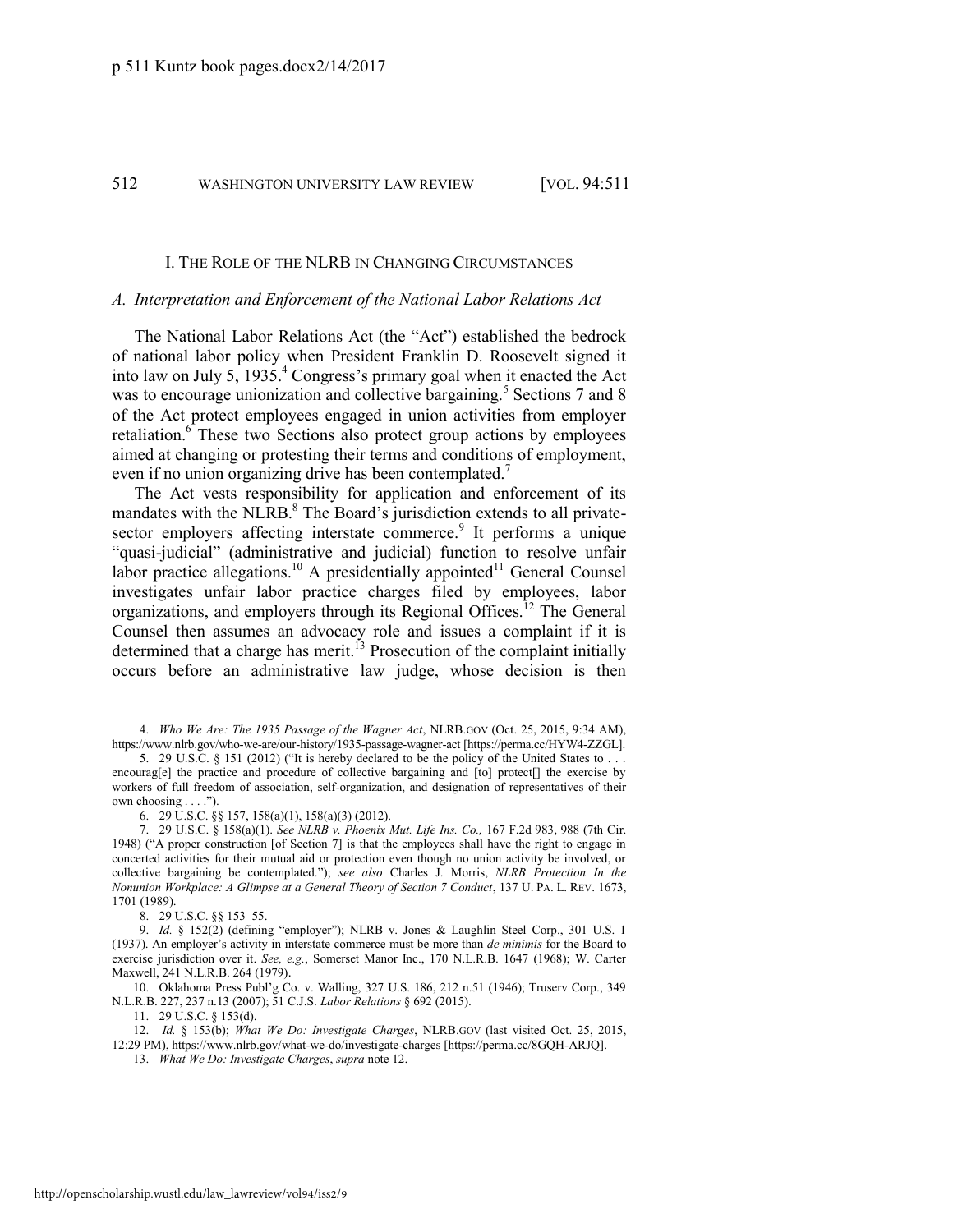<span id="page-3-0"></span>reviewable by the five-member Board.<sup>14</sup> The federal courts of appeals have jurisdiction to review Board decisions.<sup>15</sup>

<span id="page-3-1"></span>The President appoints Board members with advice and consent from the Senate.<sup>16</sup> Traditionally, the President appoints three Board members from the President's political party and two members from the opposing party.<sup>17</sup> Board members typically vote in accordance with the labor or management preferences of their political party.<sup>18</sup> As a result, Board standards often oscillate between pro-labor and pro-management positions as the White House changes hands.<sup>19</sup>

#### *B. NLRB Responsiveness to Changing Circumstances*

The Board has unquestionably faced an evolving landscape over time. Passage of the Act was motivated by the unique circumstances of the Great Depression and the massive worker dislocation that it caused.<sup>20</sup> The statutory language reflects the unique nature of that tumultuous period in

16. 29 U.S.C. § 153(a).

17. WILLIAM B. GOULD IV, LABORED RELATIONS: LAW, POLITICS, AND THE NLRB—A MEMOIR 15 (2000); Ronald Turner, *Ideological Voting on the National Labor Relations Board*, 8 U. PA. J. LAB. & EMP. L. 707, 714 (2006).

18. *See* William N. Cooke et al., *The Determinants of NLRB Decision-Making Revisited*, 48 INDUS. & LAB. REL. REV. 237, 241 (1995); William N. Cooke & Frederick H. Gautschi III, *Political Bias in NLRB Unfair Labor Practice Decisions*, 35 INDUS. & LAB. REL. REV. 539, 549 (1982).

19. Turner, *supra* note [17,](#page-3-1) at 717–51 (describing thirteen areas in which Board standards have been modified at least once as a result of changes in the political composition of the Board); Samuel Estreicher, *Policy Oscillation at the Labor Board: A Plea for Rulemaking*, 37 ADMIN. L. REV. 163, 171 (1985) ("[A]brupt changes in policy appear[] to rework in wholesale major areas of Board law, [and are] often undone three or four years later . . . .").

20. NLRB v. Jones & Laughlin Steel Corp., 301 U.S. 1, 42 (1937) (upholding the constitutionality of the Act and stating: "Refusal to confer and negotiate has been one of the most prolific causes of strife. This is such an outstanding fact in the history of labor disturbances that it is a proper subject of judicial notice and requires no citation of instances."); Fafnir Bearing Co. v. NLRB, 362 F.2d 716, 717 (2d Cir. 1966) (noting that the Act was "conceived during the Great Depression and founded upon a frank recognition that our boom-and-bust economy was attributable in part to labormanagement unrest"); *see also* Brandon C. Janes, *The Illusion of Permanency for* Mackay *Doctrine Replacement Workers*, 54 TEX. L. REV. 126, 127 (1975) (observing that the Act was "part of the great economic reconstruction during the depression of the 1930's").

<sup>14. 29</sup> C.F.R. § 101.11(b) (2015); *What We Do: Decide Cases*, NLRB.GOV (last visited Oct. 25, 2015, 12:32 PM), https://www.nlrb.gov/what-we-do/decide-cases [https://perma.cc/5AJG-HC8R].

<sup>15.</sup> *What We Do: Decide Cases*, *supra* note [14.](#page-3-0) A party may request review of a Board decision from either a court of appeals for the jurisdiction in which it resides or transacts business, or from the Court of Appeals for the District of Columbia. 29 U.S.C. § 160(f). Practically speaking, the multiplicity of parties' court of appeals review options means that Board and Supreme Court decisions are the only mandatory authority in charge investigations, administrative law judge decisions, and Board adjudications. Iowa Beef Packers, Inc., 144 N.L.R.B. 615, 616 (1963).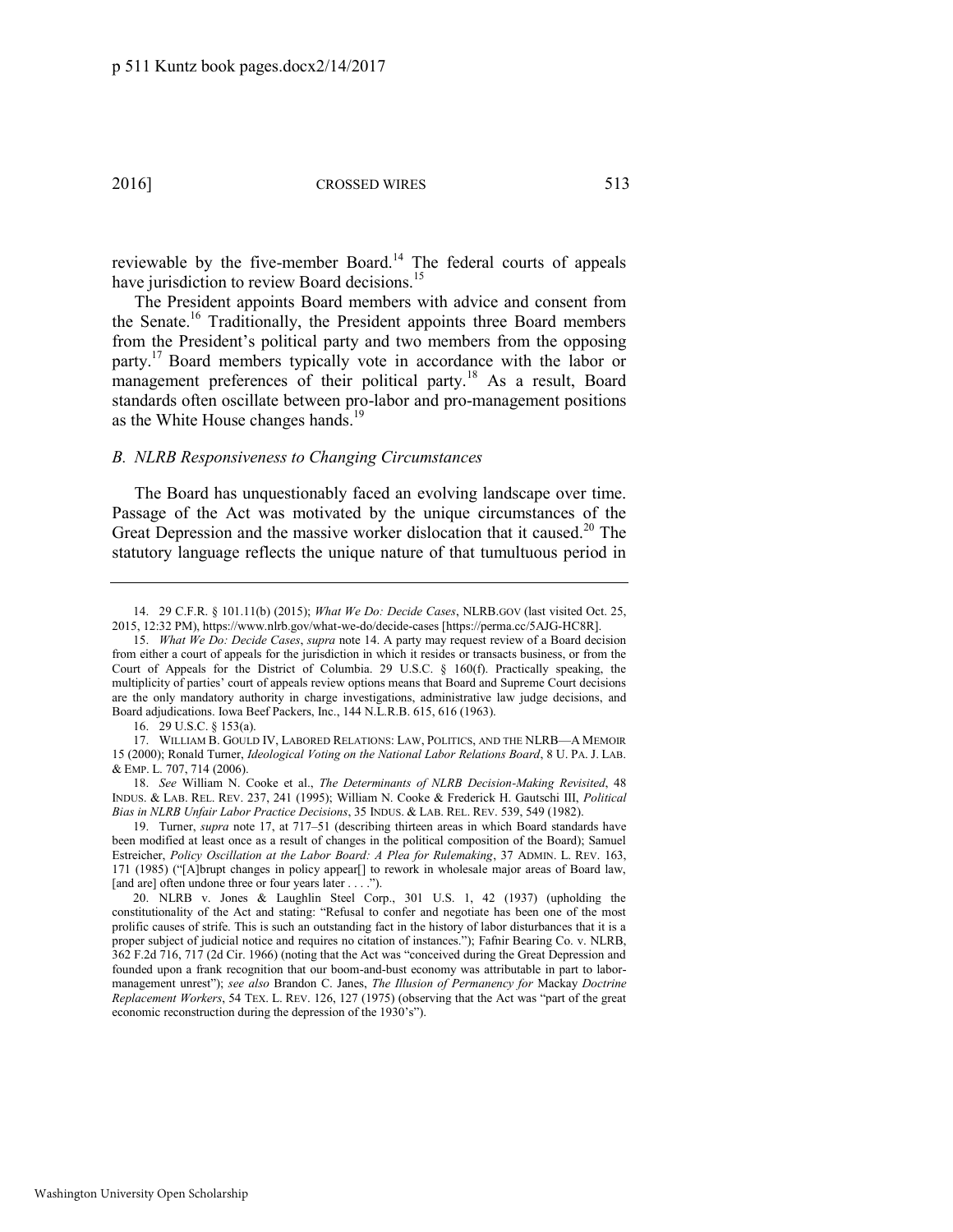<span id="page-4-1"></span>

American history.<sup>21</sup> However, the social, economic, and technological circumstances of that time differ vastly from the dynamic characteristics of the modern economy. $^{22}$ 

<span id="page-4-0"></span>Perhaps the most noteworthy change in recent decades from the perspectives of labor, management, and the Board alike has been the precipitous decline in union membership. Private sector union density peaked at an estimated  $35\%$  to  $37\%$  in the mid-1950s.<sup>23</sup> That figure declined to 20.1% by 1983,<sup>24</sup> and reached 6.9% in 2010.<sup>25</sup> The Bureau of Labor Statistics' most recent studies place the current figure at just  $6.7\%$ <sup>26</sup>

Many supporters of the labor movement believe that unfavorable NLRB standards, particularly during the George W. Bush administration, have been partially responsible for the decline of unionization.<sup>27</sup> A common narrative of such criticisms has developed, categorizing promanagement outcomes as evidence that the agency is "largely irrelevant to the contemporary workplace,"<sup>28</sup> "ossified,"<sup>29</sup> dead on arrival,<sup>30</sup> and,

23. David Broderdorf, *Overcoming the First Contract Hurdle: Finding a Role for Mandatory Interest Arbitration in the Private Sector*, 23 LAB. L. 323, 324 (2008).

24. Press Release, Bureau of Labor Statistics, Union Members in 2006 (Jan. 25, 2007), http://www.bls.gov/news.release/archives/union2\_01252007.pdf [https://perma.cc/3N4V-2YWG].

25. Press Release, Bureau of Labor Statistics, Union Members—2010 (Jan. 21, 2011), http://www.bls.gov/news.release/archives/union2\_01212011.pdf [https://perma.cc/LQ3Z-E9PT].

26. Press Release, Bureau of Labor Statistics, Union Members—2015 (Jan. 28, 2016), http://www.bls.gov/news.release/union2.nr0.htm [https://perma.cc/XWE3-SRXM].

28. James J. Brudney, *A Famous Victory: Collective Bargaining Protections and the Statutory Aging Process*, 74 N.C. L. REV. 939, 942 (1996).

29. Cynthia L. Estlund, *The Ossification of American Labor Law*, 102 COLUM. L. REV. 1527, 1530 (2002).

30. Harry Sangerman, *NLRB: DOA?*, 33 EMP. REL. L.J. 74, 78 (2007).

<sup>21.</sup> *See, e.g.*, 29 U.S.C. § 151 ("The inequality of bargaining power . . . tends to aggravate recurrent business depressions, by depressing wage rates and the purchasing power of wage earners in industry and by preventing the stabilization of competitive wage rates and working conditions within and between industries.").

<sup>22.</sup> Wilma B. Liebman, *Decline and Disenchantment: Reflections on the Aging of the National Labor Relations Board*, 28 BERKELEY J. EMP. & LAB. L. 569, 576 (2007) ("American labor law, enacted when the prototypical workplace was the factory, and the rotary telephone was 'the last word in desktop technology,' increasingly appears out of sync with changing workplace realities." (quoting Michael J. McCarthy, *Sympathetic Ear: Your Manager's Policy On Employees' E-Mail May Have a Weak Spot—Labor Board Takes On Rules That Restrict Discussion Of Workplace Concerns— Vindicated, but 'Gun-Shy'*, WALL ST. J., Apr. 25, 2000, at A1)).

<sup>27.</sup> *See* Liebman, *supra* note [22,](#page-4-0) at 579–88; James J. Brudney, *Isolated and Politicized: The NLRB's Uncertain Future*, 26 COMP. LAB. L. & POL'Y J. 221, 248–55 (2005); Catherine L. Fisk & Deborah C. Malamud, *The NLRB in Administrative Law Exile: Problems with Its Structure and Function and Suggestions for Reform*, 58 DUKE L.J. 2013, 2020–43 (2009). However, it should be noted that few, if any, scholars have claimed that the decline in unionization has been *exclusively* due to Board jurisprudence. Failures by the labor movement itself, statutory limitations, and unfavorable Supreme Court decisions, among other factors, are often viewed as imposing equally, if not more, significant constraints on labor. *See* Liebman, *supra* note [22,](#page-4-0) at 576–80; Brudney, *supra*, at 227–34; Fisk & Malamud, *supra*, at 2044–53.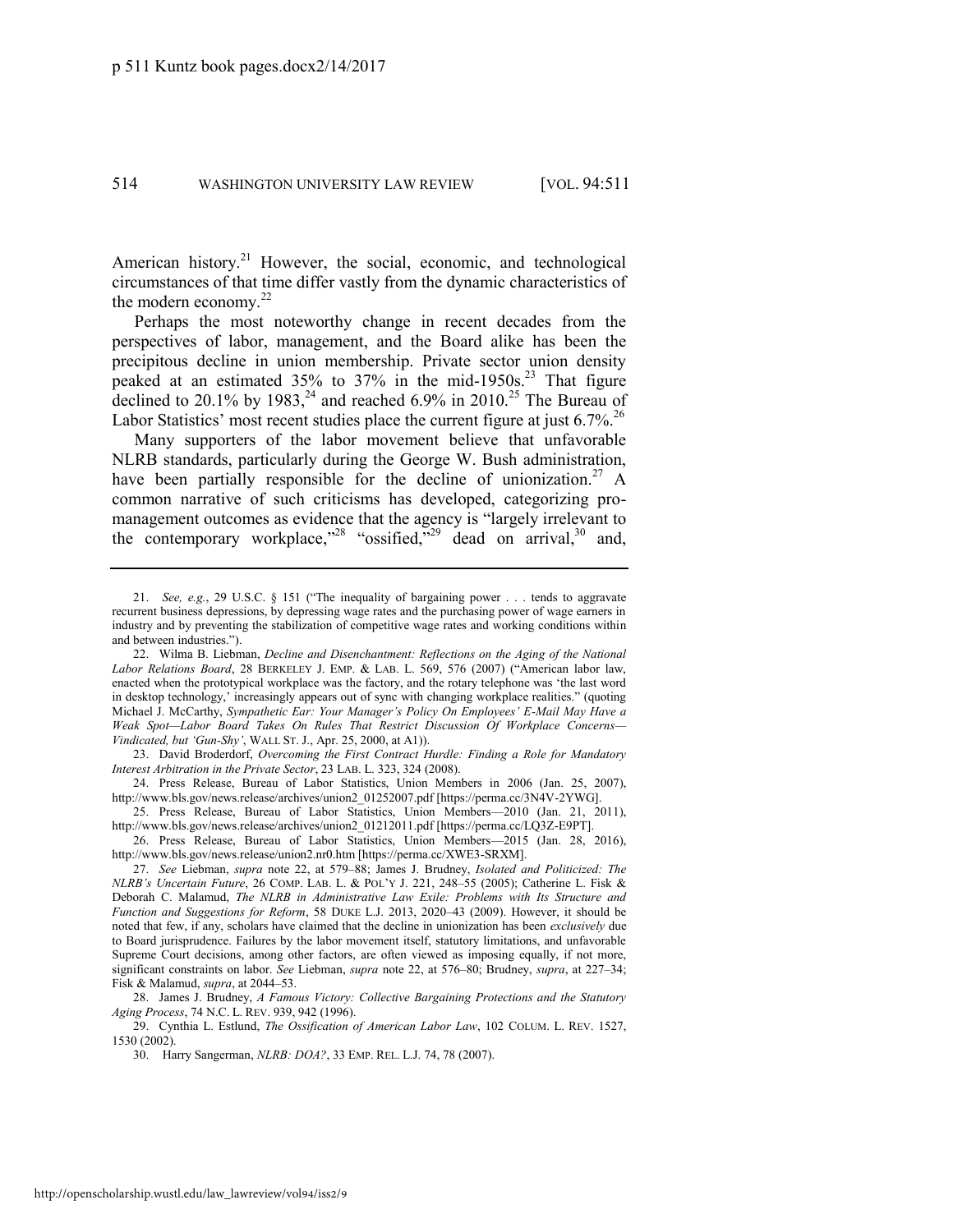<span id="page-5-0"></span>generally, obsolete.<sup>31</sup> Labor advocates, in sum, viewed the Bush Board as unresponsive to changing circumstances.<sup>32</sup> This criticism specifically targeted perceived unresponsiveness to the growth of technology in the workplace. $33$ 

However, many observers have conflated adaptability to changing circumstances with political decision-making by the Board.<sup>34</sup> This difficulty is amplified by the Board's frequent reliance, throughout its history, on purportedly new circumstances to arrive at conclusions that many view as politically motivated.<sup>35</sup> Accordingly, acknowledgment of the need to adapt to changing circumstances has not been limited to Boards controlled by the Democratic Party.<sup>36</sup>

Nonetheless, the Board under the Obama administration has robustly responded to adaptability criticisms, particularly those regarding its approach to technology. $37$  The Board has held during the Obama

34. *See* Brudney, *supra* note [27](#page-4-1), at 226 ("The Board's recent performance has elicited sharp disapproval from legal academics as well as unions. Far from rendering the Act as effective as possible in modern circumstances . . . the Board has undermined a range of employee protections . . . .") (footnote omitted).

<sup>31.</sup> *See* Jeffrey M. Hirsch, *The Silicon Bullet: Will the Internet Kill the NLRA?*, 76 GEO. WASH. L. REV. 262, 263 (2008).

<sup>32.</sup> *See id.* at 282–85; Liebman, *supra* note [22,](#page-4-0) at 579; Fisk & Malamud, *supra* not[e 27,](#page-4-1) at 2068– 77.

<sup>33.</sup> Nora L. Macey, *Proposals to Reinstate the Voluntary Recognition Bar and Rein in Captive Audience Speeches: A Rationale for Change at the National Labor Relations Board*, 87 IND. L.J. 177, 179 (2012) (asserting that "[c]hanges in technology, particularly in how work gets done and in how employers and workers communicate, are making old ways of thinking about labor management issues **obsolete**"); *see also* Martin H. Malin & Henry H. Perritt, Jr., *The National Labor Relations Act in Cyberspace: Union Organizing in Electronic Workplaces*, 49 U. KAN. L. REV. 1 (2000); Hirsch, *supra*  note [31.](#page-5-0)

<sup>35.</sup> The Board's recent decision on the standard for joint employer status in *Browning-Ferris Indus. of Cal., Inc. (BFI Newby Island Recyclery)*, 362 N.L.R.B. No. 186 (Aug. 27, 2015), provides one such example. The decision emphasized adaptation to changing circumstances as a major reason for an outcome that facilitates union organizing efforts. *Id.* at 11. However, management proponents complained that the decision was "a case study in unaccountable government." *NLRB's Joint Employer Attack: The Obama Labor Board Attacks the Franchise Business Model*, WALL ST. J. (Aug. 28, 2015), http://www.wsj.com/articles/nlrbs-joint-employer-attack-1440805826. Meanwhile, labor advocates were "sparked" by the decision because "it create[d] an incentive for workers to realize they have power." Shan Li, *On the Record: UCLA's Victor Narro Explains NLRB 'Joint Employer' Ruling*, L.A. TIMES (Sept. 3, 2015), http://www.latimes.com/business/la-fi-qa-nlrb-20150903-story.html. *See also* Fisk & Malamud, *supra* note [27,](#page-4-1) at 2043–44 (arguing that changes in circumstances cannot be separated from ideology).

<sup>36.</sup> *See, e.g.*, IBM Corp., 341 N.L.R.B. 1288, 1291 (2004) (pointing to "ever-increasing requirements" for employers to conduct discrimination and sexual harassment investigations, increases in workplace violence, and the aftermath of the September 11, 2001 terrorist attacks to support a holding that nonunion workers have no statutory right to representation in investigatory interviews that may result in discipline).

<sup>37.</sup> Timothy Noah & Brian Mahoney, *Obama Labor Board Flexes Its Muscles*, POLITICO (Sept. 1, 2015, 12:27 PM), http://www.politico.com/story/2015/09/unions-barack-obama-labor-board-victories-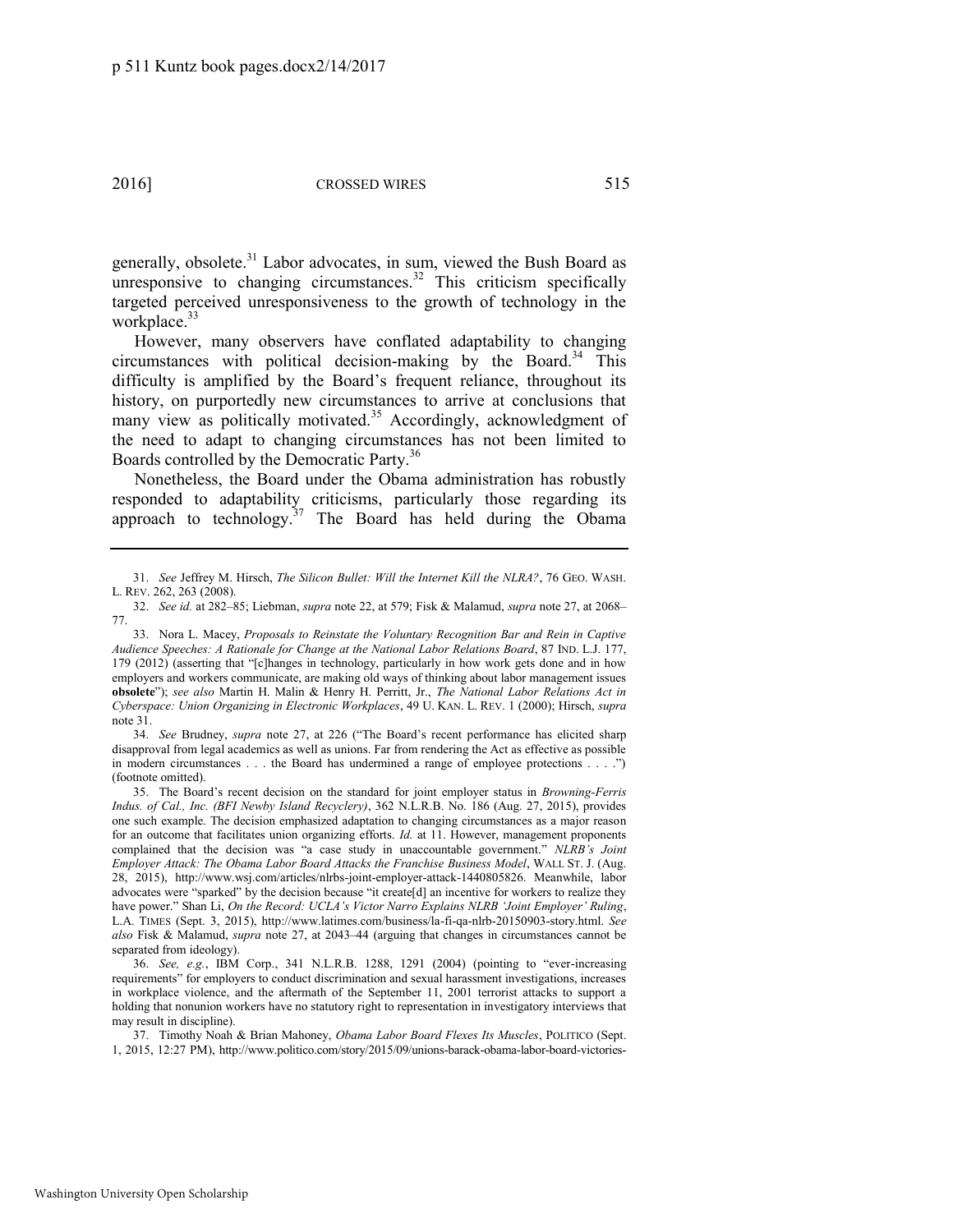administration that employers may not retaliate against employees for union and other protected activities that occur on social media platforms.<sup>38</sup> It issued changes to its Rules and Regulations for union representation elections that rely heavily on email and E-Filing, including a new requirement that employers provide employees' personal and work email addresses to any union that petitions to represent them.<sup>39</sup> The Board and General Counsel have also announced that electronic signatures are now acceptable for showings of interest in support of representation petitions.<sup>40</sup> The Board has even attempted to bolster its public outreach efforts through the launch of a mobile app. $41$ 

#### II. THE TENSION BETWEEN PROPERTY RIGHTS AND SECTION 7

While the debate over utilization of employer-owned electronic systems and devices for protected activities presents novel issues, the underlying tension between employees' Section 7 rights and employers' property rights is as old as the Act itself. $42$  The Supreme Court has commented that the balance of employers' property interests and employees' Section 7 rights "must be obtained with as little destruction of one as is consistent with the maintenance of the other." <sup>43</sup> Questions of how, when, and where employees must be permitted to engage in protected activities at the workplace often implicate these competing interests. The utilization of employers' communications systems for

<sup>213204 [</sup>https://perma.cc/9SVN-45MV] ("'As a management-side lawyer for 40 years,' said Michael Lotito of the law firm Littler Mendelson, 'I certainly have not seen such an activist board as this one on behalf of labor. Nothing close.' Larry Cohen, who recently stepped down as president of the Communications Workers of America, doesn't necessarily disagree. 'The quality of this board is the best ever,' he said. 'The NLRB appointments is one place where President Obama would get a perfect score.'").

<sup>38.</sup> Three D, LLC, 361 N.L.R.B. No. 31 (2014); Hispanics United of Buffalo, Inc., 359 N.L.R.B. 368 (2012).

<sup>39.</sup> *Compare* 29 C.F.R. § 102.60–63 (2015) (new requirements), *with* Trustees of Columbia Univ., 350 N.L.R.B. 574 (2007) (holding petitioning union not entitled to employee email addresses, even though employees were isolated on research ship at sea).

<sup>40.</sup> Memorandum from Richard F. Griffin, NLRB Gen. Counsel, to All Regional Dirs., Officersin-Charge, & Resident Officers (Sept. 1, 2015).

<sup>41.</sup> Press Release, NLRB, National Labor Relations Board Launches Mobile App (Aug. 30, 2013), https://www.nlrb.gov/news-outreach/news-story/national-labor-relations-board-launches-mobileapp [https://perma.cc/DL99-MDMX].

<sup>42.</sup> Congress recognized this tension in the text of the Act. Employees' Section 7 rights are protected under Section 8(a)(1)'s prohibition on employer actions that "interfere with, restrain, or coerce employees in the exercise of the rights guaranteed in [S]ection 7." 29 U.S.C. 158(a)(1) (2012). In 1947, Congress amended the Act to also protect employers' rights to use their property for their own free speech in Section 8(c). *Id.* § 158(c).

<sup>43.</sup> NLRB v. Babcock & Wilcox Co., 351 U.S. 105, 112 (1956).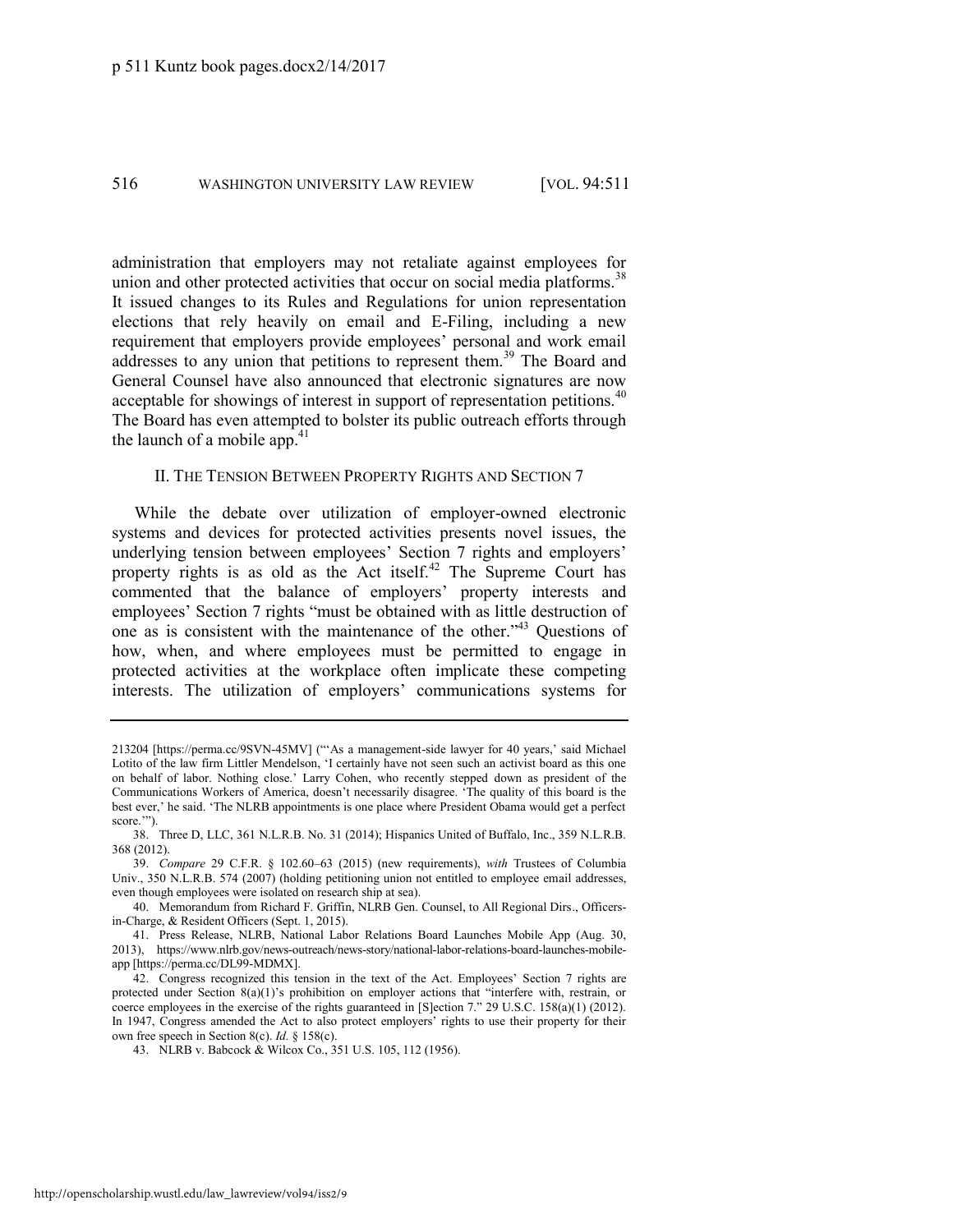protected purposes implicates all three contextual questions, requiring a different balance.

#### *A. The Nature of Protected Activities*

Employers often advance at least one of two arguments claiming that purportedly protected activities were, in fact, unprotected. First, an employer may argue that the employee's conduct was individualized in nature, and thus not "concerted.<sup>544</sup> While concerted activities regarding terms and conditions of employment enjoy the Act's protection due to the policy concerns underlying Section 7, individualized complaints do not provide any justification for encroachment upon the employer's property  $interests$ <sup>45</sup>

Second, an employer may characterize such activities as unprotected misconduct because otherwise protected activities often run directly contrary to the employer's business interests.<sup>46</sup> Very serious misconduct, though otherwise protected, may so heavily burden the employer's property rights as to lose the protection of the Act. $47$ 

#### *B. The Time for Protected Activities*

Long-standing Board precedent has maintained the maxim that "working time is for work."<sup>48</sup> The term "working time" is critical because

<sup>44.</sup> 29 U.S.C. § 157. The Board's test for concert is whether the activity is "engaged in with or on the authority of other employees, and not solely by and on behalf of the employee himself." Meyers Indus., 281 N.L.R.B. 882, 885 (1986) (*Meyers II*) (internal quotations omitted), *aff'd sub nom.* Prill v. NLRB, 835 F.2d 1481 (D.C. Cir. 1987).

<sup>45.</sup> *See*, *e.g.*, Tampa Tribune, 346 N.L.R.B. 369, 371–72 (2006) (employee's complaints about favoritism not concerted because the employee "was speaking only for himself"); Mushroom Transp. Co. v. NLRB, 330 F.2d 683, 684–85 (3d Cir. 1964) (finding, despite employee's repeated conversations with co-workers regarding holiday pay, vacations, and assignment practices, no evidence that such conversations "involved any effort on his or their part to initiate or promote any concerted action to do anything about [those matters]"); *see also* Morris, *supra* not[e 7,](#page-2-1) at 1684–86.

<sup>46.</sup> *See, e.g.*, University Medical Center, 335 N.L.R.B. 1318, 1320–21 (2001) (rule prohibiting "[i]nsubordination, refusing to follow directions, obey legitimate requests or orders, or other disrespectful conduct towards a service integrator, service coordinator, or other individual" found unlawful because such conduct could include "vigorous proselytizing for or against a union"), *enforcement denied in relevant part sub nom.* Cmty. Hosp.s of Cent. Cal. v. NLRB, 335 F.3d 1079 (D.C. Cir. 2003).

<sup>47.</sup> *Compare* Timekeeping Sys., Inc., 323 N.L.R.B. 244, 249 (1997) ("[The Employer], like any other employer, wants a friction free working environment. But . . . Section 7 activity may acceptably be accompanied by some impropriety."), *with* Piper Realty Co., 313 N.L.R.B. 1289, 1290 (1994) ("[A]lthough employees are permitted some leeway for impulsive behavior when engaging in concerted activity, this leeway is balanced against an employer's right to maintain order and respect.").

<sup>48.</sup> Our Way, Inc., 268 N.L.R.B. 394 (1983) (quoting Peyton Packing Co., 49 N.L.R.B. 828, 843 (1943)).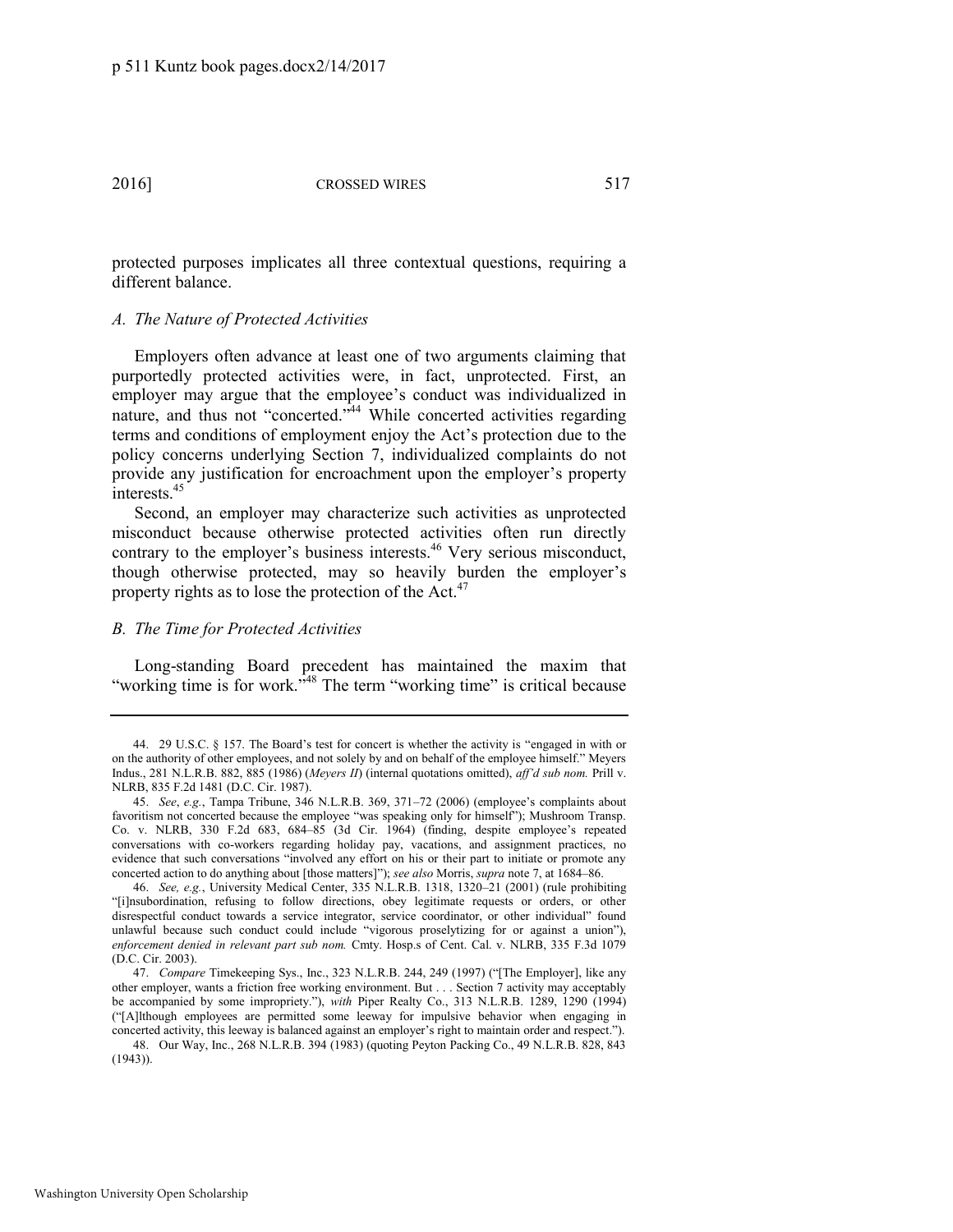"that term connotes periods when employees are performing actual job duties, periods which do not include the employees' own time such as lunch and break periods." <sup>49</sup> Therefore, employers' rules against, and discipline for, employees engaging in protected activities (such as distributing union literature) during working time are presumptively valid.<sup>50</sup> However, employees may not be prohibited from engaging in protected activities during their own time, including breaks and lunches, because that time does not implicate employers' property rights.<sup>51</sup>

#### *C. The Place for Protected Activities*

The Supreme Court recognized the Board's authority to disallow employer prohibitions on protected activities in certain areas of its property in the seminal *Republic Aviation* case.<sup>52</sup> The Court identified the fundamental tension between employees' Section 7 rights and employers' property rights as an important reason for deciding the case.<sup>53</sup> One of the issues, a prohibition on distribution related to concerns about littering and thefts from automobiles, prompted the Court to quote the Board's balancing of interests with approval.<sup>54</sup>

The distinction between working areas, where employers may generally prohibit Section 7 activities, and non-working areas has been one of the most important applications of *Republic Aviation*. <sup>55</sup> An

<sup>49.</sup> *Id.* at 395.

<sup>50.</sup> *Id.*

<sup>51.</sup> *See id.*; Peyton Packing, 249 N.L.R.B. at 843–44; *see also* Nations Rent, Inc., 342 N.L.R.B. 179, 186 (2004); Aluminum Casting & Eng'g Co., 328 N.L.R.B. 8, 9 (1999).

<sup>52.</sup> Republic Aviation Corp. v. NLRB, 324 U.S. 793 (1945).

<sup>53.</sup> *Id.* at 797–98 ("These cases bring here for review the action of the National Labor Relations Board in working out an adjustment between the undisputed right of self-organization assured to employees under the [NLRA] and the equally undisputed right of employers to maintain discipline in their establishments. Like so many others, these rights are not unlimited in the sense that they can be exercised without regard to any duty which the existence of rights in others may place upon employer or employee. Opportunity to organize and proper discipline are both essential elements in a balanced society.").

<sup>54.</sup> *Id.* at 802 n.8 (allowing that "[i]nconvenience, or even some dislocation of property rights, may be necessary in order to safeguard the right to collective bargaining" (quoting LeTourneau Co. of Ga., 54 N.L.R.B. 1259, 1260 (1944))). *LeTourneau* was consolidated with *Republic Aviation* before the Supreme Court. *Id.* at 797.

<sup>55.</sup> The Board first explicitly drew this distinction in *Stoddard-Quirk Mfg. Co.*, 138 N.L.R.B. 615 (1962). There, the Board emphasized its reliance on the Supreme Court's balancing of interests in *Republic Aviation*. *Id.* at 616–17. It applied a common sense balancing approach, noting the ability of employees to engage in protected activities "at company parking lots, at plant entrances or exits, or in other nonworking areas." *Id.* at 620; *see also* McBride's of Naylor Road, 229 N.L.R.B. 795, 795–96 (1977). Particularized standards have developed for various industries, such as distinctions between patient care and non-patient care areas in healthcare facilities. *See, e.g.*, Intercommunity Hosp., 255 N.L.R.B. 468, 471 (1981); St. John's Hosp. & Sch. of Nursing, Inc., 222 N.L.R.B. 1150, 1150 (1976),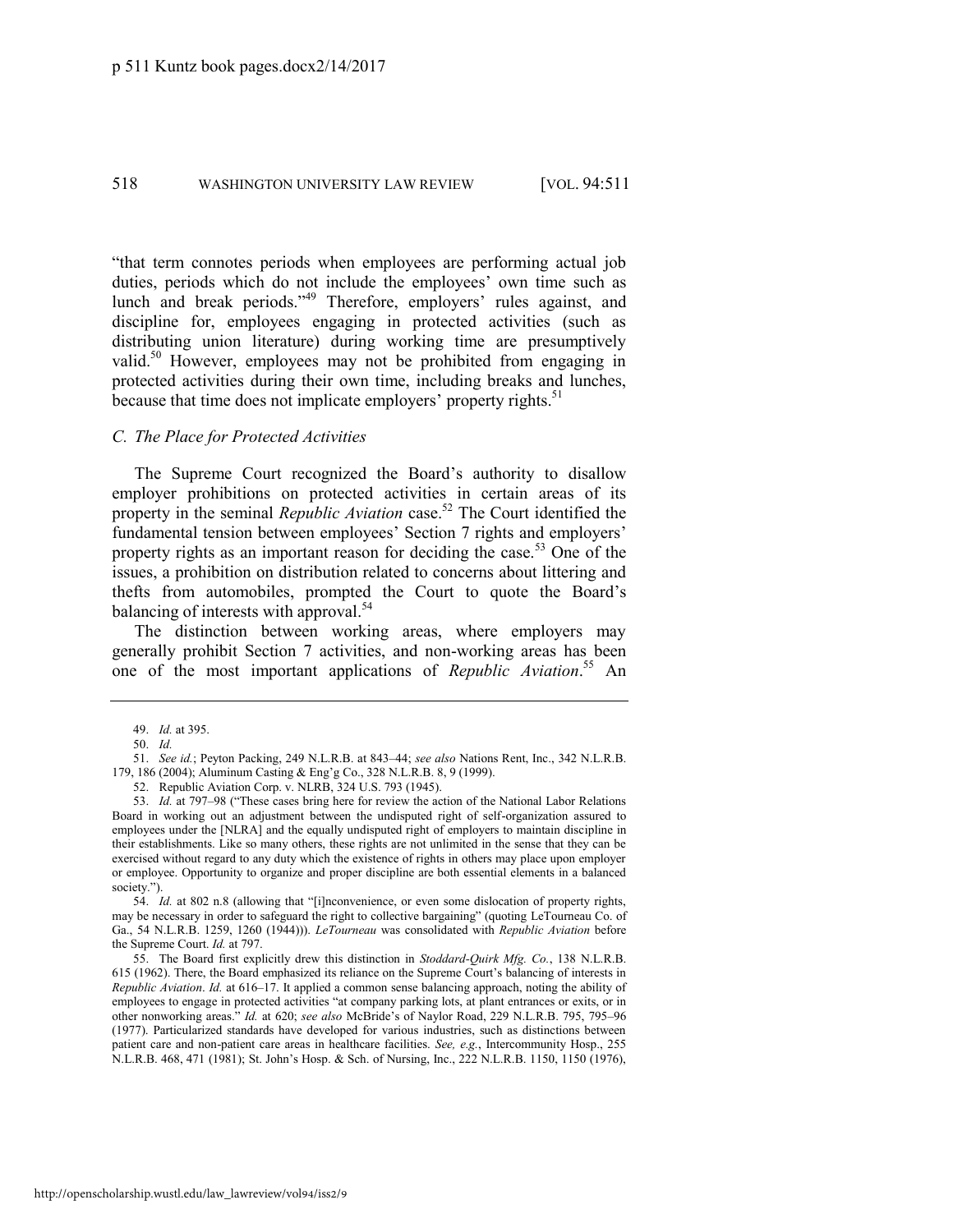employer must demonstrate special circumstances in order to prohibit Section 7 activities in non-working areas.<sup>56</sup>

The Court's approval of interest balancing in *Republic Aviation*  provided a basis for subsequent similar decisions regarding the place for protected activities. The Court again balanced interests when it held, fortyfive years later, that the Board may not compel employers to grant nonemployee union organizers access to employer-owned property unless "no reasonable means short of trespass" exist for organizers to reach the employees.<sup>57</sup>

#### *D. Protected Activities Using Employer-Owned Equipment*

<span id="page-9-0"></span>The Board has consistently held that employees do not possess a right to use employer-owned communications equipment, other than email systems, for Section 7 purposes.<sup>58</sup> Such property has ranged from communications equipment as rudimentary as bulletin boards,  $5<sup>5</sup>$  to more advanced equipment like public address systems, $60$  televisions, $61$  and copy machines.<sup>62</sup> The Board also unequivocally stated in *Churchill's Supermarkets*<sup>63</sup> that "an employer ha<sup>[s]</sup> every right to restrict the use of company telephones to business-related conversations."<sup>64</sup>

*enforcement denied in part*, 557 F.2d 1368 (10th Cir. 1977); *see also* Marshall Field & Co., 98 N.L.R.B. 88, 95–96 (1952) (holding that protected activities must be permitted in department store's public eating area because it was not a sales area), *modified on other grounds and enforced*, 200 F.2d 375 (7th Cir. 1952).

<span id="page-9-1"></span><sup>56.</sup> *Republic Aviation*, 324 U.S. at 793–94.

<sup>57.</sup> Lechmere, Inc. v. NLRB, 502 U.S. 527, 540 (1992).

<sup>58.</sup> *See infra* notes [59](#page-9-0)–[64.](#page-9-1) 

<sup>59.</sup> Eaton Techs., 322 N.L.R.B. 848, 853 (1997) ("It is well established that there is no statutory right of employees or a union to use an employer's bulletin board."); *see also* NLRB v. Southwire Co., 801 F.2d 1252, 1256 (11th Cir. 1986).

<sup>60.</sup> *Heath Co.,* 196 N.L.R.B. 134 (1972) (refusal to allow pro-union employees to respond to anti-union broadcasts did not interfere with the conduct of a free and fair representation election).

<sup>61.</sup> *Mid-Mountain Foods, Inc.,* 332 NLRB 229, 230 (2000) (finding no statutory right to use break room television to show pro-union video), *enforced*, 269 F.3d 1075 (D.C. Cir. 2001).

<sup>62.</sup> *Champion Int'l Corp.,* 303 N.L.R.B. 102, 109 (1991) (employer possesses "a basic right to regulate and restrict employee use of [copy machine]").

<sup>63. 285</sup> N.L.R.B. 138 (1987), *enforced*, 857 F.2d 1474 (6th Cir. 1988).

<sup>64.</sup> *Id.* at 155; *Union Carbide Corp.,* 259 N.L.R.B. 974, 980 (1981) (employer "could unquestionably bar its telephones to any personal use by employees"), *enforced in relevant part*, 714 F.2d 657 (6th Cir. 1983).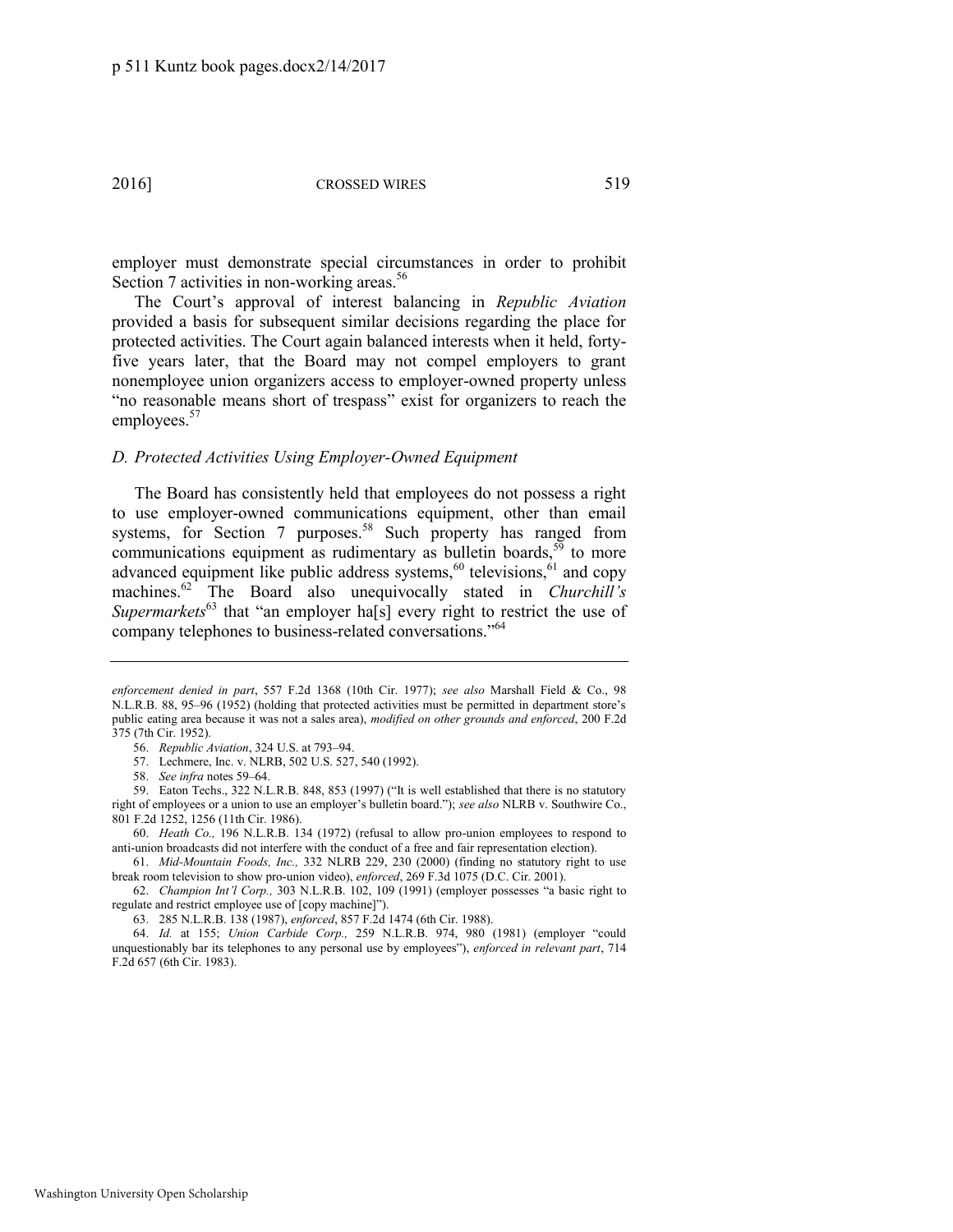#### III. THE BOARD'S TREATMENT OF EMPLOYER-OWNED EMAIL SYSTEMS

#### *A. The Early Approaches*

Despite the unambiguous background of "equipment cases," the Board struggled early on to define the scope of employees' Section 7 rights to use employer-owned email systems. As early as 1993, the Board ruled that an employer could not discriminatorily allow employees to use the email system for all types of communications except to organize a union.<sup>65</sup> However, that case turned on the clearly discriminatory treatment of the union organizers, rather than on non-discriminatory prohibitions.<sup>66</sup>

Another early case, *Timekeeping Systems*, <sup>67</sup> involved a mass email sent by an employee that disputed the employer's assertions about proposed changes to its holiday policies. The Board found that the employer unlawfully discharged the employee for this email.<sup>68</sup> However, the decision turned on the nature of the employee's speech, rather than the forum in which it was communicated.<sup>69</sup>

As employers began to assert in the late 1990s and early 2000s that the same standards applicable to copy machines, public address systems, and telephones should also apply to email systems, the NLRB General Counsel's Division of Advice (the Division of Advice) issued Advice Memoranda in several cases.<sup>70</sup> The first such case was *Pratt & Whitney*<sup>71</sup>

<sup>65.</sup> E.I. du Pont de Nemours & Co., 311 N.L.R.B. 893, 919 (1993).

<sup>66.</sup> *Id.* Consistent with this limited holding, the Board granted the employer's motion to alter the cease and desist remedy from cease and desist from "prohibiting bargaining unit employees from using the electronic mail system for distributing union literature and notices" to cease and desist from "*[d]iscriminatorily* prohibiting bargaining unit employees from using the electronic mail system for distributing union literature and notices." *Id.* at 897, 920 (emphasis added).

<sup>67.</sup> Timekeeping Sys., Inc., 323 N.L.R.B. 244 (1997).

<sup>68.</sup> *Id.* at 244.

<sup>69.</sup> *Id.* The administrative law judge in *Timekeeping Systems* did address the employer's contention that the employee's emails amounted to a "take-over" of the email system, as in *Washington Adventist Hospital*, 291 N.L.R.B. 95 (1988), where an employee had used emails to disrupt transmissions between that employer's computer terminals. *Timekeeping Sys.*, 323 N.L.R.B. at 249. However, the judge distinguished *Washington Adventist* with reference to *American Hospital Association*, 230 N.L.R.B. 54 (1977), a case involving employee distribution of hard copy pamphlets. *Timekeeping Sys.*, 323 N.L.R.B. at 249.

<sup>70.</sup> The Division of Advice is an office of the General Counsel. Regional offices submit cases involving novel, complex, or otherwise significant cases to the Division of Advice for legal opinions on those matters. *Who We Are: Organization Chart*, NLRB.GOV (Nov. 14, 2015, 1:38 PM), https://www.nlrb.gov/who-we-are/organization-chart [https://perma.cc/5UTT-NA5Y].

<sup>71.</sup> Memorandum from Barry J. Kearney, Assoc. Gen. Counsel, Div. of Advice, to Rochelle Kentov, Reg'l Dir., Region 12 (Feb. 23, 1998), https://www.nlrb.gov/case/12-CA-018446.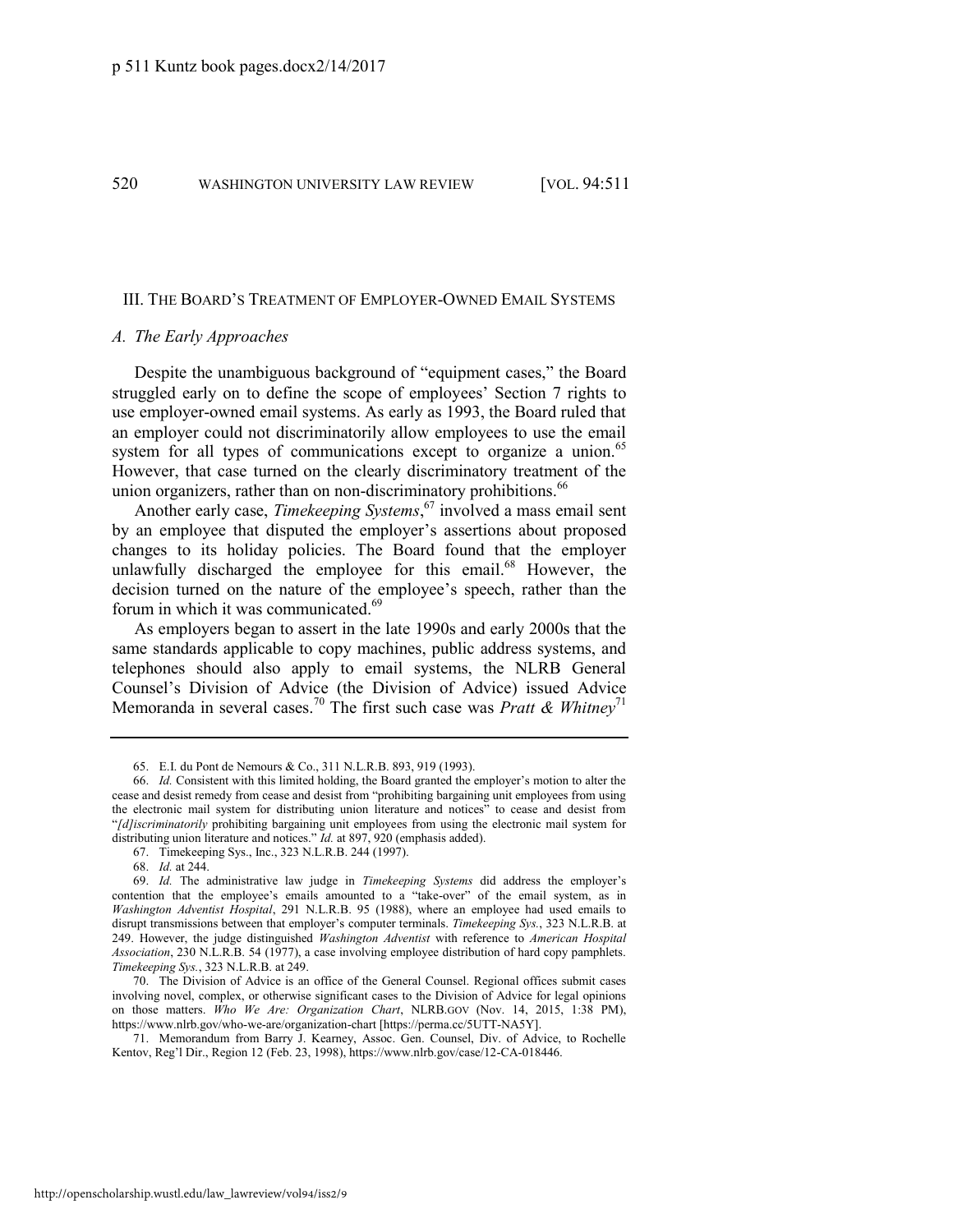in 1998. There, the employer prohibited all non-business use of its email system.<sup>72</sup> The Division of Advice noted, "the evidence indicates that the employees in the instant cases use the Employer's computers and computer network in such a way as to make them 'work areas' within the meaning of *Republic Aviation* and *Stoddard-Quirk*." <sup>73</sup> The Division of Advice acknowledged, but rejected, the employer's objections that email, like paper litter, "can take up cyberspace," and that even emails sent during the sender's non-working time are likely to appear during the recipient's working time. $^{74}$ 

<span id="page-11-0"></span>The Division of Advice subsequently relied on its *Pratt & Whitney* Memorandum when the issue arose, $75$  but noted that in some circumstances, there exist disparate reasons to apply or decline to apply this analysis.<sup>76</sup> Some of these Memoranda stated, as early as 2004, that the Board would decide the issue in the pending *Register Guard* case.<sup>77</sup> The uncertain environment regarding employees' use of employer email systems persisted until that case was decided.

#### *B. The Bush Board Decides Register Guard—2007*

The *Register Guard* case arose when Suzi Prozanski, an employee of a newspaper publisher and president of her local union, sent three emails to employees at their company email addresses regarding union business.<sup>78</sup>

<sup>72.</sup> *Id.* at 1.

<sup>73.</sup> *Id.* at 3.

<sup>74.</sup> *Id.* at 4.

<sup>75.</sup> *See, e.g.*, Memorandum from Barry J. Kearney, Assoc. Gen. Counsel, Div. of Advice, to Claude L. Witherspoon, Acting Reg'l Dir., Region 16 (Apr. 11, 2000), https://www.nlrb.gov/case/16- CA-020176. Memorandum from Barry J. Kearney, Assoc. Gen. Counsel, Div. of Advice, to Martha Kinard, Acting Reg'l Dir., Region 16 (Oct. 18, 1999) (finding prohibition unlawful even though "TU Electric's employees utilize their email system to a lesser extent than the Pratt  $\&$  Whitney employees did."), https://www.nlrb.gov/case/16-CA-019810.

<sup>76.</sup> *See* Memorandum from Barry J. Kearney, Assoc. Gen. Counsel, Div. of Advice, to James J. McDermott, Reg'l Dir.; Byron B. Kohn, Reg'l Attorney; Tony Bisceglia, Assistant to Reg'l Dir., Region 31 (Jan. 13, 2003) (warehouse and driving employees have limited access to email, so email system is not part of their working area), https://www.nlrb.gov/case/31-CA-025962; Memorandum from Barry J. Kearney, Assoc. Gen. Counsel, Div. of Advice, to James S. Scott, Reg'l Dir. Region 32 (Jan. 18, 2001) (same for employees performing driving, production, and maintenance work); Memorandum from Barry J. Kearney, Assoc. Gen. Counsel, Div. of Advice, to Roberto G. Chavarry, Reg'l Dir., Region 13 (Nov. 26, 2004) [hereinafter *Banca di Roma* Memorandum] (recommending dismissal because blanket prohibition had been ignored by management and employees alike, and there was no indication that the policy would be enforced in the future), https://www.nlrb.gov/case/13- CA-041283.

<sup>77.</sup> *See, e.g.*, *Banca di Roma* Memorandum, *supra* not[e 76.](#page-11-0) 

<sup>78.</sup> The Guard Publ'g Co. (Register Guard), 351 N.L.R.B. 1110, 1111–12 (2007). The first email, sent using an employer-owned computer, disputed an email sent to employees by the newspaper's managing editor, which claimed that the police had notified the employer that anarchists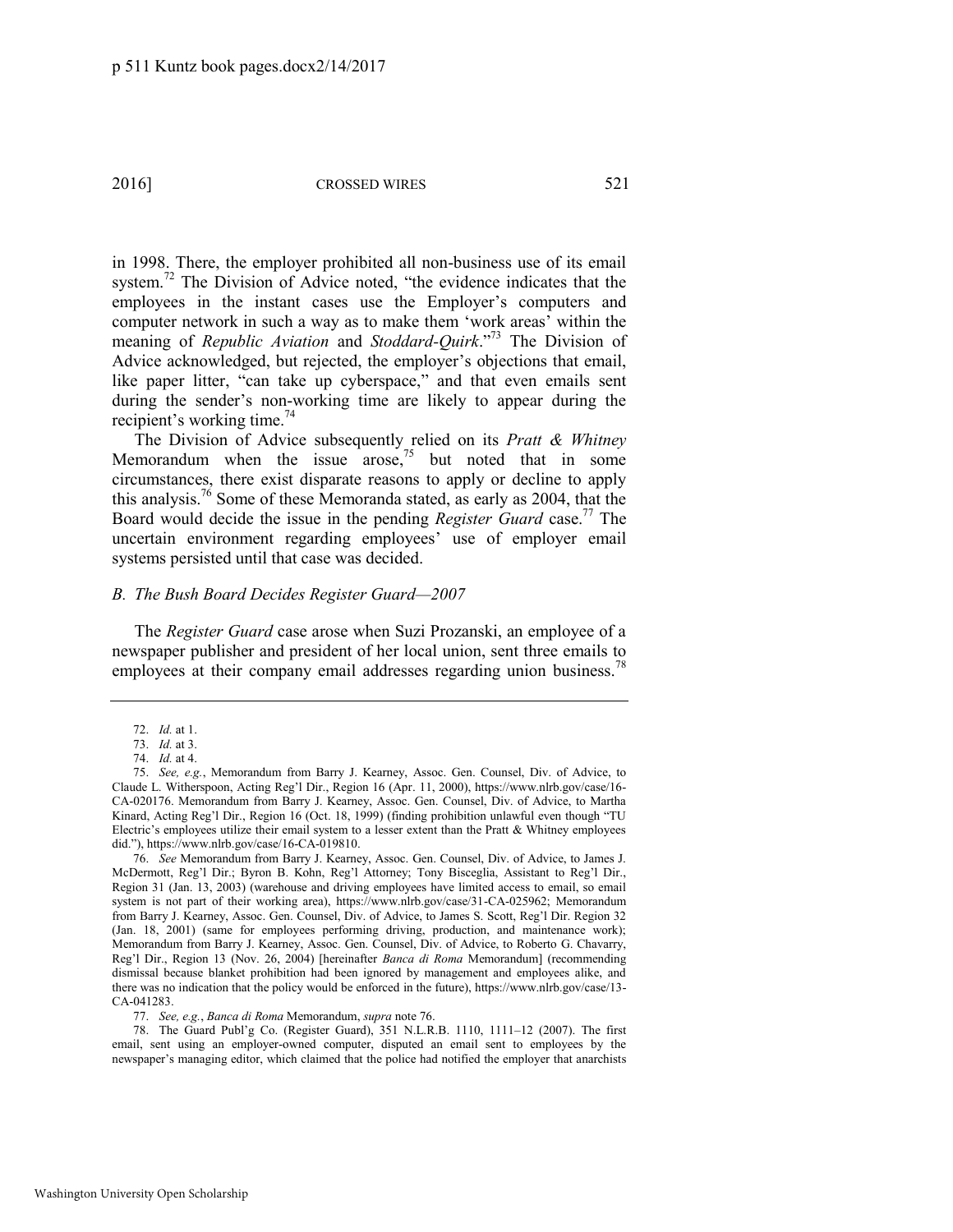The employer issued written warnings to Prozanski for using the company's email system to conduct union business in violation of the employer's Communications Systems Policy (CSP).<sup>79</sup>

The CSP prohibited employees from using the email system to solicit on behalf of outside organizations.<sup>80</sup> Management knew that employees sometimes used the email system for personal solicitation purposes, such as party invitations or requests for dog walkers, but the employer's periodic United Way campaign constituted the only solicitation for outside organizations that could be shown.<sup>81</sup>

The union filed unfair labor practice charges, and the General Counsel's Regional Office issued complaints, alleging that the employer's maintenance of the CSP violated Section  $8(a)(1)$  of the Act, and that the written warnings issued to Prozanski violated Sections  $8(a)(1)$  and  $(3)$ .<sup>82</sup> The administrative law judge found that the CSP was lawful as written, 83 but was discriminatorily applied to Prozanski's union activities because the employer allowed employees to use the email system for personal purposes other than union activities.<sup>84</sup>

The Board, in a three-to-two decision along party lines, held that employees do not have a statutory right to use their employer's email system for Section 7 purposes. $85$  The majority recognized that the issue was whether electronic communications had changed "the pattern of industrial life . . . to the extent that the forms of workplace communication sanctioned in *Republic Aviation* ha[d] been rendered useless and that employee use of the Respondent's e-mail system for Section 7 purposes

might attend a planned union rally. Prozanski's email attached an email from the police stating that it was the employer who had notified police that anarchists might attend. *Id.* at 1111. Prozanski's second email, sent from a computer in the union's office, asked employees to wear green to work in support of the union's position in contract bargaining. *Id.* at 1112. The third email, also sent from a union-owned computer, asked employees to participate in the union's entry in an upcoming parade. *Id.*

<sup>79.</sup> *Id.* at 1111–12.

<sup>80.</sup> *Id.* at 1111. The relevant provision of the policy stated:

Company communication systems and the equipment used to operate the communication system are owned and provided by the Company to assist in conducting the business of The Register-Guard. Communications systems are not to be used to solicit or proselytize for commercial ventures, religious or political causes, outside organizations, or other non-jobrelated solicitations.

*Id.*

<sup>81.</sup> *Id.*

<sup>82.</sup> *Id*.

<sup>83.</sup> The judge observed, "The Board has yet to hold that an e-mail system owned by an employer constitutes a workplace where an employer is prohibited from limiting all employee Section 7 solicitation." *Id.* at 1136.

<sup>84.</sup> *Id.* at 1136–37.

<sup>85.</sup> *Id.* at 1110.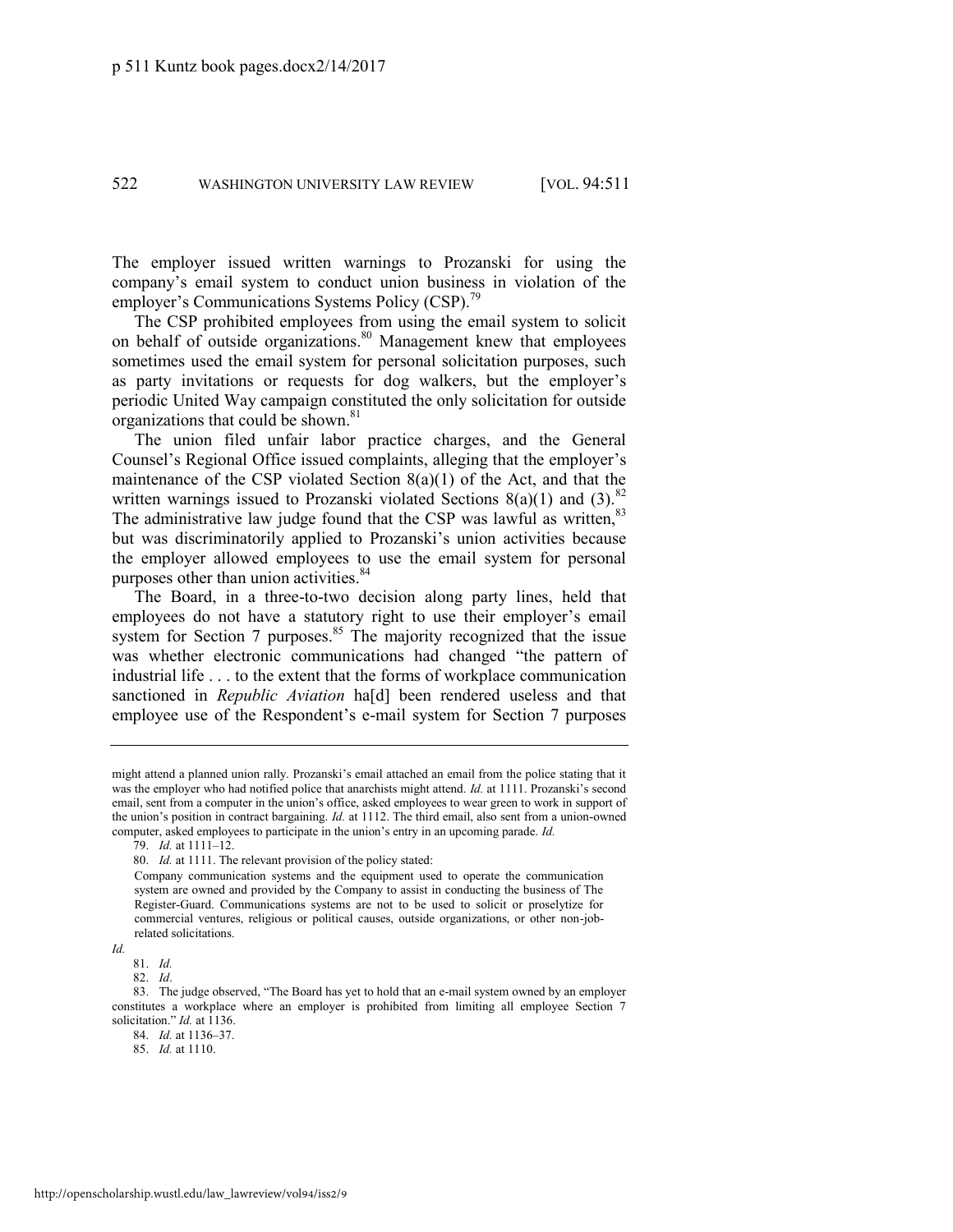must therefore be mandated."<sup>86</sup> The Board, in other words, once again engaged in the balancing of employer property rights against employee Section 7 rights.

While it acknowledged that "e-mail has, of course, had a substantial impact on how people communicate, both at and away from the workplace," the Board found that the Section 7 interests served by employee utilization of email systems were minimal because "employees at the [employer]'s workplace have the full panoply of rights to engage in oral solicitation on nonworking time and also to distribute literature on nonworking time in nonwork areas, pursuant to *Republic Aviation* and *Stoddard-Quirk.*" <sup>87</sup> It reasoned that the continued existence of these rights matters because "*Republic Aviation* requires the employer to yield its property interests to the extent necessary to ensure that employees will not be 'entirely deprived<sup>[]</sup>'... of their ability to engage in Section 7 communications in the workplace on their own time.<sup>388</sup> The Board also emphasized precedent holding that employers' property interests in equipment such as televisions and telephones<sup>89</sup> outweigh employees' interests in using such equipment for Section 7 purposes. $90$ 

Similarly to employers' legitimate business interests in that equipment, employers' business interests in email systems include the system's efficient operation, protection against viruses, diminished server space, dissemination of confidential information, and liability for employees' inappropriate emails.<sup>91</sup> As a result, the Board determined that the "basic property right" of employers to "regulate and restrict employee use of company property"<sup>92</sup> applies to email systems in the same manner as it applies to other employer-owned equipment. The recognition of this right rendered inapplicable the *Republic Aviation* presumption that a blanket

<sup>86.</sup> *Id.* at 1116.

<sup>87.</sup> *Id.* at 1115–16.

<sup>88.</sup> *Id.* at 1115 (quoting Republic Aviation Corp. v. NLRB, 324 U.S. 793, 801 n.6 (1945)).

<sup>89.</sup> *See supra* note[s 59](#page-9-0)–[64.](#page-9-1) 

<sup>90.</sup> *Register Guard*, 351 N.L.R.B. at 1114. The majority acknowledged that:

e-mail has some differences from as well as some similarities to other communications methods, such as telephone systems. For example, as the dissent points out, transmission of an e-mail message, unlike a telephone conversation, does not normally 'tie up' the line and prevent the simultaneous transmission of messages by others. On the other hand, e-mail messages are similar to telephone calls in many ways. Both enable virtually instant communication regardless of distance, both are transmitted electronically, usually through wires (sometimes the very same fiber-optic cables) over complex networks, and both require specialized electronic devices for their transmission.

*Id.* at 1116.

<sup>91.</sup> *Id.* at 1114.

<sup>92.</sup> *Id.* (quoting Union Carbide Corp. v. NLRB, 714 F.2d 657, 663–64 (6th Cir. 1983)).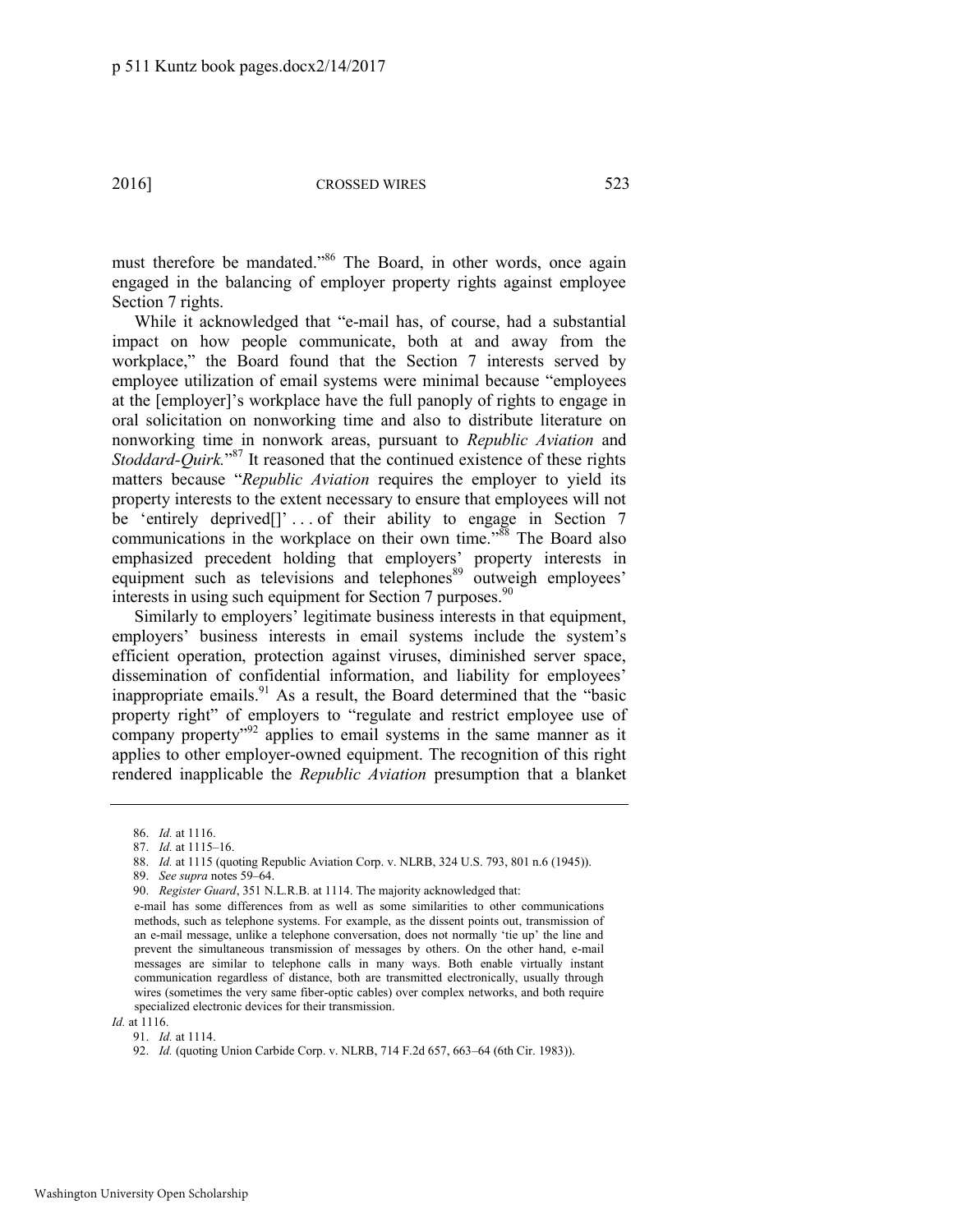ban on solicitation is unlawful absent special circumstances.<sup>93</sup> Accordingly, the Board determined that employees do not have a statutory right to use employer-owned email systems for Section 7 purposes.<sup>94</sup>

Based upon this conclusion, the Board agreed with the administrative law judge that the employer's CSP did not violate Section 8(a)(1) of the Act on its face.<sup>95</sup> The Board also found that the first of Prozanski's disciplinary warnings violated Section  $8(a)(1)$  and  $(3)$  as a discriminatory application of the CSP, but found no violation based on the warning for her second and third emails.<sup>96</sup>

Democratic Members Liebman and Walsh dissented vehemently. They first argued that email had drastically changed workplace society:

Today's decision confirms that the NLRB has become the 'Rip Van Winkle of administrative agencies.' Only a Board that has been asleep for the past 20 years could fail to recognize that e-mail has revolutionized communication both within and outside the workplace. In 2007, one cannot reasonably contend, as the majority does, that an e-mail system is a piece of communications equipment to be treated just as the law treats bulletin boards, telephones, and pieces of scrap paper. National labor policy must be responsive to the enormous technological changes that are taking place in our society.<sup>97</sup>

<span id="page-14-0"></span>Second, the dissent took aim at the majority's assertion that the employer's property interest in its equipment removes it from the *Republic Aviation* framework. It asserted that the issue pertained to "cyberspace," which is not owned by anyone, and not to "equipment."<sup>98</sup>

Third, the dissent accused the majority of substituting the *Lechmere*  standard (regarding facility access by non-employee union organizers) for

98. *Id.* at 1126 ("[E]-mail, the 'World Wide Web,' and mail listing services 'constitute a unique medium—known to its users as "cyberspace"—located in no particular geographic location but available to anyone, anywhere in the world, with access to the Internet.'" (quoting Reno v. ACLU, 521 U.S. 844, 850 (1997))).

<sup>93.</sup> *Id.* at 1115.

<sup>94.</sup> *Id.* at 1110.

<sup>95.</sup> *Id.* at 1116.

<sup>96.</sup> *Id.* at 1119–20. The Board made these determinations pursuant to a new articulation of "discrimination" as drawing distinctions "along Section 7 lines." *Id.* at 1117-19. While beyond the scope of this Note, this important and often overlooked aspect of the *Register Guard* decision remains the Board standard even after *Purple Communications*. Purple Commc'ns, Inc., 361 N.L.R.B. No. 126, at 5 n.13 (2014).

<sup>97.</sup> *Id.* at 1122 (Liebman & Walsh, Members, dissenting) (citations omitted) (quoting NLRB v. Thill, Inc., 980 F.2d 1137, 1142 (7th Cir. 1992)).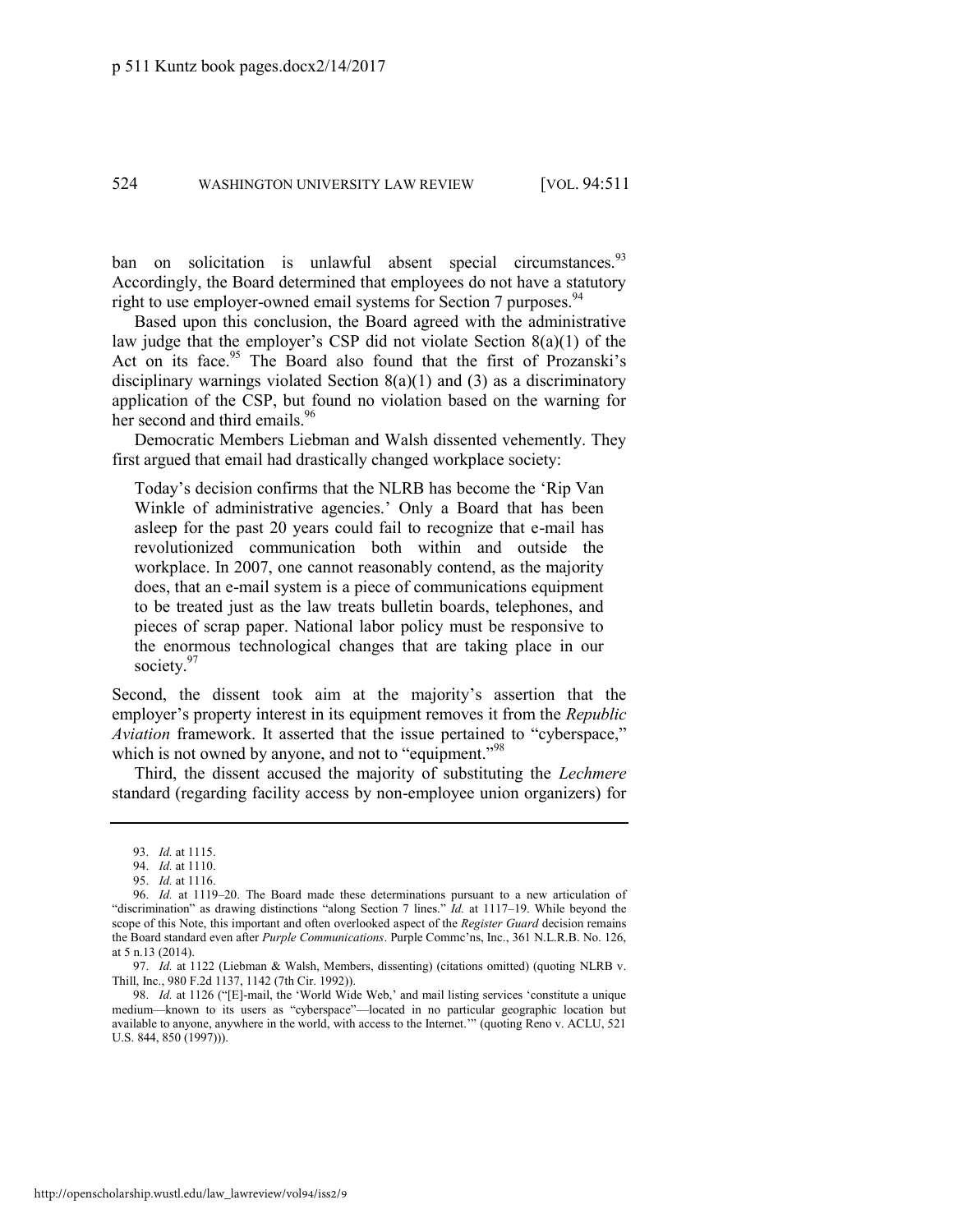the *Republic Aviation* standard for protected activity by employees.<sup>99</sup> This criticism targeted the majority's reliance on the fact that employees can still communicate with each other through other means, such as face-toface contact, without using their employer's email system.<sup>100</sup>

The D.C. Circuit reviewed the objections to *Register Guard*.<sup>101</sup> The court agreed with the union that all of Prozanski's warnings violated Section 8(a)(1) and (3) because they were discriminatorily issued.<sup>102</sup> The union did not challenge the CSP's facial validity. $103$ 

#### *C. Backlash to Register Guard*

<span id="page-15-0"></span>The Board's *Register Guard* decision provoked vociferous criticism from pro-labor advocates. One local union categorized the decision as part of an "all-out attack on the labor movement." <sup>104</sup> AFL-CIO General Counsel Jonathan Hiatt stated that the Board "has again struck at the heart of what the nation's labor laws were intended to protect—the right of employees to discuss working conditions and other matters of mutual concern" because "[a]nyone with e-mail knows that this is how employees communicate with each other in today's workplace."<sup>105</sup>

Pro-labor scholars also accused the *Register Guard* Board of failing to adapt to changing circumstances. William Corbett, for example, argued that the Board "interpreted the NLRA in a restrictive way that threatens to make it irrelevant and obsolescent."<sup>106</sup> Jeffrey Hirsch expressed a similar perspective, describing the decision as a "disturbing . . . . failure [that]

<span id="page-15-1"></span><sup>99.</sup> *Id.* at 1126–27 (citing Lechmere, Inc. v. NLRB, 502 U.S. 527 (1992)).

<sup>100.</sup> *Id.* The majority disputed this characterization, clarifying that it only referred to alternative means in order to assess how email had changed the workplace. *Id.* at 1116 n.12 (citing *Lechmere*, 502 U.S. 527).

<sup>101.</sup> Guard Publ'g Co. v. NLRB, 571 F.3d 53 (D.C. Cir. 2009).

<sup>102.</sup> *Id.* at 59–61.

<sup>103.</sup> *Id.* at 58 ("The union states that, although it believes the company violated section 8(a)(1) by maintaining a policy that prohibited e-mail use for all 'non-job-related solicitations,' it does not seek review of the Board's ruling to the contrary."). According to AFL-CIO Associate General Counsel James Coppess, the union did not seek review of this issue because the court would likely view the issue as a policy choice within the Board's discretion. Susan J. McGolrick, *D.C. Circuit Rules Guard Publishing Illegally Disciplined Copy Editor for E-Mails*, BNA DAILY LAB. REP. No. 128 at AA-1 (July 8, 2009). Furthermore, since the 2008 election had occurred in the interim, the union felt optimistic that a Board appointed by President Obama would reverse *Register Guard* at its first opportunity. *Id.*

<sup>104.</sup> *The Bush NLRB and What It Has Done to American Workers*, TEAMSTERS LOCAL 19, [http://www.teamsterslocal19.org/NLRB\\_Flyer-basic\\_with\\_cites\\_1.pdf](http://www.teamsterslocal19.org/NLRB_Flyer-basic_with_cites_1.pdf) [https://perma.cc/HE9H-JQUY].

<sup>105.</sup> Steven Greenhouse, *Labor Board Restricts Union Use of E-Mail*, N.Y. TIMES (Dec. 23, 2007), http://www.nytimes.com/2007/12/23/us/23labor.html?\_r=0.

<sup>106.</sup> William R. Corbett, *Awaking Rip Van Winkle: Has the National Labor Relations Act Reached a Turning Point?*, 9 NEV. L.J. 247, 252 (2009).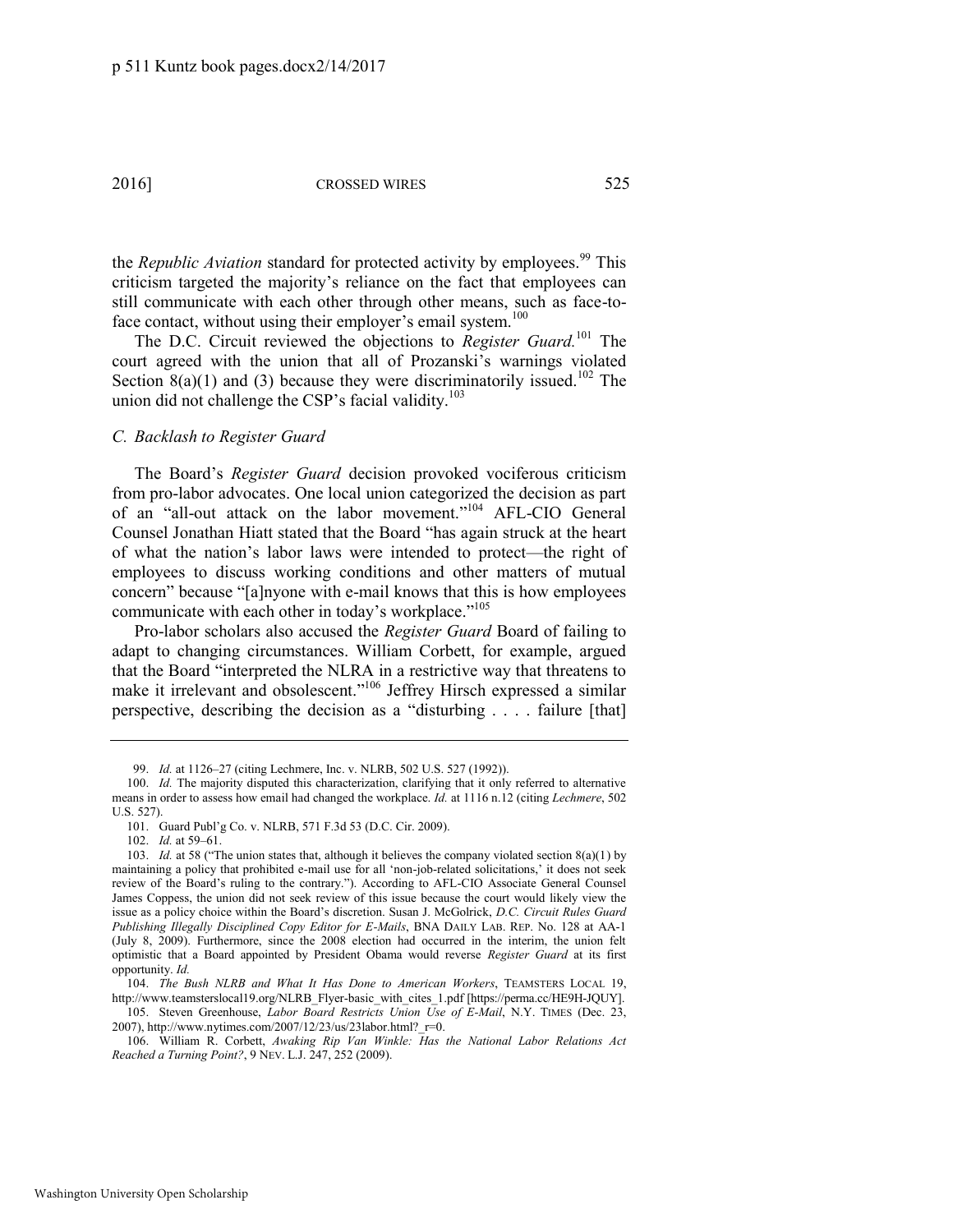highlights the fact that the Board has yet again shown no inclination to reassess broadly its enforcement of the NLRA to reflect the nature of the modern economy." <sup>107</sup> *Register Guard*, Hirsch argued, constituted significant evidence of the Act's "obsolescence."<sup>108</sup>

Member Liebman also made it clear that these sentiments were shared by the Board's Democratic appointees. In a speech at the University at Buffalo Law School, she referred to *Register Guard*, stating, "This case I sometimes subtitle 'The Act is Surely Dead,' if the majority could not find a way to accommodate employees' rights to communicate with each other at the workplace through this new technology."<sup>109</sup>

President Obama appointed Lafe Solomon, one of outgoing Chairman Liebman's staff members, as Acting General Counsel on June 21, 2010.<sup>110</sup> Ten months later, Solomon issued a General Counsel Memorandum identifying cases that regional offices must send to the internal Division of Advice for evaluation as potential policy priorities.<sup>111</sup> Solomon listed "[c]ases involving the issue of whether employees have a Section 7 right to use an employer's e-mail system" among the "[c]ases requiring development of a litigation strategy in light of adverse circuit court law or new Board precedent."<sup>112</sup> The (Acting) General Counsel's office thus officially announced its interest in providing the Obama Board with an opportunity to overturn *Register Guard*. 113

112. *Id.* at 2–3.

113. No such vehicle to challenge *Register Guard* reached the Board during Solomon's tenure as Acting General Counsel. As a result, this mandate was reiterated by newly-appointed (and confirmed)

<sup>107.</sup> Hirsch, *supra* not[e 31,](#page-5-0) at 278.

<sup>108.</sup> *Id.* at 262. Additionally, the title of Hirsch's article, "The Silicon Bullet: Will the Internet Kill the NLRA?" asks a question that demonstrates the depth of pro-labor scholars' dissatisfaction with *Register Guard* and other NLRB decisions related to technology. *See also* Jeffrey M. Hirsch, *Communication Breakdown: Reviving the Role of Discourse in the Regulation of Employee Collective Action*, 44 U.C. DAVIS L. REV. 1091, 1121–22 (2011).

<sup>109.</sup> Wilma B. Liebman, *Values and Assumptions of the Bush NLRB: Trumping Workers' Rights*, 57 BUFF. L. REV. 643, 647 (2009) (transcript of remarks at a September 19, 2008 symposium). Four months later, President Obama appointed her as the first Board Chairman of his presidency. Press Release, NLRB, Wilma Liebman Designated NLRB Chairman (Jan. 22, 2009), https://www.nlrb.gov/ news-outreach/news-releases [https://perma.cc/4HHT-G88E].

<sup>110.</sup> *Who We Are: The General Counsel—Lafe Solomon*, NLRB.GOV, https://www.nlrb.gov/whowe-are/general-counsel/lafe-solomon [https://perma.cc/U4NQ-XNCN]. Solomon served in this capacity until November 2013, though the Senate never confirmed his appointment as General Counsel. *Obama's Lawless Labor Board*, WALL ST. J. (Aug. 11, 2015), http://www.wsj.com/articles/ obamas-lawless-labor-board-1439336842.

<sup>111.</sup> Memorandum from Lafe E. Solomon, Acting Gen. Counsel, to All Reg'l Dirs., Officers-in-Charge, & Resident Officers (Apr. 12, 2011), Memorandum from Lafe E. Solomon, Acting Gen. Counsel, to All Reg'l Dirs., Officers-in-Charge, & Resident Officers (Apr. 12, 2011), <https://www.nlrb.gov/reports-guidance/general-counsel-memos>(select GC 11-xx from the drop box, then select the document).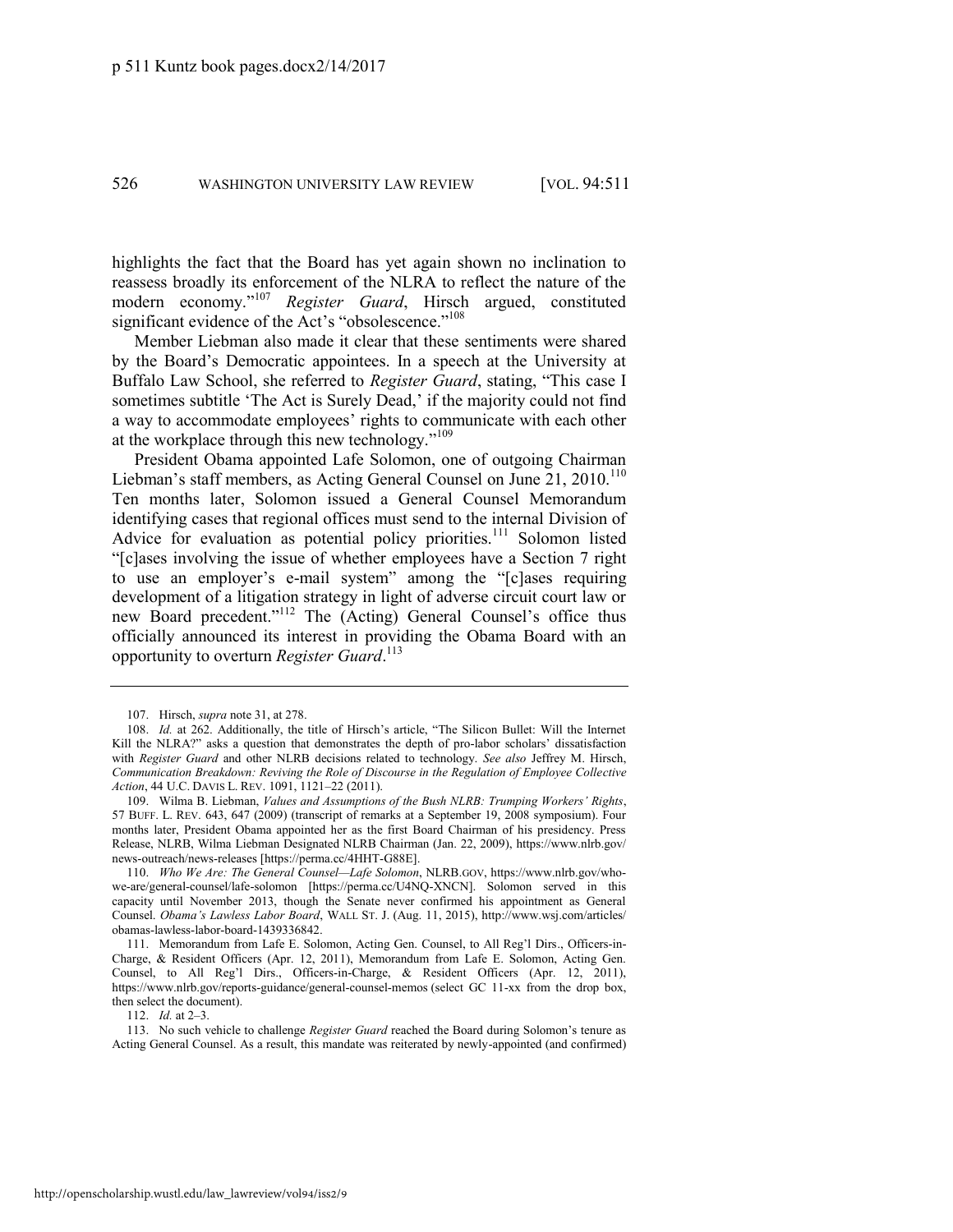### *D. Purple Communications—December 11, 2014*

The opportunity to re-examine this issue came before the Board in late 2014. The employer in that case, Purple Communications, provided sign language interpretation services at sixteen southern California video call centers.<sup>114</sup> The union, Communications Workers of America, filed petitions to represent seven of those facilities in the autumn of 2012.<sup>115</sup> The union, after failing to win elections at two of the facilities, filed objections to those elections, alleging that the employer's rules restricting email usage interfered with employees' free choice in the elections.<sup>116</sup> The union also filed an unfair labor practice charge in support of those objections.<sup>117</sup>

Three of the employer's handbook rules implicated *Register Guard*  issues. The first such rule stated that the employer's electronic equipment, Internet access, and email system "should be used for business purposes only."<sup>118</sup> The second and third rules prohibited using the employer's equipment, internet, or email for "[e]ngaging in activities on behalf of organizations or persons with no professional or business affiliation with the Company" or "[s]ending uninvited email of a personal nature."<sup>119</sup> The administrative law judge, relying on *Register Guard*, dismissed these allegations.<sup>120</sup> The General Counsel then sought review from the Board.<sup>121</sup>

The Board framed its analysis as a reevaluation of the balancing of interests examined in *Register Guard* by identifying three arguments, which, taken together, encompass both sides of the balance of interests.<sup>122</sup> The majority first generally asserted that *Register Guard* had "undervalued employees' core Section 7 right to communicate in the workplace about their terms and conditions of employment, while giving too much weight

General Counsel Richard Griffin in his first such memorandum. Memorandum from Richard Griffin, Jr., Gen. Counsel, to All Reg'l Dir.s, Officers-in-Charge, & Resident Officers (Feb. 25, 2014).

<sup>114.</sup> Purple Commc'ns, Inc., 361 N.L.R.B No. 126, at 2 (Dec. 11, 2014).

<sup>115.</sup> *Id.* at 3.

<sup>116.</sup> *Id.*

<sup>117.</sup> *Id.*

<sup>118.</sup> *Id.* at 2.

<sup>119.</sup> *Id.* at 3.

<sup>120.</sup> *Id.* at 63. As the administrative law judge acknowledged, he was bound to abide by Board precedent and to allow the Board itself to consider the merits of overturning its precedent. *Id.* (citing Pathmark Stores, 342 N.L.R.B. 378, 378 n.1 (2004); Hebert Indus. Insulation Corp., 312 N.L.R.B. 602, 608 (1993); and Lumber & Mill Emp'rs Ass'n., 265 N.L.R.B. 199, 199 n.2 (1982), *enforced*, 736 F.2d 507 (9th Cir. 1984), *cert. denied*, 469 U.S. 934 (1984)).

<sup>121.</sup> *Id.* at 3.

<sup>122.</sup> *Id.* at 4–5.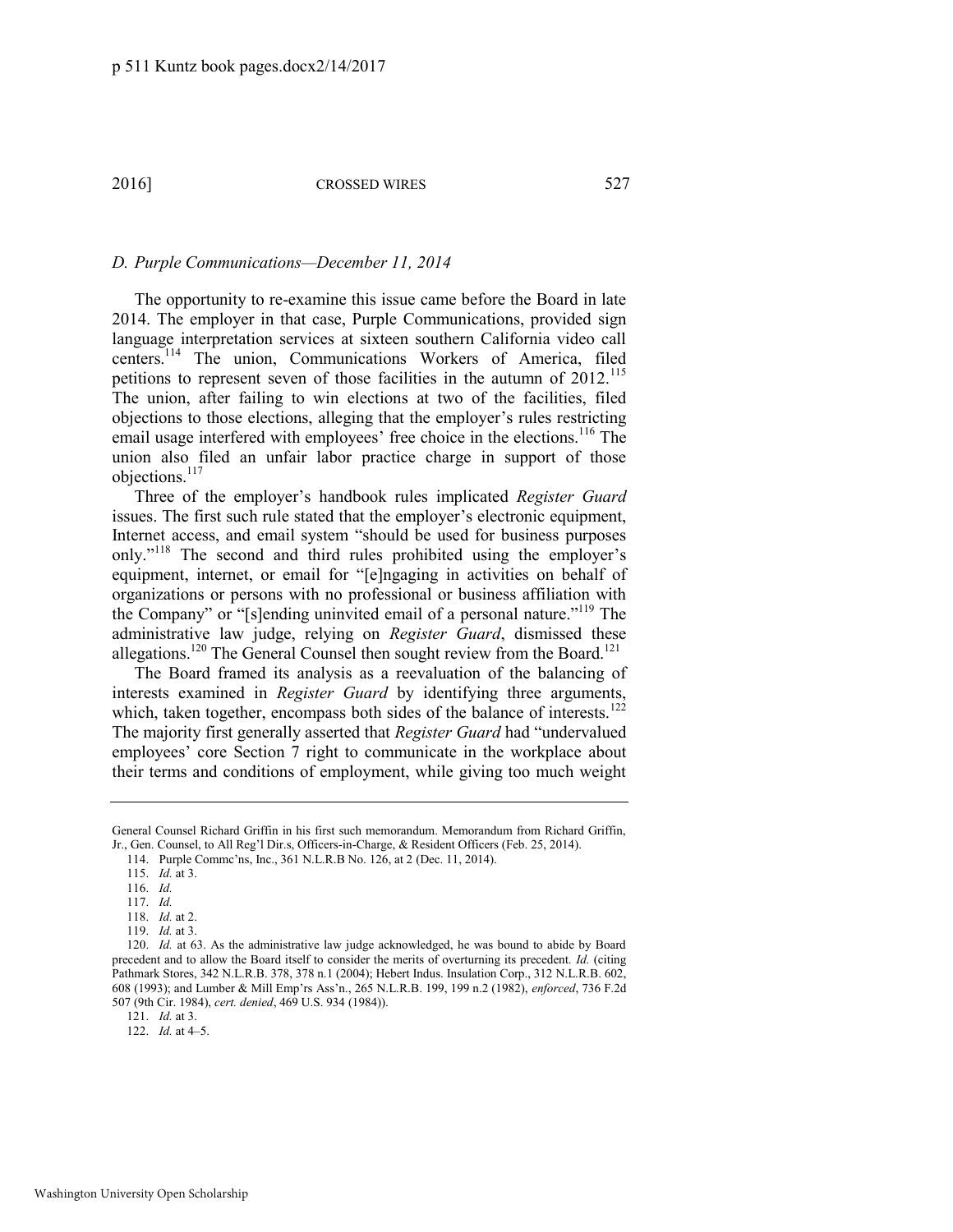to employers' property rights." <sup>123</sup> Second, the Board argued that *Register Guard* had undervalued the importance of email to employee communications.<sup>124</sup> Third, the majority attacked *Register Guard* as relying too heavily on earlier Board decisions discussing employers' property rights to their equipment.<sup>125</sup>

The Board focused its argument about the importance of workplace email to employees' Section 7 rights on the workplace as the *locus* of protected activities.<sup>126</sup> The Board argued that this focus motivated the Supreme Court's articulation of the "special circumstances" standard in *Republic Aviation*. 127

<span id="page-18-0"></span>Next, the Board relied on several studies showing the pervasive role of email in the workplace.<sup>128</sup> It pointed to the decreased costs of email due to ever-increasing processer and hard drive capabilities, $129$  as well as the development that "[m]any employers expect or at least tolerate personal use of [electronic communications] equipment by employees because it often increases worker efficiency."<sup>130</sup> Furthermore, telework arrangements have accompanied increases in technological capabilities.<sup>131</sup> Based on

129. *Id.* at 7 n.24.

<sup>123.</sup> *Id.* at 4.

<sup>124.</sup> *Id.* at 4–5.

<sup>125.</sup> *Id.* at 5.

<sup>126.</sup> *Id.* ("The workplace is 'a particularly appropriate place for [employees to exercise their Section 7 rights], because it is the one place where [employees] clearly share common interests and where they traditionally seek to persuade fellow workers in matters affecting their union organizational life and other matters related to their status as employees.'" (quoting Eastex, Inc. v. NLRB, 437 U.S. 556, 574 (1978))).

<sup>127.</sup> *Id.* at 6 (citing Republic Aviation Corp. v. NLRB, 324 U.S. 793, 803–04 (1945)).

<sup>128.</sup> *Id.* at 6–7. The Board relied on the Radicati Group's April 2014 conclusions that "[e]mail remains the most pervasive form of communication in the business world" and "that work-related email traffic will continue to increase." *Id.* at 6-7 (quoting THE RADICATI GROUP, INC., EMAIL STATISTICS REPORT, 2014–2018, at 2, 4 (Sara Radicati ed., 2014), http://www.radicati.com/wp/wpcontent/uploads/2014/01/Email-Statistics-Report-2014-2018-Executive-Summary.pdf). Additionally, a 2008 Pew Research Center Study showed that "96 percent of employees used the internet, email, or mobile telephones to keep them connected to their jobs, even outside of their normal work hours." *Id.* at 6 (citing MARY MADDEN & SYDNEY JONES, NETWORKED WORKERS, PEW RESEARCH CENTER'S INTERNET & AMERICAN LIFE PROJECT 1 (2008), http://www.pewinternet.org/2008 /09/24/networkedworkers).

<sup>130.</sup> *Id.* at 7 (quoting City of Ontario v. Quon, 560 U.S. 746, 759 (2010)). It should be noted that the *Quon* case involved text messages on a pager, rather than an email system. *Quon*, 560 U.S. 746 at 750.

<sup>131.</sup> *Purple Commc'ns*, at 7 (citing *Latest Telecommuting Statistics*, GLOBAL WORKPLACE ANALYTICS (Sept. 2013), http://globalworkplaceanalytics.com/telecommuting-statistics; Dinah Wisenberg Brin, *Telecommuting Likely to Grow, Despite High-Profile Defections*, SOCIETY FOR HUMAN RESOURCE MANAGEMENT (July 24, 2013), https://www.shrm.org/resourcesandtools/hrtopics/technology/pages/telecommuting-likely-to-grow-bans.aspx; Larry Dignan, *2014 Enterprise Trends: BYOD pain, HTML5 Apps, Hybrid Cloud, SDx*, ZDNET (Oct. 8, 2013), [http://www.zdnet.](http://www.zdnet.com/2014enterprise-trends-byod-pain-html5-apps-hybrid-cloud-sdx-7000021705)  [com/2014enterprise-trends-byod-pain-html5-apps-hybrid-cloud-sdx-7000021705\)](http://www.zdnet.com/2014enterprise-trends-byod-pain-html5-apps-hybrid-cloud-sdx-7000021705).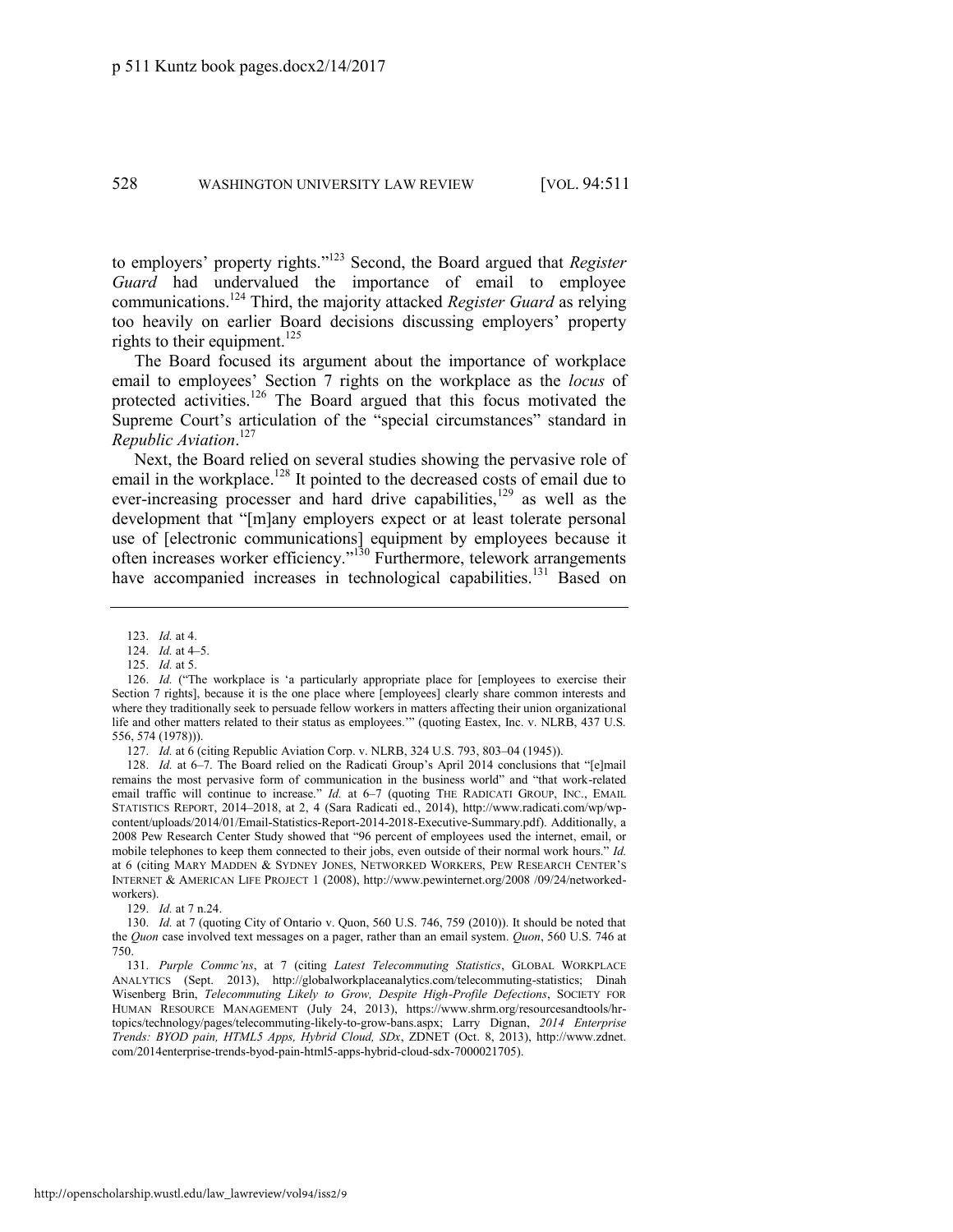these developments, the Board likened email communications to workplace cafeterias as "'the natural gathering place' for employees to communicate with each other." <sup>132</sup> As a result, it described *Register Guard's* "reluctance" to "fully acknowledge" email's role in the modern workplace as "a failure 'to adapt the Act to the changing patterns of industrial life.""<sup>133</sup>

The Board then turned to *Register Guard*'s reliance on "equipment" cases.<sup>134</sup> This analysis focused first on the property rights aspect of the balancing of interests, emphasizing that one person's use of email does not interfere with another's use, or add significant costs, particularly in light of increased computing capacities.<sup>135</sup> Even though telephones are comparable to email systems in many respects, the majority decided to draw a line between these two types of equipment by categorizing them as "distant cousins." 136

<span id="page-19-1"></span><span id="page-19-0"></span>The Board also rejected, in a footnote, the dissent's contention that increased use of other forms of technology, including personal email, texting, and social media, tipped the balance of interests in favor of employers' property rights because these developments made employees' use of employer-owned email systems less necessary to Section 7 activities.<sup>137</sup> The majority premised this rejection on the value that precedent placed on communications "*in the workplace*" <sup>138</sup> and explained that employees view Section 7 communications as work-related, rather than personal, in nature.<sup>139</sup> While agreeing that these other forms of technology facilitate communications amongst groups of people, the Board reasoned, "[e]mployees do not share all of the same private media options, due to the cost and variety of those options; some employees do not privately use any electronic media." <sup>140</sup> As a result, employees who work at different facilities, on different shifts, or in different departments, may be "virtual strangers" to one another with "no practical way to obtain

137. *Id.* at 6 n.18.

140. *Id.*

<sup>132.</sup> *Id.* at 8 (quoting Beth Israel Hosp. v. NLRB, 437 U.S. 483, 505 (1978)).

<sup>133.</sup> *Id.* (quoting Hudgens v. NLRB, 424 U.S. 521, 523 (1976)).

<sup>134.</sup> *Id.*

<sup>135.</sup> *Id.* at 8–9.

<sup>136.</sup> *Id.* at 9. The Board noted that the General Counsel had argued for reversal of the Board's prior telephone cases in addition to *Register Guard*. However, since that issue was not directly presented in this case, the Board declined to decide the telephone issue. *Id.* at 9 n.38.

<sup>138.</sup> *Id.* (emphasis in original) (citing Eastex, Inc. v. NLRB, 437 U.S. 556, 574 (1978); NLRB v. Magnavox Co. of Tennessee, 415 U.S. 322 (1974)).

<sup>139.</sup> *Id.*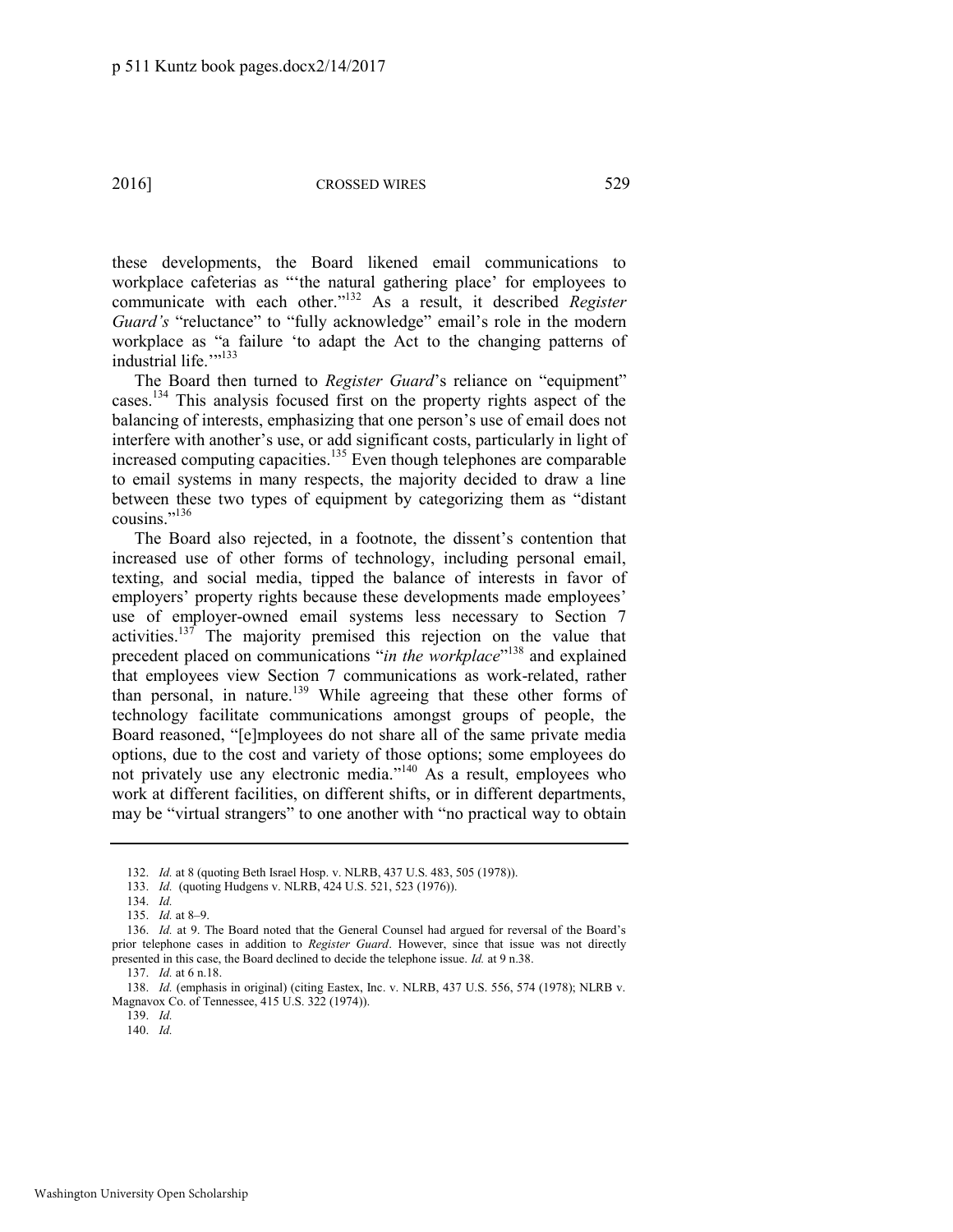each other's email addresses, social media account information, or other information necessary to reach each other."<sup>141</sup>

<span id="page-20-0"></span>Furthermore, the majority, like the *Register Guard* dissent, asserted that the Republican Board members' argument inappropriately applied the reasonable alternative means standard for non-employee access to facilities.<sup>142</sup> Consequently, its decision did not "turn on the current availability of alternative communication options using personal electronic devices and other electronic media—e.g., Facebook, Twitter, YouTube, blogging, or personal email accounts."<sup>143</sup> The Board's justification for disregarding other means of communication relied largely on a statement by Justice Brennan in *Beth Israel* that, "outside of the health-care context, the availability of alternative means of communication is not, with respect to employee organizational activity, a necessary inquiry."<sup>144</sup> As a result, the Board concluded that alternative means of engaging in protected activities are only relevant for non-employees.<sup>145</sup>

<span id="page-20-1"></span>The Board thus decided that the *Republic Aviation* standard that protected activities must be permitted absent "special circumstances" applied to employees' use of employer-owned email systems.<sup>146</sup> It viewed this determination as "consistent with the purposes and policies of the Act, with our responsibility to adapt the Act to the changing work environment, and with our obligation to accommodate the competing rights of employers and employees."<sup>147</sup>

The majority also decided that it would apply this new standard retroactively.<sup>148</sup> However, retroactivity required that the case be remanded to the administrative law judge in order to allow for the application of the new standard to these facts.<sup>149</sup> The case, as of this writing, remains

149. *Id.* at 17.

<sup>141.</sup> *Id.*

<sup>142.</sup> *Id.* at 14. 143. *Id.*

<sup>144.</sup> *Id.* at 13 n.62 (quoting Beth Israel Hosp. v. NLRB, 437 U.S. 483, 505 (1978)).

<sup>145.</sup> *Id.* at 14 (citing Lechmere, Inc. v. NLRB, 502 U.S. 527, 540 (1992)).

<sup>146.</sup> *Id.* The majority acknowledged that this standard makes it possible for an employer to establish special circumstances warranting a prohibition of employee use of an employer-owned email system for protected activities, but viewed such circumstances as a "rare case." *Id.*

<sup>147.</sup> *Id.* The Board also clarified that employers continue to possess the ability to monitor their email systems for legitimate business reasons without being vulnerable to allegations that they unlawfully surveilled employees' protected activities. *Id.* at 15–16 ("[T]hose who choose openly to engage in union activities at or near the employer's premises cannot be heard to complain when management observes them." (quoting Eddyleon Chocolate Co., 301 N.L.R.B. 887, 888 (1991)).

<sup>148.</sup> *Id.* at 16–17. The Board applies new standards retroactively unless doing so will cause a "manifest injustice." *Id.* at 16 (quoting Pattern Makers (Michigan Model Mfrs.), 310 N.L.R.B. 929, 931 (1993)).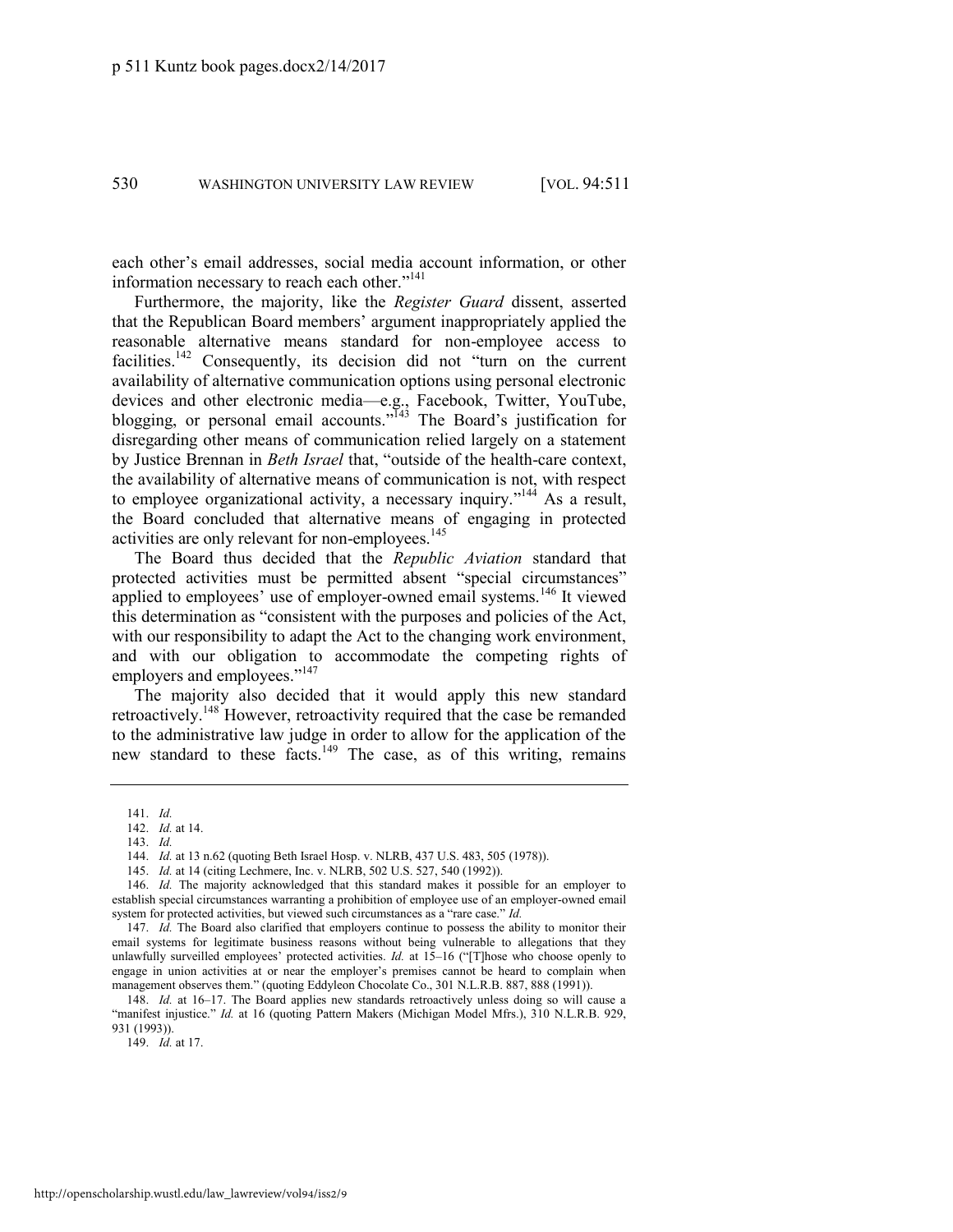pending.<sup>150</sup> As a result, no Court of Appeals has yet had occasion to address the Board's *Purple Communications* holding.<sup>151</sup>

Dissenting Member Philip Miscimarra began by attacking the majority's refusal to consider how other forms of electronic communication have changed interpersonal communications.<sup>152</sup> He also asserted that evaluation of alternatives is appropriate beyond nonemployee access cases based on the manner in which the Board and the Supreme Court have balanced interests in the past.<sup>153</sup> He noted that the majority's argument on this point was particularly wanting because it relied on the premise that activities at the workplace were especially valuable but discounted other means of communication such as text messaging and social media.<sup>154</sup>

Miscimarra then argued that, because the majority had overvalued the importance of access to employer-owned email systems to employees' Section 7 rights, its balancing of employer property rights and employee rights was fundamentally flawed.<sup>155</sup> He noted that the Board had recently decided many cases in which employees, without a statutory right to use their employers' email systems, had nonetheless utilized other technological developments to further protected activities.<sup>156</sup> Miscimarra

<sup>150.</sup> The administrative law judge found on March 16, 2015 that special circumstances justifying the employer's rule did not exist, and thus that it violated Section  $8(a)(1)$  of the Act by maintaining these rules. Purple Commc'ns, Inc., No. 21-CA-095151, 2015 WL 1169344 (N.L.R.B. Div. of Judges Mar. 16, 2015). The parties filed exceptions and cross-exceptions with the Board, and the final briefs regarding these exceptions were filed on July 7, 2015. *Docket Activity*, NLRB.GOV, https://www.nlrb.gov/case/21-CA-095151 [https://perma.cc/G29B-3RRS]. The Board has not yet issued a decision regarding these exceptions. *Id.*

<sup>151.</sup> The *Purple Communications* decision has, however, been applied to other Board cases, one of which may reach a Court of Appeals before *Purple Communications* does. One such case was decided on August 27, 2015. UPMC, 362 N.L.R.B. No. 191 (2015). *UPMC*, extending *Purple Communications* to the healthcare industry and appearing to represent a strong candidate case, is currently pending a motion for reconsideration filed by the employer to the Board on October 2, 2015. *Docket Activity*, NLRB.GOV, https://www.nlrb.gov/case/06-CA-081896 [https://perma.cc/ZAP3- VXMG]. However, even multiple adverse rulings from the courts of appeals will not alter regional office charge investigations, administrative law judge decisions, or Board adjudications, until and unless either the Supreme Court or the Board itself alters the *Purple Communications* standard. *See*  Iowa Beef Packers, Inc., 144 N.L.R.B. 615, 616 (1963).

<sup>152.</sup> Purple Commc'ns, Inc., 361 N.L.R.B. No. 126, at 18 (Dec. 11, 2014) (Miscimarra, Member, dissenting).

<sup>153.</sup> *Id.* at 20. Member Miscimarra relied particularly on the balancing of interests conducted by the Supreme Court in both *Republic Aviation* and in *Beth Israel*. *See* Beth Israel Hosp. v. NLRB, 437 U.S. 483, 489–90 (1978) (upholding employee rights to engage in protected activities in cafeteria, in part, because employee locker rooms provided insufficient opportunities to exercise rights).

<sup>154.</sup> *Purple Commc'ns, Inc.*, at 21 n.29.

<sup>155.</sup> *Id.* at 22–24.

<sup>156.</sup> *Id.* at 22–23 (citing Triple Play Sports Bar & Grille, 361 N.L.R.B. No. 31 (2014) (employee used Facebook); Hispanics United of Buffalo, Inc., 359 N.L.R.B. No. 37 (2012) (same); Laurus Tech.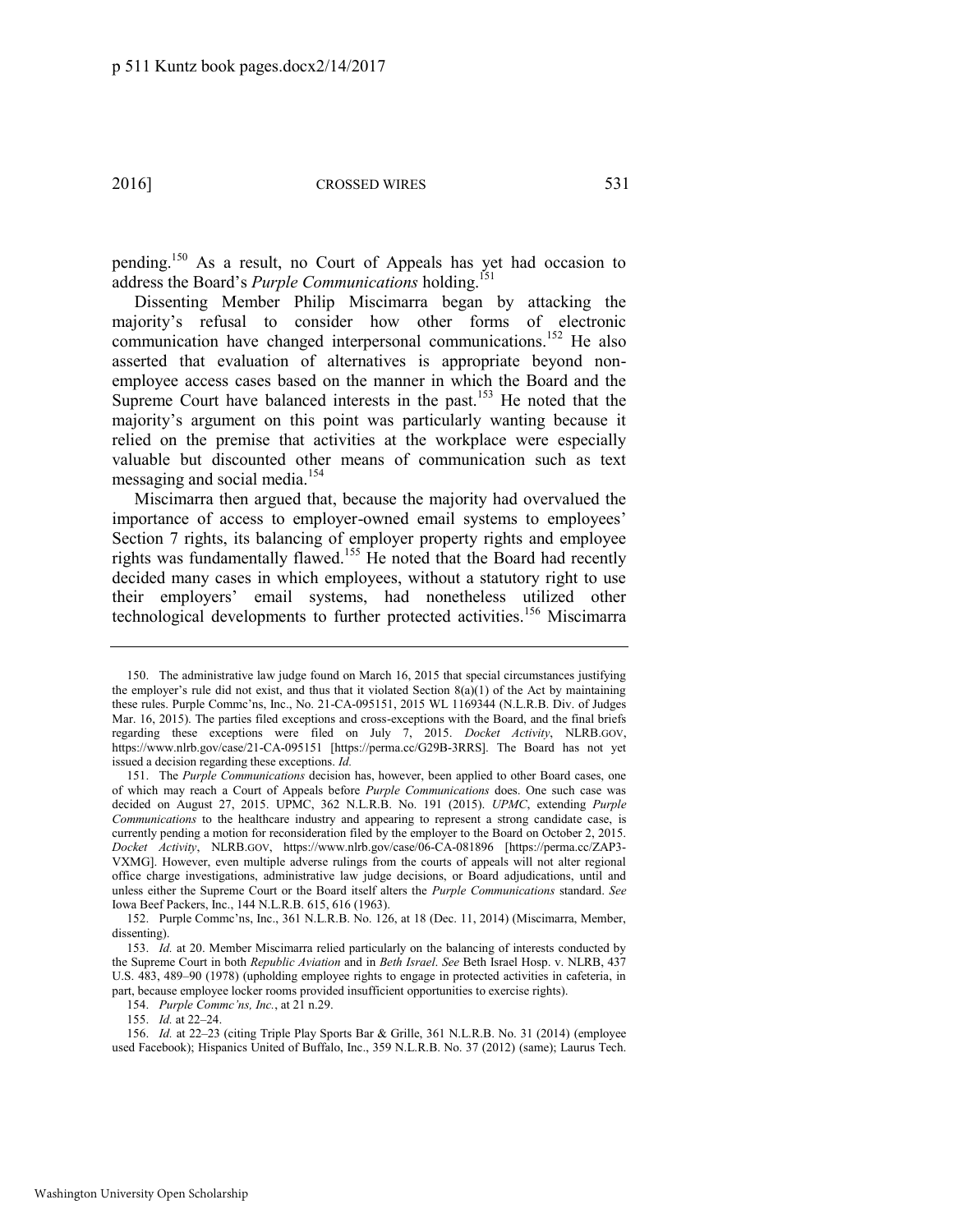also pointed to the power of social media, video websites, and mobile devices in the Arab Spring uprisings.<sup>157</sup>

He then turned to the importance of employers' property rights, criticizing the majority's assertions that employees' emails impose few costs on employers as "the perspective of someone who misunderstands the nature of property rights or is determined to disregard them."<sup>158</sup> He likened the majority's standard to a requirement that any employer maintaining a company car must permit its employees to take the car wherever they wish.<sup>159</sup>

Finally, Miscimarra emphasized that the 1937 Supreme Court case that established the Act's constitutionality relied on a balancing of employees' collective action and employers' property rights.<sup>160</sup> Even then, he argued, the Court validated the Act because the statute, "instead of being an invasion of the constitutional rights of either [employers or employees], *was based on the recognition of the rights of both*." 161

Member Miscimarra concluded his argument by objecting that the Board's new standard would be difficult for all parties to administer and understand, particularly with regard to "working time" and "work[ing] area" requirements.<sup>162</sup> Based upon all of these considerations, Miscimarra asserted that "the Board cannot reasonably conclude . . . given the current state of electronic communications[,] that an employer-maintained email system devoted exclusively to business purposes constitutes an 'unreasonable impediment to self-organization."<sup>5163</sup>

Member Johnson's dissent expanded even further on Member Miscimarra's reliance on other forms of electronic communications available to employees.<sup>164</sup> However, Johnson also made an argument that

- 161. *Id.* (quoting Jones & Laughlin Steel Corp., 301 U.S. at 33–34).
- 162. *Id.* at 24–26.

Inst., 360 N.L.R.B. No. 133 (2014) (employee used text messages); Salon/Spa at Boro, Inc., 356 NLRB 444 (2010) (same)).

<sup>157.</sup> *Id.* at 23 (citing Philip N. Howard et al., *Opening Closed Regimes: What Was the Role of Social Media During the Arab Spring?* 8–13 (Project on Info. Tech. & Pol. Islam, Working Paper no. 2011.1, 2011), http://philhoward.org/opening-closed-regimes-what-was-the-role-of-social-media-duringthe-arab-spring/).

<sup>158.</sup> *Id.* at 23–24.

<sup>159.</sup> *Id.* at 24.

<sup>160.</sup> *Id.* (discussing NLRB v. Jones & Laughlin Steel Corp., 301 U.S. 1 (1937)).

<sup>163.</sup> *Id.* at 28 (quoting Republic Aviation Corp. v. NLRB, 324 U.S. 793, 801 n.6 (1945)).

<sup>164.</sup> *Id.* at 29 (Johnson, Member, dissenting) ("The question presented here is whether the [Act] requires an employer to surrender possession and control of *its own email network* so that employee communications about [protected] activities related to their employment, may be made as a matter of right across that network *at any time*, effectively including *on working time* paid for by the employer, even when . . . there are *multiple other* electronic communications networks that employees could use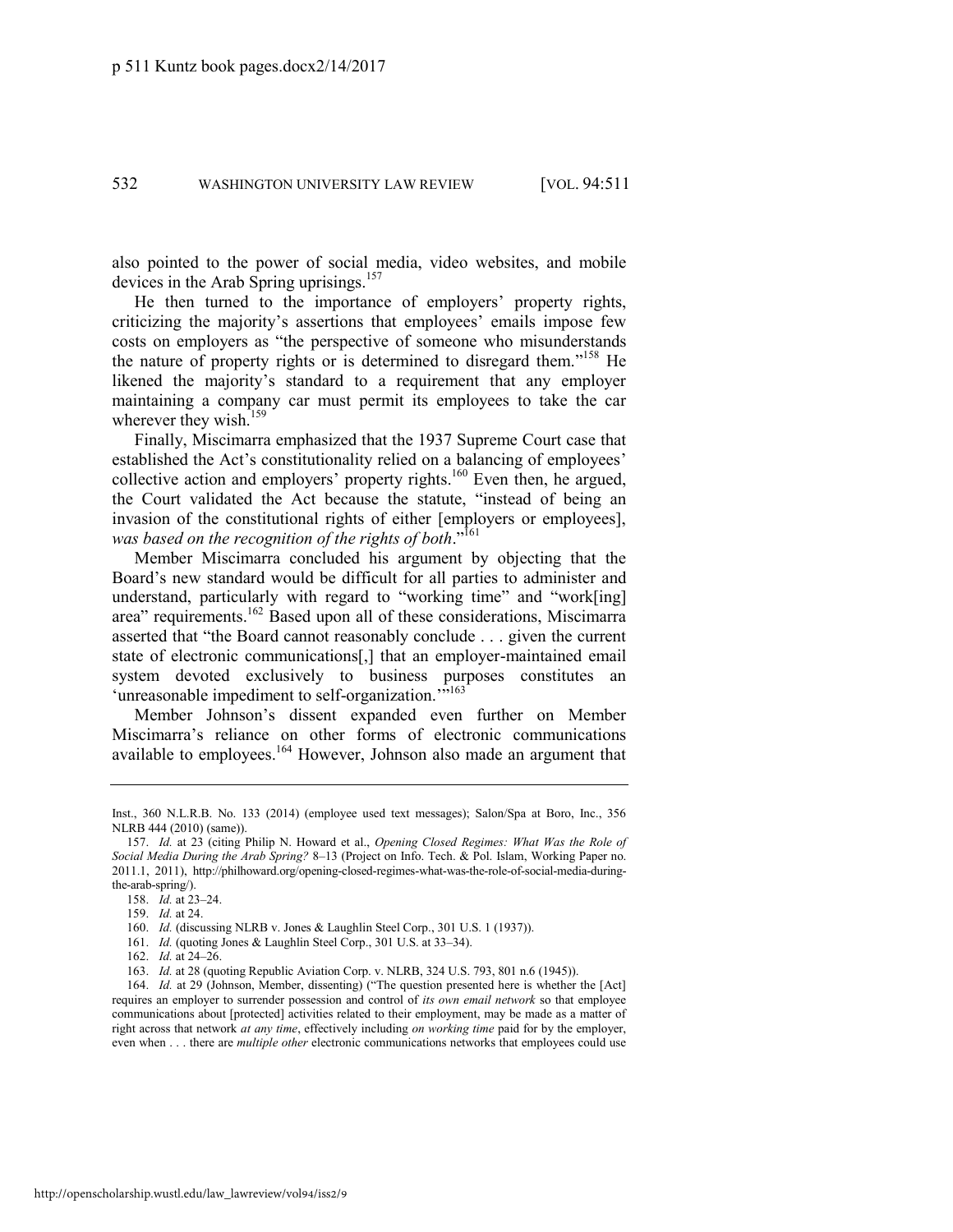Miscimarra had not explicitly articulated: that the electronic communications environment had changed significantly since *Register Guard*. 165

Johnson relied on a variety of statistics in support of his assertion that "[s]ince *Register Guard* issued in 2007, there has been [a] dramatic change in how individuals communicate with each other."<sup>166</sup> He pointed out, for example, that significant changes in device utilization had taken place.<sup>167</sup> Mobile phones were owned by 90 percent of Americans by 2014, at which point 58 percent owned smartphones and 42 percent owned tablet computers.<sup>168</sup> Furthermore, smartphone ownership was expected to increase to 68 percent by  $2017$ .<sup>169</sup>

Similarly, Johnson noted that personal email accounts allow for virtually unlimited messaging and mass emailing capacities.<sup>170</sup> Users utilize these capacities on an extremely regular basis, as shown by the 87.6 billion personal emails sent per day worldwide.<sup>171</sup> Consequently, "people have at least an equal opportunity to use email in their personal lives as they do in their professional ones."<sup>172</sup>

166. *Id.* at 41.

167. *Id.* at 40.

168. *Id.* (citing *Mobile Technology Fact Sheet*, PEW RESEARCH CTR. (June 9, 2014), http://www.pewinternet.org/fact-sheets/mobile-technology-fact-sheet/ [https://perma.cc/R5TC-TDY6]). 169. *Id.* (citing INT'L DATA CORP., ALWAYS CONNECTED FOR FACEBOOK (2013), https://www.idc.

171. *Purple Commc'ns, Inc.*, at 40 (citing THE RADICATI GRP., INC., *supra* note [128,](#page-18-0) at 2–3). Johnson emphasized that the majority had cited this report as evidence of the extensive use of business emails (109 billion emails per day), but that the number of personal emails sent per day is nearly as large. *Id.*

172. *Id.* at 41.

for such kinds of statements and discussions on their own time, including employees' own personal email . . . .").

<sup>165.</sup> *Id.* at 30 (arguing that the majority "failed to consider the revolutionary social networking developments that have occurred since *Register Guard* issued, which make access to employer email systems even more unnecessary for employees to engage in Section 7 activity.").

com/prodserv/custom\_solutions/download/case\_studies/PLAN-BB\_Always\_Connected\_for\_Facebook. pdf [https://perma.cc/KXR2-RPYZ]).

<sup>170.</sup> *Id.* Johnson specifically noted that each of the three major personal email providers provided vast amounts of free storage space. Microsoft, for example, provided 15 gigabytes of free document storage at the time. *Id.* (citing MICROSOFT, https://onedrive.live.com/about/en-us/plans/). As of January 2016, the website claimed that Microsoft provided a full terabyte of storage. *See* MICROSOFT, https://onedrive.live.com/about/en-us/plans/ (last visited Jan. 16, 2016 11:18 AM). Yahoo! already provided a terabyte at the time of the decision. *Purple Commc'ns, Inc.*, at 40 (citing YAHOO!, https://overview.mail.yahoo.com). Meanwhile, Google provided 15 gigabytes of free email storage. *Id.* (citing GOOGLE, https:// www.google.com/settings/storage). Each gigabyte, he explained, facilitates 62,782 pages of word processor format text and 100,099 pages of email file format. *Id.* (citing *How Many Pages in a Gigabyte?*: LEXIS/NEXIS, https://www.lexisnexis.com/applieddiscovery/lawlibrary/ whitePapers/ADI\_FS\_PagesInAGigabyte.pdf).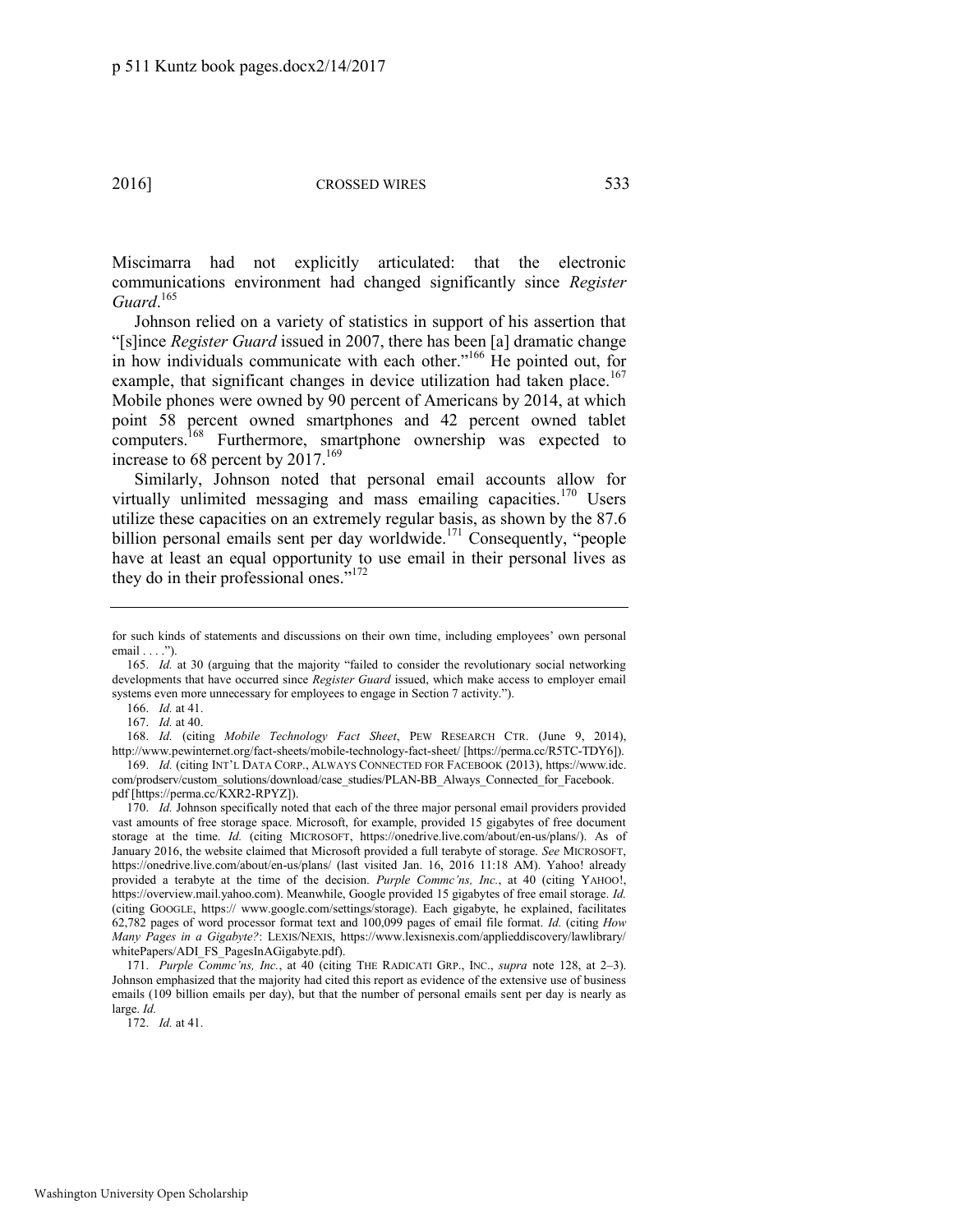<span id="page-24-0"></span>

Furthermore, while less than 10% of adult Internet users utilized social media in 2005, that figure had ballooned to  $72\%$  by September 2013.<sup>173</sup> The total number of social media accounts had reached 3.6 billion in 2014, and is expected to reach 5.2 billion accounts by the end of  $2018$ .<sup>174</sup> Johnson described social media websites such as Facebook, LinkedIn, and Twitter as "gigantic,"<sup>175</sup> citing examples such as the 17 million Facebook posts related to the 2014 ALS "ice bucket challenge,"<sup>176</sup> LinkedIn's 300 million members, $177$  and the 271 million monthly active Twitter users.<sup>178</sup> Furthermore, 42 percent of social media users utilize multiple platforms.<sup>179</sup> He also pointed to the extensive use that unions have made of social media as an organizational tool as evidence of the effectiveness of social media for protected activities.<sup>180</sup> Consequently, Johnson asserted that "most employees *already* have access to technology which they can use to communicate with one another about protected concerted activity without needing to use their employer's business email system."<sup>181</sup>

<span id="page-24-1"></span>Johnson further disputed the majority's dismissal of these other communication platforms on the basis that employees may be "virtual strangers" with one another.<sup>182</sup> Not only do social media websites allow users to search for others, but sites such as Facebook and LinkedIn also use complex algorithms that enhance search capabilities and suggest

182. *Id.* at 55–56.

<sup>173.</sup> *Id.* (citing *Social Networking Fact Sheet*, PEW RESEARCH CTR. (Jan. 2014), http://www.pewinternet.org/fact-sheets/social-networking-fact-sheet [https://perma.cc/VVE9-Q4TP]). 174. *Id.* (citing THE RADICATI GRP., INC., *supra* not[e 128\)](#page-18-0).

<sup>175.</sup> *Id.*

<sup>176.</sup> *Id.* at 41 n.30 (citing *The Ice Bucket Challenge on Facebook*, FACEBOOK (Aug. 18, 2014), http://newsroom.fb.com/news/2014/08/the-ice-bucket-challenge-on-facebook [https://perma.cc/GME6 -SMNV]).

<sup>177.</sup> *Id.* (citing LINKEDIN, http://www.linkedin.com/about-us (last visited by Johnson Sept. 15, 2014)). Consistent with Johnson's point that these technologies will continue to grow, the LinkedIn website, as of January 2016, had been updated to claim 400 million members. LINKEDIN, http://www.linkedin.com/about-us (last visited Jan. 14, 2016 7:47 PM).

<sup>178.</sup> *Purple Commc'ns, Inc.*, at 41 n.30 (citing TWITTER, https://about.twitter.com/company (last visited by Johnson Sept. 15, 2014)). As with LinkedIn, Twitter usage has continued to grow. As of January 2016, the Twitter website stated that Twitter had 321 million monthly active users. TWITTER, https://about.twitter.com/company (last visited Jan. 14, 2016 7:58 PM).

<sup>179.</sup> *Purple Commc'ns, Inc.*, at 41 (citing MAEVE DUGGAN & AARON SMITH, PEW RESEARCH CTR., SOCIAL MEDIA UPDATE 2013 1–2 (2013), http://www.pewinternet.org/files/2013/12/PIP\_Social-Networking-2013.pdf.

<sup>180.</sup> *Id.* at 42 (citing Robert Quackenboss, *Technology: Friending the Unions*, INSIDE COUNSEL (Apr. 20, 2012), http://www.insidecounsel.com/2012/04/20/technology-friending-the-unions).

<sup>181.</sup> *Id.* at 41. Johnson subsequently noted the increased role of text messages in communications, noting that 81% of mobile phone users sent or received text messages as of May 2013. *Id.* at 42 (citing *Mobile Technology Fact Sheet*, PEW RESEARCH CTR., http://www.pewinternet.org/fact-sheets/mobiletechnology-fact-sheet/ [https://perma.cc/R5TC-TDY6]). Elsewhere, he asserted that personal email accounts perform a similar function. *Id.* at 40–41.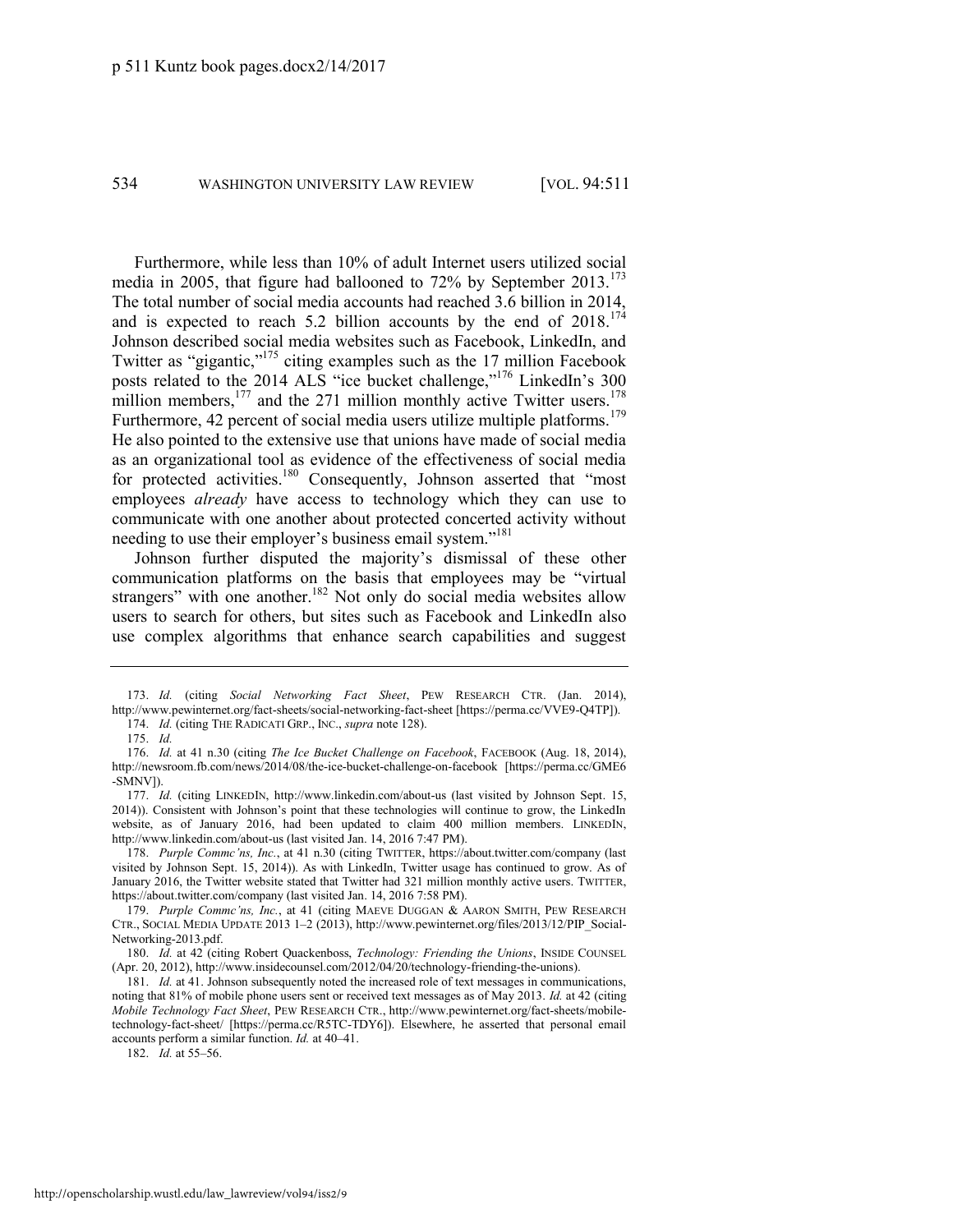potential connections.<sup>183</sup> Importantly, users can easily search for one another by the "employer" field on these sites.<sup>184</sup>

Johnson, in addition to advancing the argument that circumstances had changed since *Register Guard* and expanding on many of Member Miscimarra's points,<sup>185</sup> also addressed the "reasonable alternative means" issue in a section entitled, "The Role of Alternative Means of Communication: The Majority's Dispute with Me, and Why They Are Wrong."<sup>186</sup> He first explained that his emphasis on other means of communication did not refer to a reasonable alternative means test in the vein of non-employee access cases.<sup>187</sup> Instead, alternative means constitute essential aspects of the balancing test endorsed by *Republic Aviation*. 188

<span id="page-25-0"></span>Second, Johnson argued that *Republic Aviation*'s consideration of "the availability of alternative areas [of communication of the facility] in which § 7 rights effectively could be exercised" suggests that such analysis is appropriate in weighing employees' rights.<sup>189</sup> Johnson then distinguished cases cited by the majority purporting to hold to the contrary.<sup>190</sup> While he agreed with the majority that employees need not show that solicitation or

186. *Id.* at 51.

<sup>183.</sup> *Id.* at 41.

<sup>184.</sup> *Id.* (citing *Creating a Killer LinkedIn Profile: Tips from Link Humans*, LINKEDIN OFFICIAL BLOG (July 1, 2014), http://blog.linkedin.com/2014/07/01/creating-a-killer-linkedin-profile-tips-fromlink-humans).

<sup>185.</sup> Johnson elaborated on Miscimarra's argument that employee use of employer-owned email systems for personal purposes infringes on employers' property rights. He pointed out that email discussions are not analogous to "water cooler" discussions because emails, which may arrive at any time while an employee is working, can materially interfere with productivity. *Id.* at 31–34. He also asserted that the Board's equipment cases must apply, and that employee convenience does not require a contrary conclusion. *Id.* at 34–36. Johnson compared the majority's rationale to "adverse possession through . . . work usage." *Id.* at 36. Additionally, he viewed the fact that personal emails can be authored and received on working time as fundamentally bearing on the interference with employers' property rights within the balancing test due to *Republic Aviation*'s affirmance that "working time is for work." *Id.* at 49–51 (citing Republic Aviation Corp. v. NLRB, 324 U.S. 793, 803 n.10 (1945)). Furthermore, he asserted that, by requiring employers to "subsidize hostile speech," that the majority's holding violated the First Amendment. *Id.* at 56–59. Finally, Johnson strongly emphasized many of the practical workability issues identified by Miscimarra's dissent. *Id.* at 59–60.

<sup>187.</sup> *Id.* at 52.

<sup>188.</sup> *Id.* (citing *Republic Aviation*, 324 U.S. at 802).

<sup>189.</sup> *Id.* (quoting Beth Israel Hosp. v. NLRB, 437 U.S. 483, 506 (1978)). The Board, in the consolidated *LeTourneau* case, 54 N.L.R.B. 1253 (1944), reasoned that the location and layout of the employer's facility made off-site solicitation very difficult. *Id.* at 1260–61.

<sup>190.</sup> *Purple Commc'ns, Inc.*, at 53. Johnson focused on Justice Brennan's statement in *Beth Israel*  that "outside of the health-care context, the availability of alternative means of communication is not, with respect to employee organizational activity, a necessary inquiry." *Id.* (quoting *Beth Israel*, 437 U.S. at 505). Johnson noted that this statement did not pertain to physical spaces. *Id.* More importantly, the Supreme Court's analysis in *Beth Israel*, *Republic Aviation*, and other cases cited by the majority all take the overall context of employees' abilities to exercise Section 7 rights into account. *Id.* at 53–54.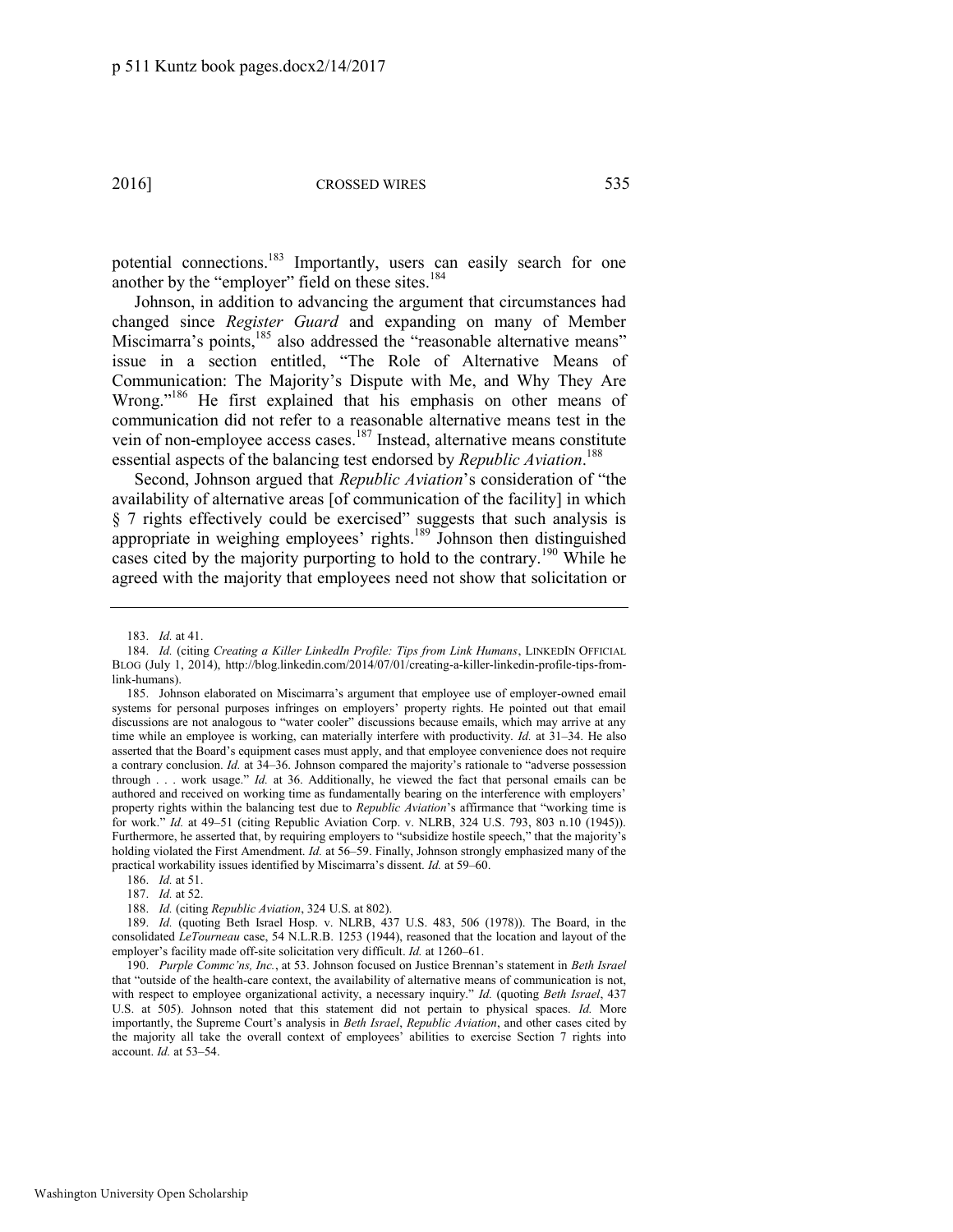distribution off of their employer's property would be "ineffective" in order for the balance to tip in their favor, "that does not answer the question presented, for various reasons, including that this case does not involve solicitations or distributions in physical space."<sup>191</sup>

As a result, Johnson viewed the further growth of mobile devices, personal email, text messaging, and social media as weighing heavily in favor of finding that the balance of interests tips in favor of employers' property rights.<sup>192</sup> He concluded, in a forceful echo of the criticisms leveled against the *Register Guard* majority, by arguing:

My colleagues accuse the *Register Guard* majority of being Rip Van Winkle. But, in ignoring all the changes in social media since *Register Guard*, we need to ask who is the Rip Van Winkle here. . . . The Board should get with the present, and concern itself with protecting Section 7 rights on that new [technological] frontier. It should not be burning up government resources and its claim to institutional deference by refighting a war over terrain that indisputably no longer matters today to Section  $7 \ldots$ .<sup>193</sup>

### IV. CHANGES IN TECHNOLOGY USAGE SINCE 2007

The *Purple Communications* majority and *Register Guard* dissent both correctly argued that email has drastically changed the nature of interpersonal communications.<sup>194</sup> While communications have been characterized by telephones, traditional mail, and fax machines for most of the Act's history, the rise of email during the last quarter century truly has "revolutionized" the manner in which all Americans, including coworkers, communicate with one another.<sup>195</sup>

However, as Members Miscimarra and Johnson explained, the revolution has continued to evolve since 2007.<sup>196</sup> As the *Purple Communications* majority acknowledged, "technological changes are continuing; indeed, they are accelerating."<sup>197</sup> Evidence of these developments can be found throughout modern society. One reflection of continued technological change can be found in the development of the

<sup>191.</sup> *Id.* at 55.

<sup>192.</sup> *Id.* at 61.

<sup>193.</sup> *Id.*

<sup>194.</sup> *Id.* at 6; Register Guard, 351 N.L.R.B. 1110, 1121 (2007) (Liebman & Walsh, Members, dissenting).

<sup>195.</sup> *Register Guard*, 351 N.L.R.B. at 1121 (Liebman & Walsh, Members, dissenting).

<sup>196.</sup> *Purple Commc'ns, Inc.*, at 18–41.

<sup>197.</sup> *Id.* at 17.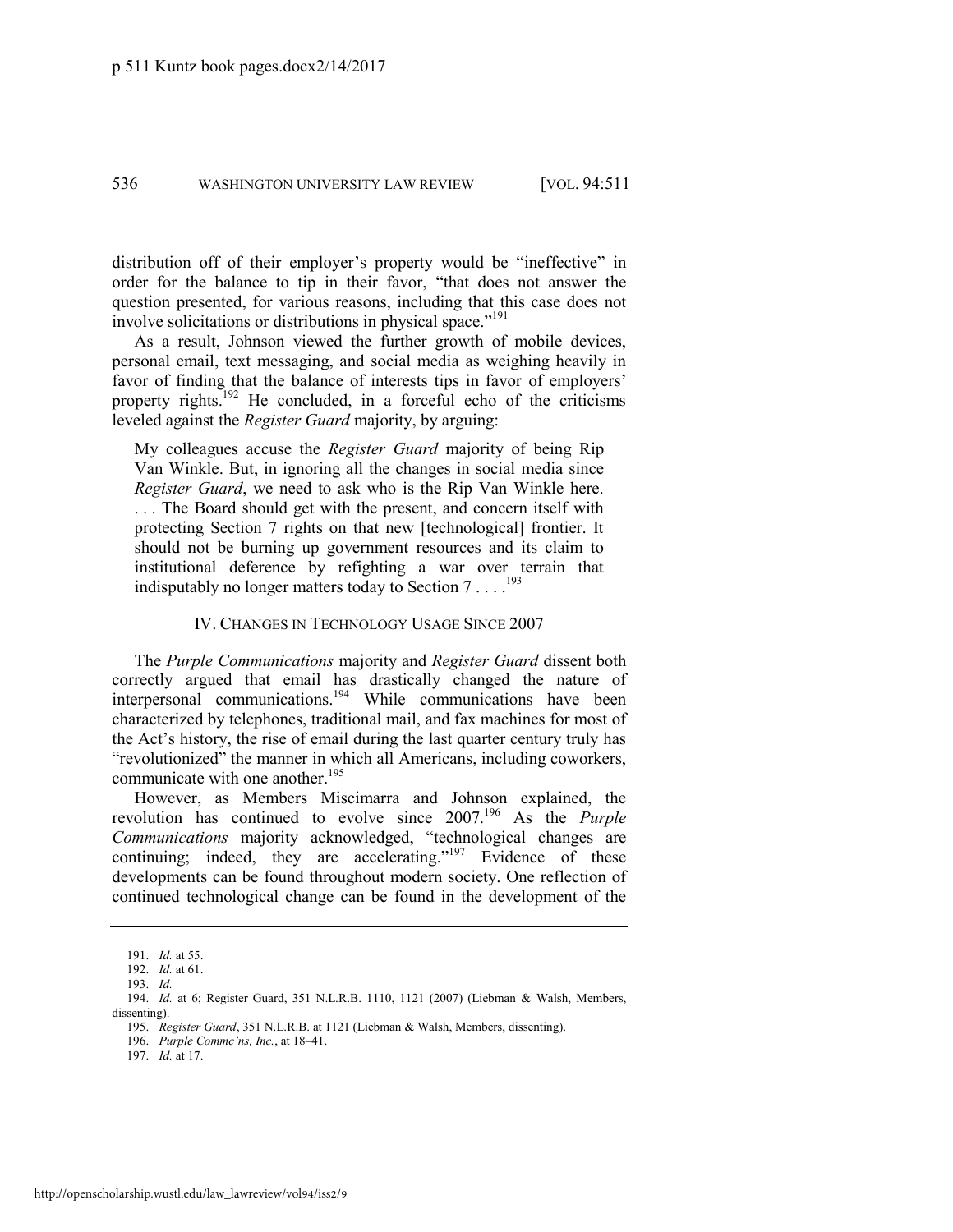American Management Association study relied upon by the *Register*  Guard dissenters.<sup>198</sup> The 2004 version of the study focused exclusively on email and instant messaging.<sup>199</sup> However, the 2009 version of the same study addressed social media, Twitter, blogs, smartphones, texting, video sharing, and personal email, in addition to business email and instant messaging.<sup>200</sup>

Personal email provides the avenue for protected activities that is most directly comparable to employer-owned email. As Member Johnson noted, the sheer volume of personal emails sent or received per day, 87.6 billion, is staggering.<sup>201</sup> This volume reflects a sharp growth in the utilization of personal email spanning the time periods before and after *Register*  Guard.<sup>202</sup> Furthermore, the average consumer now maintains 3.9 personal email accounts, more than twice as many as the average number of business email accounts  $(1.7)$ .<sup>203</sup> Consumers log into personal email accounts 3.8 times per day.<sup>204</sup> Given the extensive role of personal email in modern life, it seems disingenuous to argue that employees must have access to *their employer's* email system in order to effectively exercise their Section 7 rights.

<span id="page-27-0"></span>However, even if personal email accounts are insufficient, numerous other platforms for interpersonal electronic communications have grown explosively in recent years. Text messaging provides one such example. While 58 percent of cell phone owners used those phones for text

<sup>198.</sup> AM. MGMT. ASS'N & EPOL'Y INST., 2004 WORKPLACE E-MAIL AND INSTANT MESSAGING SURVEY SUMMARY (2004), http://www.epolicyinstitute.com/2004-workplace-e-mail-and-instantmessaging-survey-summary [https://perma.cc/8L5P-XTM2].

<sup>199.</sup> *Id.* 

<sup>200.</sup> AM. MGMT. ASS'N & THE EPOL'Y INST., 2009 ELECTRONIC BUSINESS COMMUNICATION POLICIES & PROCEDURES SURVEY (2009), http://www.epolicyinstitute.com/2009-electronic-businesscommunication-policies-procedures-survey-results [https://perma.cc/M3VR-9NGT]. The organization's website states that it "anticipate[s] conducting our next [survey] in 2015," but 2015 results have not been released as of the date of this writing. *American Management Association/ePolicy Institute Surveys*, AM. MGMT. ASS'N & THE EPOL'Y INST., http://www.epolicyinstitute.com/americanmanagement-association-surveys [https://perma.cc/4HZZ-MQ86].

<sup>201.</sup> *Purple Commc'ns, Inc.*, at 40 (Johnson, Member, dissenting) (citing THE RADICATI GRP., INC., *supra* not[e 128\)](#page-18-0).

<sup>202.</sup> Approximately 55 percent of online Americans used email in 2002, and 49 percent of those people did so every day. Those numbers increased to 70 percent and 60 percent, respectively, by 2011. Kristen Purcell, *Search and Email Still Top the List of Most Popular Online Activities*, PEW RESEARCH CTR. (Aug. 9, 2011), http://www.pewinternet.org/2011/08/09/search-and-email-still-top-the-list-ofmost-popular-online-activities/ [https://perma.cc/MWS5-G5G6].

<sup>203.</sup> BLUEHORNET, BLUEHORNET REPORT: 2014 CONSUMER VIEWS OF EMAIL MARKETING 5 (2015), http://www.bluehornet.com/wp-content/uploads/2014-BH-Consumer-Views-Report\_02.pdf. 204. *Id.*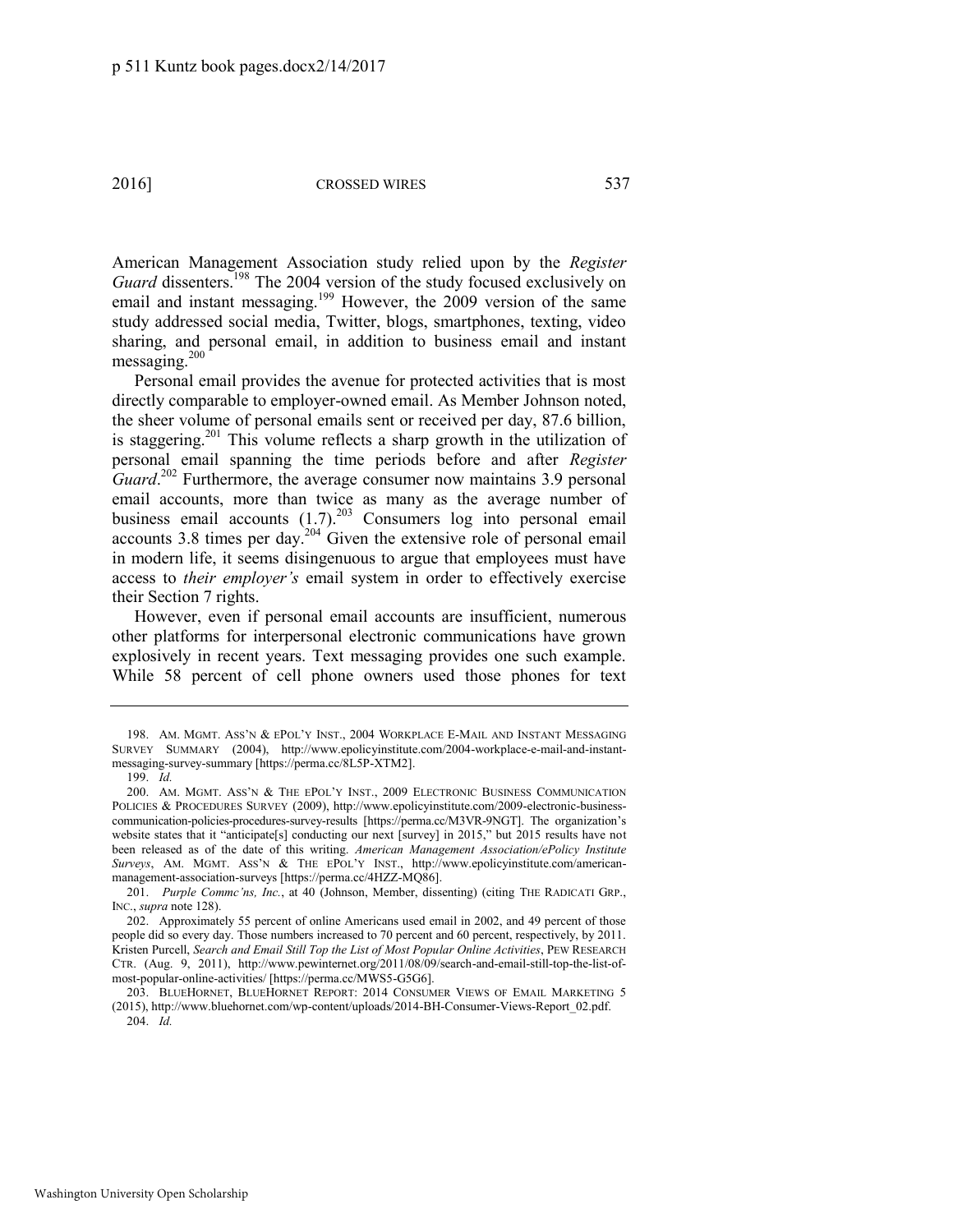messaging in 2007, that number had grown to 80 percent by 2012.<sup>205</sup> Messaging apps such as WhatsApp, SnapChat, and Livetext offer other platforms through which individuals can communicate quickly and easily.<sup>206</sup> Even employees who work at distant facilities can now engage in virtually face-to-face conversations through videochat platforms such as Skype, FaceTime, and ooVoo.<sup>207</sup>

Perhaps even more importantly, social media has become ubiquitous in recent years. Johnson provided many statistics showing this growth and the massive presence established by social media sites.<sup>208</sup> Additionally, the Pew Research Center issued a new report in 2015 detailing the growth of social media since 2005.<sup>209</sup> This report shows that, while only 7 percent of American adults used social media in 2005, 65 percent did so in  $2015$ <sup>210</sup> Furthermore, social media usage will almost certainly continue trending upwards amongst the working population due to major differences between demographic groups. The proportion of Americans between the ages of 18 and 29 who used social media in 2015 was 90 percent, while 77 percent of those between 30 and 49 did so.<sup>211</sup> However, those who are currently aged 50–64, and will thus soon reach retirement age, only used social media at a rate of 51 percent in 2015.<sup>212</sup>

207. The Pew Research Center reported in 2010 that 19 percent of Americans had video chatted. Lee Rainie & Kathryn Zickuhr, *Video Calling and Video Chat*, PEW RESEARCH CTR. (Oct. 13, 2010), http://www.pewinternet.org/2010/10/13/video-calling-and-video-chat/ [https://perma.cc/632N-L899]. Since that time, video chat providers have continued to grow. Skype, for example, set a record (based on numbers publicly viewable in its application) in 2011 by having 27 million users online simultaneously. Vlad Savov, *Skype Hits New Record of 27 Million Simultaneous Users in Wake of iOS Video Chat Release*, ENGADGET (Jan. 11, 2011), http://www.engadget.com/2011/01/11/skype-hitsnew-record-of-27-million-simultaneous-users-in-wake-o/ [https://perma.cc/6F23-B38L]. That record had grown to 50 million by 2013. Jean Mercier, *50 Million Concurrent Users Online!*, SKYPE NUMEROLOGY (Jan. 21, 2013, 8:19 PM), http://skypenumerology.blogspot.se/2013/01/50-millionconcurrent-users-online.html [https://perma.cc/G49P-FP2U].

208. *See supra* note[s 173](#page-24-0)–80 and accompanying text.

209. Andrew Perrin, *Social Media Usage: 2005–2015*, PEW RESEARCH CTR. (Oct. 8, 2015), http://www.pewinternet.org/2015/10/08/social-networking-usage-2005-2015/ [https://perma.cc/QH35- XHP7].

212. *Id.* To the extent that many individuals over age 65 continue to work, it is noteworthy that only 35% of that age group's members used social media in 2015. *Id.*

<sup>205.</sup> Maeve Duggan & Lee Rainie, *Cell Phone Activities 2012*, PEW RESEARCH CTR. (Nov. 25, 2012), http://www.pewinternet.org/2012/11/25/cell-phone-activities-2012/ [https://perma.cc/AJ45-RJ89].

<sup>206.</sup> The Pew Research Center reports that 36 percent of smartphone users utilized such apps as of April 2015. *Messaging Apps Appeal to Smartphone Owners*, PEW RESEARCH CTR. (Aug. 17, 2015), http://www.pewinternet.org/2015/08/19/mobile-messaging-and-social-media-2015/2015-08-19\_socialmedia-update  $01/$  [https://perma.cc/D2J6-HUPB]. This study also reported a feature of such apps that should be particularly interesting to employees concerned that their employers will discover their protected activities: 17 percent of smartphone users use apps that delete messages upon reading. *Id.*

<sup>210.</sup> *Id.*

<sup>211.</sup> *Id.*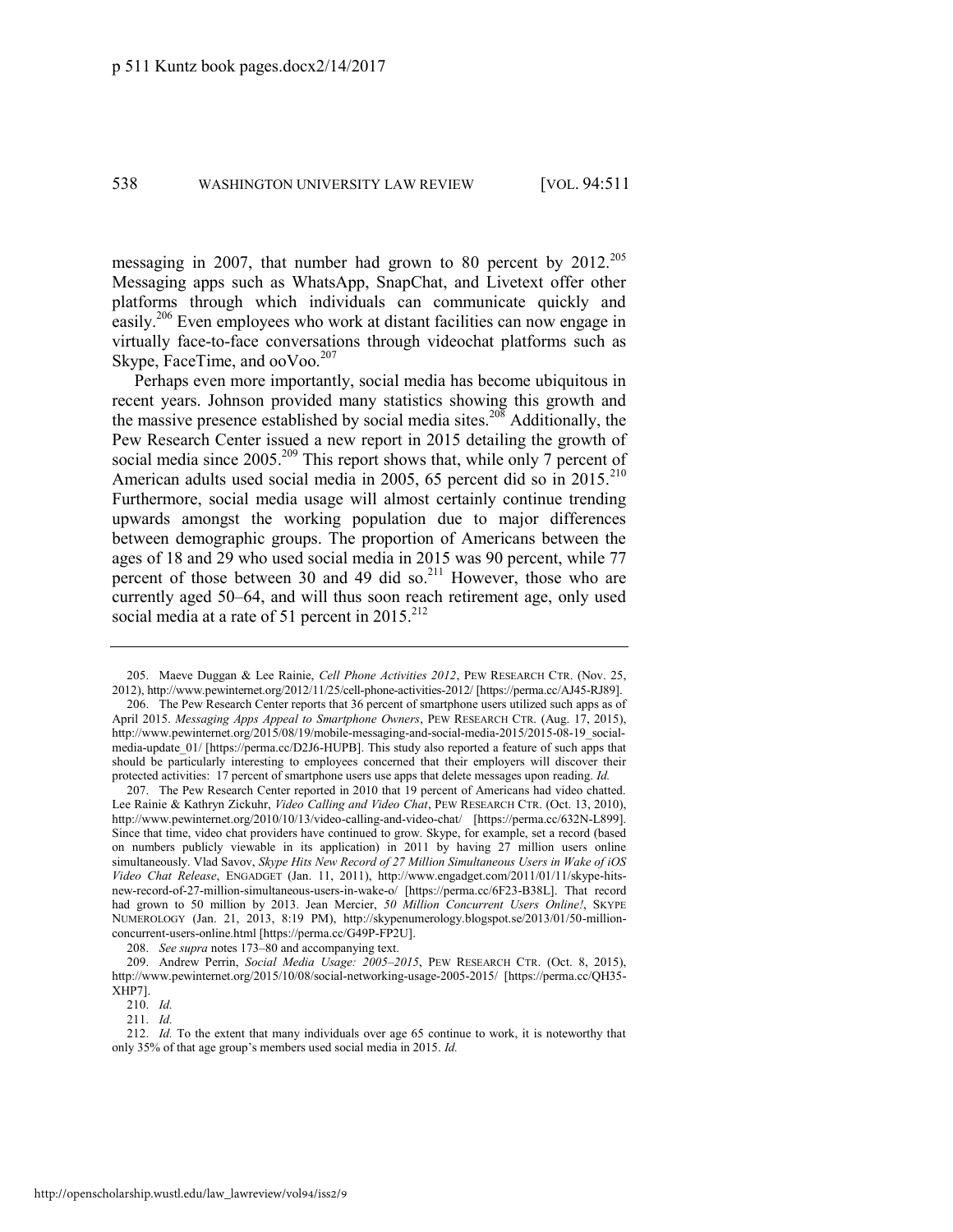Social media platforms also provide many features that are useful for organizing purposes, which email systems simply cannot match. $^{213}$  A video of a union rally, for example, could be both posted on Facebook and sent to coworkers via email. The video sent via email may be deleted immediately. However, the video posted on Facebook will appear on the employee's News Feed, even if the employee has logged onto Facebook for reasons completely unrelated to work. In fact, if the employee's "autoplay" feature is enabled (per Facebook's default settings), the video will begin playing (without audio), even if the employee has not clicked on  $it^{214}$ 

<span id="page-29-0"></span>Furthermore, smartphone utilization has also grown significantly in recent years.<sup>215</sup> The proportion of American adults who own smartphones reached 64 percent in 2015, a major increase from the 35 percent who did so in  $2011^{216}$  Similar to social media, those who have the longest remaining careers ahead of them are the most likely to own a smartphone.<sup>217</sup> Smartphones now permeate virtually all aspects of society, with many Americans using them for purposes such as finding medical information, banking, reviewing real estate listings, job searches, pursuing government services, and education.<sup>218</sup> In fact, many employers now actually require that employees have their personal smartphones at work through "Bring Your Own Device" policies.<sup>219</sup>

Smartphones are especially important because they provide a sort of multiplier effect to the importance of other forms of electronic communication by allowing all of them to be used anywhere the owner goes. Smartphones are used to send and receive personal email by 82.4

<sup>213.</sup> *See, e.g.*, *10 Features That Made Facebook the Most Used Social Media Site*, VENTURE CAPITAL POST (Sept. 25, 2014, 11:29 PM), http://www.vcpost.com/articles/27824/20140925/10 features-made-facebook-used-social-media-site.htm [https://perma.cc/P93Z-UNYM].

<sup>214.</sup> *See I See Videos Playing Silently When I Scroll Through News Feed. How Does This Work with My Mobile Data Plan?*, FACEBOOK, https://www.facebook.com/help/633446180035470 [https://perma.cc/7Y49-BEQD].

<sup>215.</sup> *See* AARON SMITH, PEW RESEARCH CTR., U.S. SMARTPHONE USE IN 2015 (2015), http://www.pewinternet.org/2015/04/01/us-smartphone-use-in-2015/ [https://perma.cc/RS9T-PFBC]. 216. *Id.* at 2.

<sup>217.</sup> Americans aged 18–29 own smartphones at a rate of 85%, and 79% of those aged 30–49 do so. Meanwhile, only 54% of Americans aged 50–64 own them, and only 27% of those over age 65 use smartphones. *Id.* at 13.

<sup>218.</sup> *Id.* at 5.

<sup>219.</sup> Melinda L. McLellan et al., *Wherever You Go, There You Are (With Your Mobile Device): Privacy Risks and Legal Complexities Associated with International "Bring Your Own Device" Programs*, 21 RICH. J.L. & TECH. 1 (2014); Raphael Rajendra, *Employee-Owned Devices, Social Media, and the NLRA*, 30 A.B.A. J. LAB. & EMP. L. 47 (2014).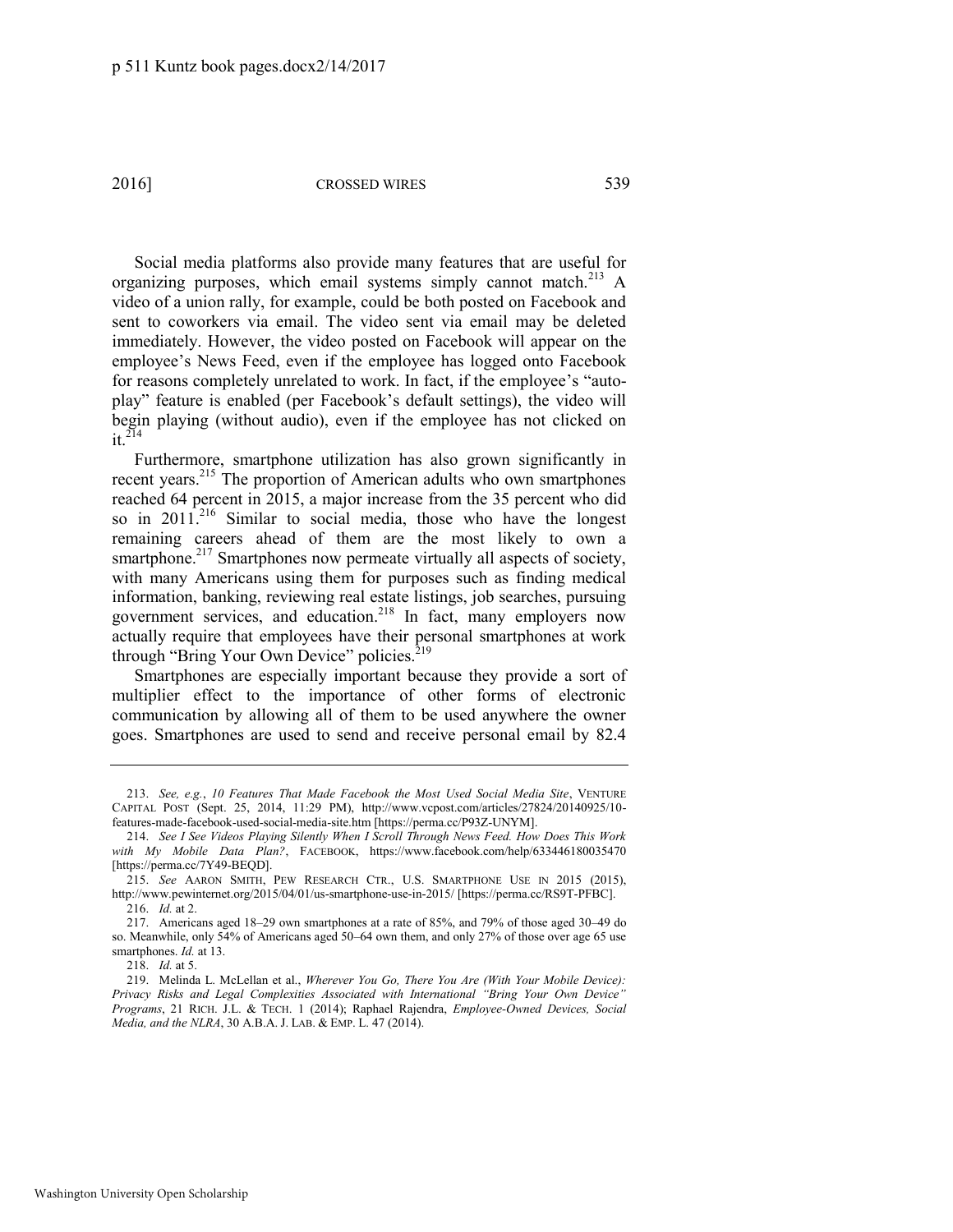percent of their owners, to send and receive texts by 90.6 percent, and to participate in social media by  $66.6$  percent.<sup>220</sup>

All of these developments show that communication through means other than business email has changed significantly since 2007. Changes of this magnitude lend a great deal of credence to Johnson's assertion that the "turf" of employer-owned email systems "has grown even more nonessential to Section 7 rights."<sup>221</sup>

#### V. THE RELEVANCE OF ALTERNATIVE MEANS OF COMMUNICATION

The *Purple Communications* majority, while acknowledging that it engaged in a balancing of employees' Section 7 rights with employers' property rights,<sup>222</sup> also asserted that alternative means of communication are irrelevant to that analysis.<sup>223</sup> Instead, the majority accused the *Register Guard* Board and the *Purple Communications* dissent of applying a reasonable alternative means analysis that is only appropriate for nonemployee access.<sup>224</sup> The majority's support for this proposition appears suspect when the Supreme Court cases that it relied upon are examined more closely. Johnson offered two reasons to reject the majority's refusal to consider alternative means of communication.<sup>225</sup>

First, he argued that Justice Brennan's statement in *Beth Israel* had "no bearing on the argument here" because it pertained to face-to-face interactions in physical space.<sup>226</sup> Johnson may have overreached in this characterization of Supreme Court precedent. This history must, as a matter of *stare decisis* and judicial hierarchy, have at least some bearing on the Board's decision-making, even in cases involving novel issues.<sup>227</sup> However, Johnson's overall point that this issue requires a fresh look at the balance of interests does appear to be sensible due to the rapidly evolving nature of electronic communications.<sup>228</sup>

228. The Board has not hesitated to re-engage in this balance of interests regarding other topics, such as off-duty and off-site employee access. *See* Tri-County Med. Ctr., 222 N.L.R.B. 1089 (1976)

<sup>220.</sup> *See supra* not[e 203,](#page-27-0) at 21.

<sup>221.</sup> Purple Commc'ns, Inc., 361 N.L.R.B. No. 126, at 61 (2014) (Johnson, Member, dissenting). 222. *Id.* at 14 (concluding that the framework adopted is "consistent with . . . our obligation to

accommodate the competing rights of employers and employees").

<sup>223.</sup> *See supra* note[s 143](#page-20-0)–45 and accompanying text.

<sup>224.</sup> *See supra* not[e 145 a](#page-20-1)nd accompanying text.

<sup>225.</sup> *See supra* note[s 186](#page-25-0)–91 and accompanying text.

<sup>226.</sup> *Purple Communications*, at 53 (Johnson, Member, dissenting).

<sup>227.</sup> Furthermore, the Board has successfully applied traditional approaches to the electronic world in other contexts. *See, e.g.*, Three D, LLC, 361 N.L.R.B. No. 31 (Aug. 22, 2014); Hispanics United of Buffalo, Inc., 359 N.L.R.B. No. 37 (Dec. 14, 2012). (applying traditional analytical framework for retaliation to cases involving protected activities on social media).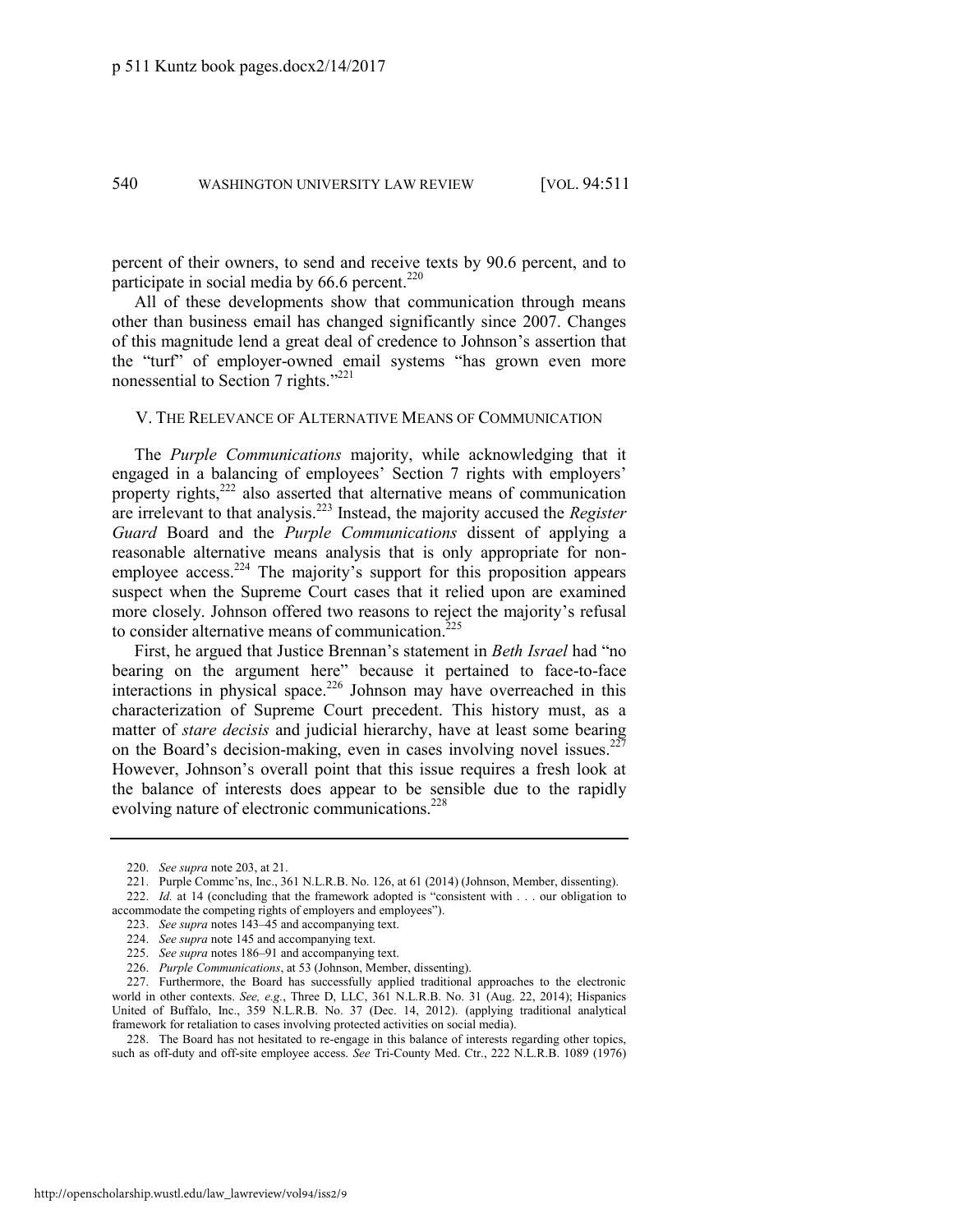Johnson's second response, that existing Supreme Court precedent does not rule out consideration of alternative means of engaging in Section 7 activities, is an even stronger argument. The Supreme Court has never held that alternative means of engaging in protected activities are irrelevant to the balance of employers' and employees' interests. Most notably, Justice Brennan's statement that "alternative means of communication is not, with respect to employee organizational activity, a *necessary* inquiry<sup>"229</sup> is not the same as holding that it is an *improper* inquiry.

Additionally, Justice Brennan's statement relied upon the comment by the Supreme Court in *Babcock & Wilcox* that "[n]o restriction may be placed on the employees' right to discuss self-organization among themselves." <sup>230</sup> However, *Babcock & Wilcox* pertained to non-employee access, and this statement only illustrated the importance of the distinction between employees and non-employees.<sup>231</sup> Thus, the relied-upon statement was dictum. Furthermore, this statement in *Babcock & Wilcox* relied upon a portion of *Republic Aviation* that merely expressed the Court's approval of the Board's balancing of interests, arriving at the "working time is for work" maxim of *Peyton Packing*. 232

Finally, the manner in which the Supreme Court has analyzed cases shows that alternative means do matter. *Beth Israel* itself, for example, considered the inadequacy of employee locker rooms for protected activities in upholding the right to engage in those activities in the cafeteria.<sup>233</sup> *Babcock & Wilcox* proclaimed, in a statement necessary to its holding, that the balancing of interests requires "as little destruction of one as is consistent with the maintenance of the other."<sup>234</sup> The extent to which one interest is destroyed, and another maintained, necessarily implicates the alternative means of maintaining each party's interest. Likewise, the Supreme Court approved the Board's reliance on the absence of other means to engage in protected activities in *Republic Aviation*. <sup>235</sup> These

235. 324 U.S. at 803 n.10.

<sup>(</sup>balancing interests in test for off-duty employee access); First Healthcare Corp. (Hillhaven Highland House), 336 N.L.R.B. 646, 648 (2001) (balancing interests in rationale regarding off-site employee access).

<sup>229.</sup> Beth Israel Hosp. v. NLRB, 437 U.S. 483, 505 (1978) (emphasis added).

<sup>230.</sup> NLRB v. Babcock & Wilcox Co., 351 U.S. 105, 113 (1956).

<sup>231.</sup> *See id.* 

<sup>232.</sup> Republic Aviation Corp. v. NLRB, 324 U.S. 793 (1945).

<sup>233.</sup> *Beth Israel*, 437 U.S. at 489–90.

<sup>234.</sup> *Babcock & Wilcox*, 351 U.S. at 112.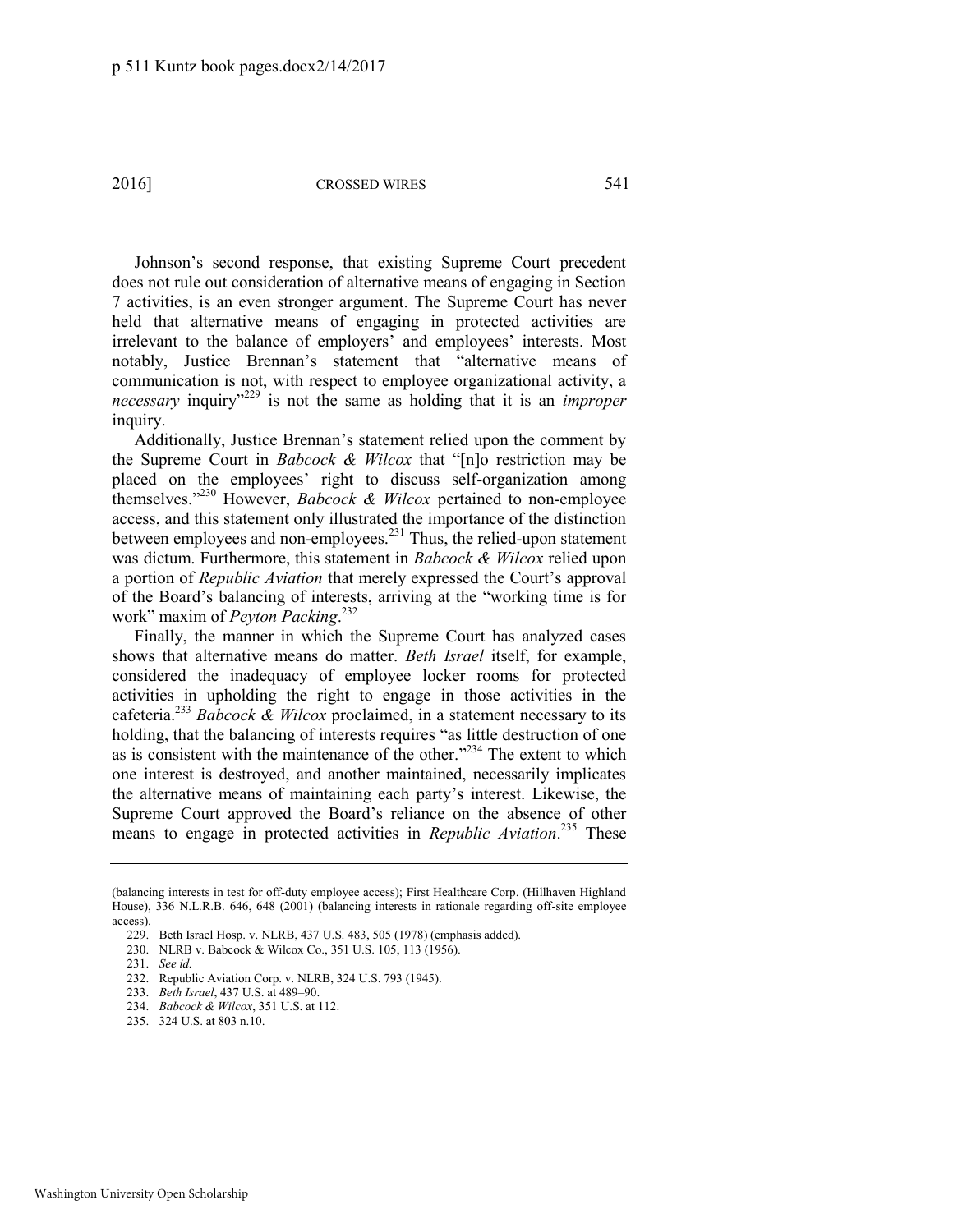examples provide significant support for the dissenting members' positions that alternative means should be considered.<sup>236</sup>

However, even putting Johnson's arguments aside, it is nonsensical to suggest that competing interests can be weighed without consideration of the alternatives. Both employees' Section 7 rights and employers' property rights must, in some manner, be assessed a value in the decision-maker's mind in order to be compared to one another. It is impossible to assign a value to anything without reference to its alternatives. In fact, the consideration of alternatives constitutes the fundamental concept of "opportunity cost," a basic principle of economic theory.<sup>237</sup> Furthermore, any item's value is based primarily on other buying opportunities available to its buyers (supply), and other selling opportunities available to its sellers (demand). $238$  These principles apply not only to the economic realm, but also to all decision-making processes.<sup>239</sup> As a result, in order to weigh employees' Section 7 rights against employers' property rights, consideration of employees' other means to engage in protected activities is both logical and necessary.

The majority's refusal to consider other forms of electronic communications in *Purple Communications* thus stands in stark contrast to the vehement complaints of the *Register Guard* dissent,<sup>240</sup> unions,<sup>241</sup> and pro-labor academics<sup>242</sup> that *Register Guard* demonstrated a failure to adapt to changing circumstances. The justifications that the Board offered for minimizing the importance of other forms of electronic communication further highlighted this contrast because its reasoning ignored some of the essential capabilities of these tools.

The majority's emphasis on the ability to engage in protected activities *in the workplace* seems to suggest that media such as personal email and social media cannot be accessed at work.<sup>243</sup> However, employees can  $log$ 

<sup>236.</sup> It should also be noted that other cases cited by the majority in support of its position, Eastex, Inc. v. NLRB, 437 U.S. 556 (1978) and NLRB v. Baptist Hosp., 442 U.S. 773 (1979), both asked the Supreme Court to draw lines between working and nonworking areas in particular industries. As Member Johnson explained, this exercise "inherently incorporates a consideration of alternative means of communication (e.g. distribution in nonwork areas only versus distribution throughout premises)." Purple Commc'ns, Inc., 361 N.L.R.B. No. 126, at 54 (Dec. 11, 2014) (Johnson, Member, dissenting).

<sup>237.</sup> PAUL KRUGMAN & ROBIN WELLS, MICROECONOMICS 7–8 (2d ed. 2009).

<sup>238.</sup> *Id.* at 79–82.

<sup>239.</sup> *See, e.g.*, EUGENE BARDACH, A PRACTICAL GUIDE FOR POLICY ANALYSIS: THE EIGHTFOLD PATH TO MORE EFFECTIVE PROBLEM SOLVING 15–25 (2d ed. 2005) (describing the importance of alternative options to effective policymaking processes).

<sup>240.</sup> *See supra* not[e 97 a](#page-14-0)nd accompanying text.

<sup>241.</sup> *See supra* note[s 104](#page-15-0)–05.

<sup>242.</sup> *See supra* note[s 106](#page-15-1)–08.

<sup>243.</sup> *See supra* note[s 136](#page-19-0)–38 and accompanying text.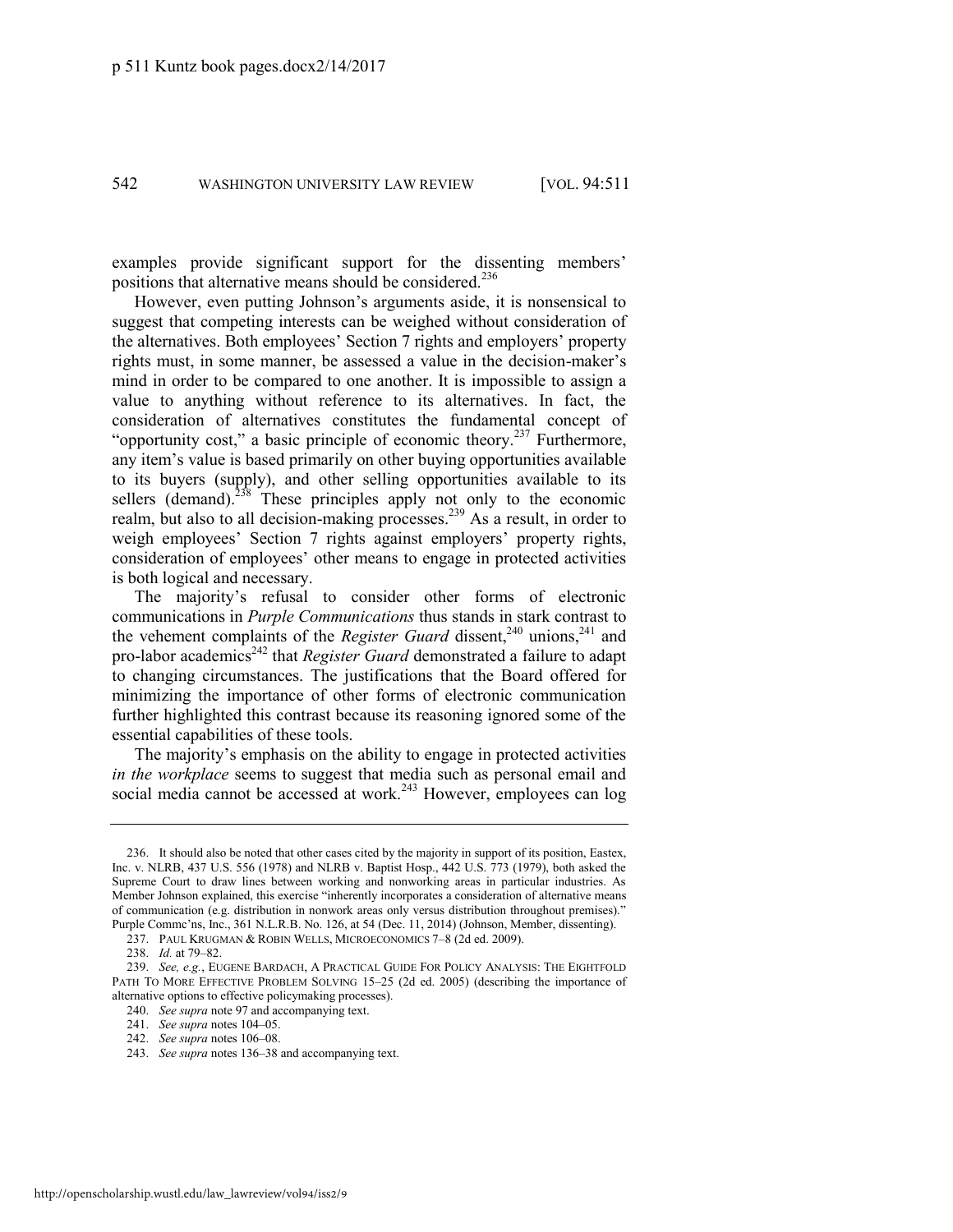on to these accounts without using a business email system and, more and more commonly, can do so on their own smartphones.<sup>244</sup> Likewise, as Johnson pointed out, the Board's assertion that employees might be "virtual strangers"<sup>245</sup> with one another ignores the significant search capabilities offered by social media websites and common search engines.<sup>246</sup>

The majority concluded its opinion in *Purple Communications* by declaring:

The *Register Guard* dissenters viewed the decision as confirming that the Board was **"the Rip Van Winkle of administrative agencies,"** by **"fail[ing] to recognize that e-mail ha[d] revolutionized communication both within and outside the workplace"** and by unreasonably contending **"that an e-mail system is a piece of communications equipment to be treated just as the law treats bulletin boards, telephones, and pieces of scrap paper." . . .** In overruling *Register Guard*, we seek to make **"[n]ational labor policy . . . responsive to the enormous technological changes that are taking place in our society."** 247

However, the development of other forms of electronic communications in the interim means that the majority's rationale, which would have been far more convincing in 2007, is not reflective of more recent circumstances. As a result, in its attempt to stay modern and relevant, the Board got its wires crossed and actually failed to adjust to changes in circumstances between 2007 and December 2014.<sup>248</sup>

<sup>244.</sup> *See supra* note[s 214](#page-29-0)–19 and accompanying text.

<sup>245.</sup> *See supra* note[s 139](#page-19-1)–40 and accompanying text.

<sup>246.</sup> *See supra* note[s 182](#page-24-1)–83 and accompanying text.

<sup>247.</sup> Purple Commc'ns, Inc., 361 N.L.R.B. No. 126, at 17 (Dec. 11, 2014) (quoting Register Guard, 351 N.L.R.B. 1110, 1121 (2007)).

<sup>248.</sup> This Note expresses no opinion regarding whether the Board's 2007 *Register Guard* decision was correct given the circumstances of the time. *Register Guard* dissenting Members Liebman and Walsh may well have been correct in their argument that access to employer-owned email was necessary because it offered characteristics that, at the time, were "unique" and "sophisticated." *Register Guard*, 351 N.L.R.B. at 1125. On the other hand, the *Register Guard* majority may have correctly concluded that "e-mail has not changed the pattern of industrial life . . . to the extent that . . . employee use of [employers'] e-mail system[s] for Section 7 purposes must . . . be mandated." *Id.* at 1116. Regardless of which perspective better reflected the realities of the workplace in 2007, this Note argues only that the growth of personal electronic communications between 2007 and 2014 tipped the scales much further towards protection of property rights.